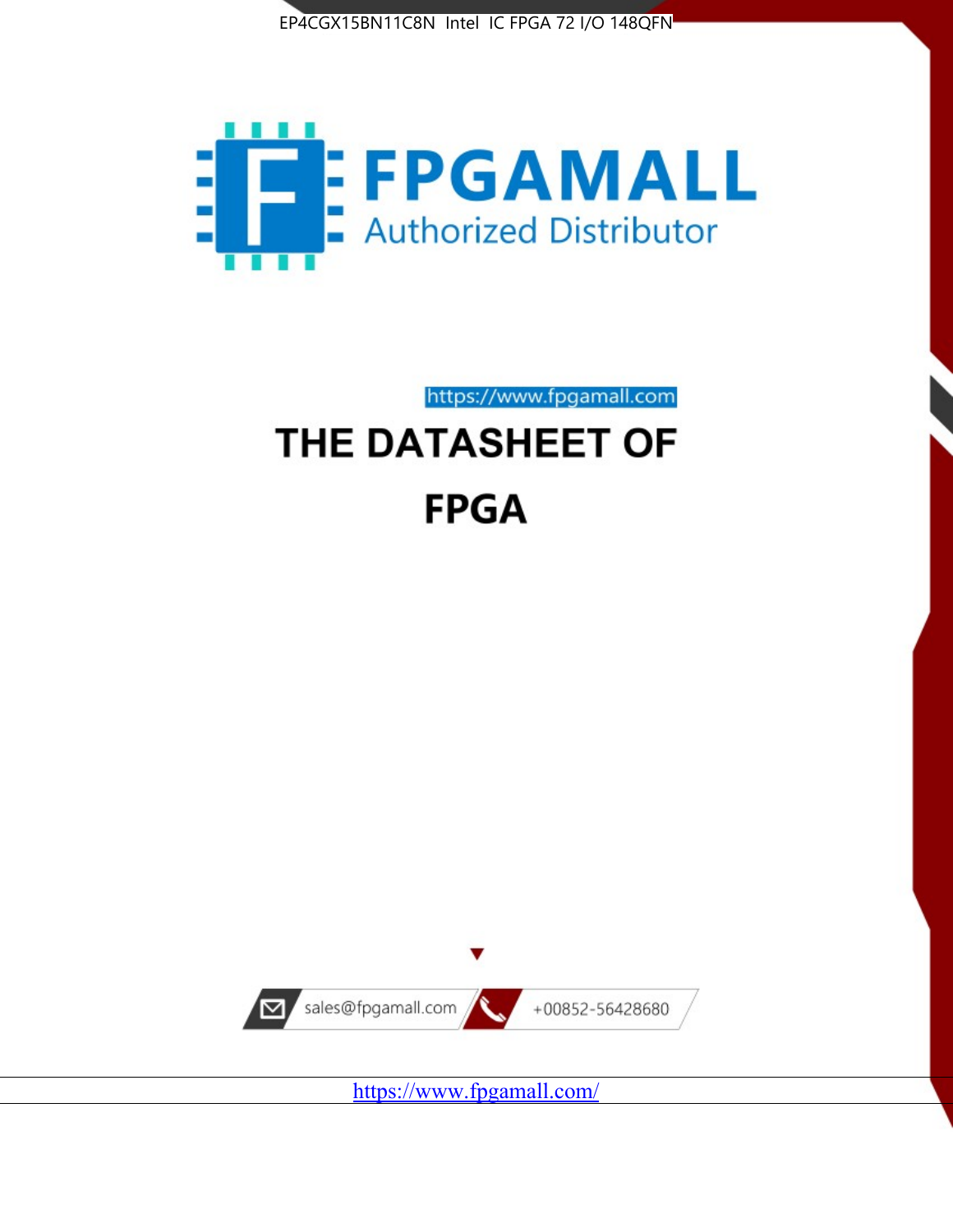

## **1. Cyclone IV Device Datasheet**

**CYIV-53001-2.0**

This chapter describes the electrical and switching characteristics for Cyclone<sup>®</sup> IV devices. Electrical characteristics include operating conditions and power consumption. Switching characteristics include transceiver specifications, core, and periphery performance. This chapter also describes I/O timing, including programmable I/O element (IOE) delay and programmable output buffer delay.

This chapter includes the following sections:

- "Operating Conditions" on page 1–1
- "Power Consumption" on page 1–16
- "Switching Characteristics" on page 1–16
- "I/O Timing" on page  $1-37$
- "Glossary" on page 1–37

## **Operating Conditions**

When Cyclone IV devices are implemented in a system, they are rated according to a set of defined parameters. To maintain the highest possible performance and reliability of Cyclone IV devices, you must consider the operating requirements described in this chapter.

Cyclone IV devices are offered in commercial, industrial, extended industrial and, automotive grades. Cyclone IV E devices offer –6 (fastest), –7, –8, –8L, and –9L speed grades for commercial devices, –8L speed grades for industrial devices, and –7 speed grade for extended industrial and automotive devices. Cyclone IV GX devices offer –6 (fastest), –7, and –8 speed grades for commercial devices and –7 speed grade for industrial devices.

**For more information about the supported speed grades for respective Cyclone IV** devices, refer to the *[Cyclone IV FPGA Device Family Overview](http://www.altera.com/literature/hb/cyclone-iv/cyiv-51001.pdf)* chapter.

**1** Cyclone IV E devices are offered in core voltages of 1.0 and 1.2 V. Cyclone IV E devices with a core voltage of 1.0 V have an 'L' prefix attached to the speed grade.

In this chapter, a prefix associated with the operating temperature range is attached to the speed grades; commercial with a "C" prefix, industrial with an "I" prefix, and automotive with an "A" prefix. Therefore, commercial devices are indicated as C6, C7, C8, C8L, or C9L per respective speed grade. Industrial devices are indicated as I7, I8, or I8L. Automotive devices are indicated as A7.

@2016 Altera Corporation. All rights reserved. ALTERA, ARRIA, CYCLONE, HARDCOPY, MAX, MEGACORE, NIOS, QUARTUS and STRATIX words and logos are trademarks of Altera Corporation and registered in the U.S. Patent and Trademark



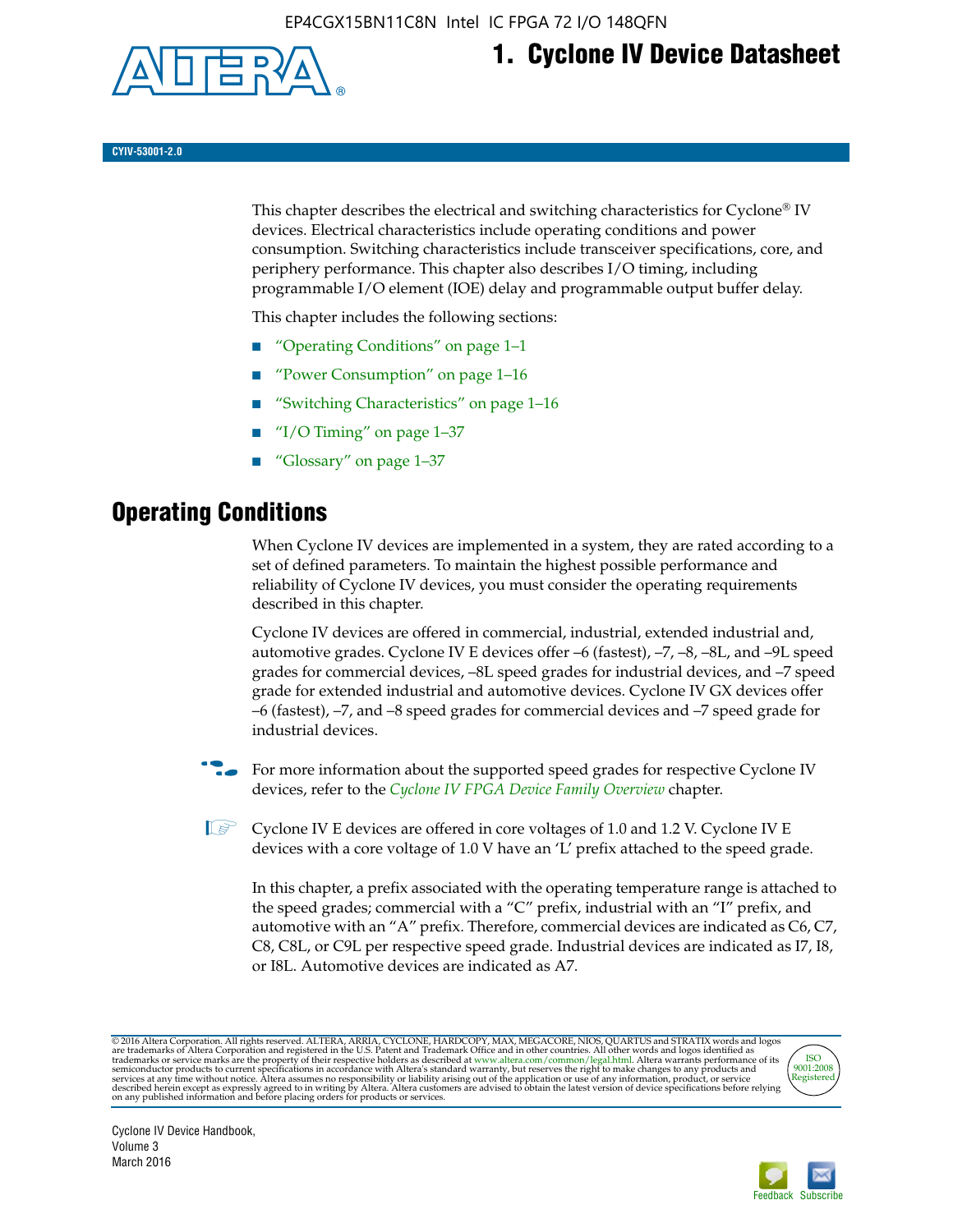**1 Cyclone IV E industrial devices I7 are offered with extended operating temperature** range.

## **Absolute Maximum Ratings**

Absolute maximum ratings define the maximum operating conditions for Cyclone IV devices. The values are based on experiments conducted with the device and theoretical modeling of breakdown and damage mechanisms. The functional operation of the device is not implied at these conditions. Table 1–1 lists the absolute maximum ratings for Cyclone IV devices.



Conditions beyond those listed in Table  $1-1$  cause permanent damage to the device. Additionally, device operation at the absolute maximum ratings for extended periods of time have adverse effects on the device.

| <b>Symbol</b>            | <b>Parameter</b>                                                                                                                             | Min    | <b>Max</b> | <b>Unit</b> |
|--------------------------|----------------------------------------------------------------------------------------------------------------------------------------------|--------|------------|-------------|
| <b>V<sub>CCINT</sub></b> | Core voltage, PCI Express <sup>®</sup> (PCIe <sup>®</sup> ) hard IP<br>block, and transceiver physical coding sublayer<br>(PCS) power supply | $-0.5$ | 1.8        | V           |
| $V_{CCA}$                | Phase-locked loop (PLL) analog power supply                                                                                                  | $-0.5$ | 3.75       | V           |
| $V_{CCD\_PLL}$           | PLL digital power supply                                                                                                                     | $-0.5$ | 1.8        | V           |
| V <sub>CCIO</sub>        | I/O banks power supply                                                                                                                       | $-0.5$ | 3.75       | V           |
| V <sub>CC_CLKIN</sub>    | Differential clock input pins power supply                                                                                                   | $-0.5$ | 4.5        | V           |
| $V_{\text{CCH_GXB}}$     | Transceiver output buffer power supply                                                                                                       | $-0.5$ | 3.75       | V           |
| $V_{\text{CCA\_GXB}}$    | Transceiver physical medium attachment (PMA)<br>and auxiliary power supply                                                                   | $-0.5$ | 3.75       | V           |
| $V_{CCL_GXB}$            | Transceiver PMA and auxiliary power supply                                                                                                   | $-0.5$ | 1.8        | V           |
| $V_{1}$                  | DC input voltage                                                                                                                             | $-0.5$ | 4.2        | V           |
| $I_{\text{OUT}}$         | DC output current, per pin                                                                                                                   | $-25$  | 40         | mA          |
| $T_{\mathtt{STG}}$       | Storage temperature                                                                                                                          | -65    | 150        | °C          |
| $T_{\rm J}$              | Operating junction temperature                                                                                                               | $-40$  | 125        | °C          |

**Table 1–1. Absolute Maximum Ratings for Cyclone IV Devices** *(1)*

**Note to Table 1–1:**

(1) Supply voltage specifications apply to voltage readings taken at the device pins with respect to ground, not at the power supply.

## **Maximum Allowed Overshoot or Undershoot Voltage**

During transitions, input signals may overshoot to the voltage shown in Table 1–2 and undershoot to –2.0 V for a magnitude of currents less than 100 mA and for periods shorter than 20 ns. Table 1–2 lists the maximum allowed input overshoot voltage and the duration of the overshoot voltage as a percentage over the lifetime of the device. The maximum allowed overshoot duration is specified as a percentage of high-time over the lifetime of the device.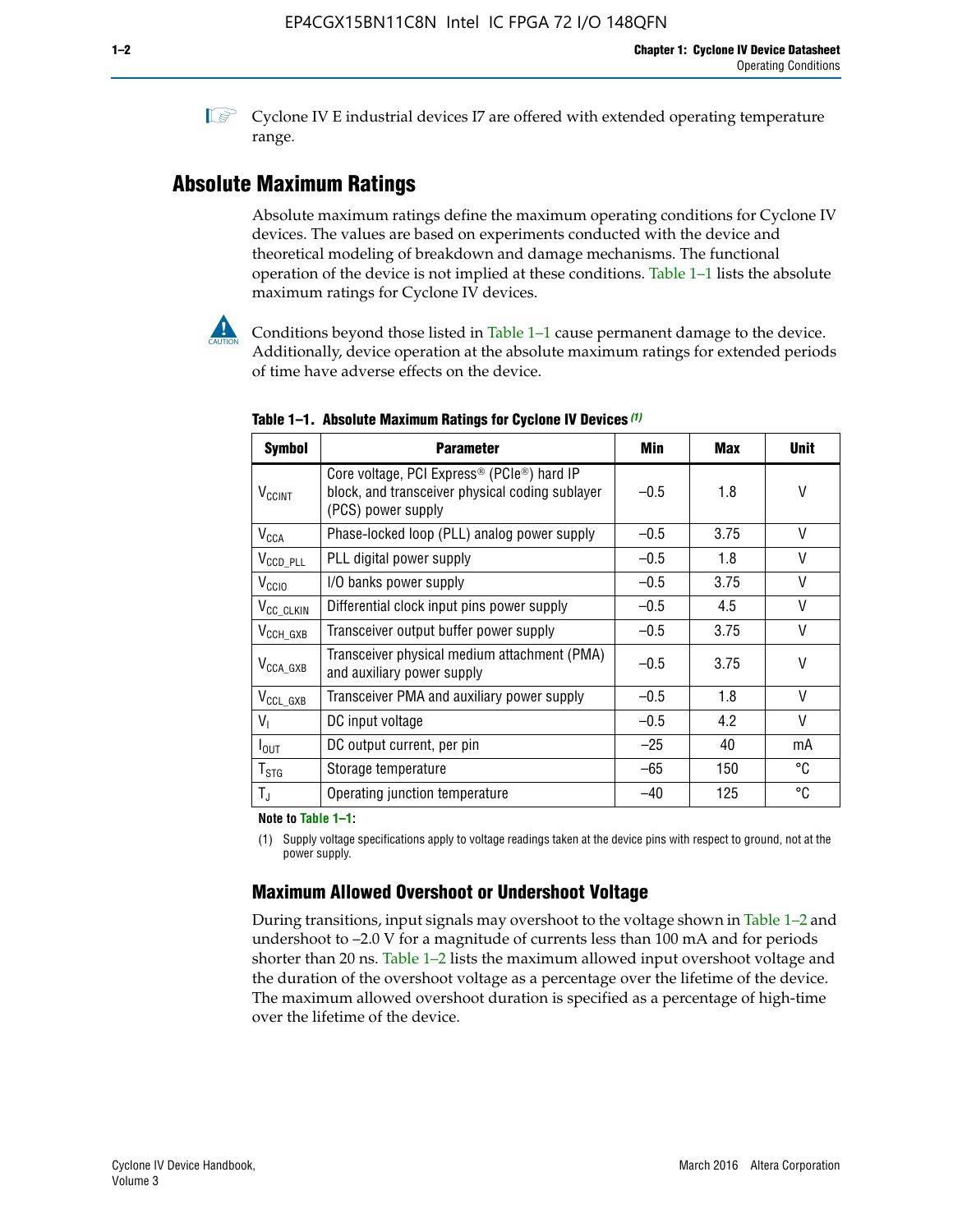$\mathbb{I}$  A DC signal is equivalent to 100% duty cycle. For example, a signal that overshoots to 4.3 V can only be at 4.3 V for 65% over the lifetime of the device; for a device lifetime of 10 years, this amounts to 65/10ths of a year.

| <b>Symbol</b> | <b>Parameter</b>  | <b>Condition (V)</b> | <b>Overshoot Duration as % of High Time</b> | <b>Unit</b>   |         |              |    |
|---------------|-------------------|----------------------|---------------------------------------------|---------------|---------|--------------|----|
|               |                   | $V_1 = 4.20$         | 100                                         | $\%$          |         |              |    |
|               |                   | $V_1 = 4.25$         | 98                                          | $\%$          |         |              |    |
|               | AC Input<br>$V_i$ | $V_1 = 4.30$         | 65                                          | $\%$          |         |              |    |
|               |                   | $V_1 = 4.35$         | 43                                          | $\frac{0}{0}$ |         |              |    |
|               |                   |                      |                                             |               | Voltage | $V_1 = 4.40$ | 29 |
|               |                   | $V_1 = 4.45$         | 20                                          | $\%$          |         |              |    |
|               |                   | $V_1 = 4.50$         | 13                                          | $\%$          |         |              |    |
|               |                   | $V_1 = 4.55$         | 9                                           | $\%$          |         |              |    |
|               |                   | $V_1 = 4.60$         | 6                                           | $\%$          |         |              |    |

**Table 1–2. Maximum Allowed Overshoot During Transitions over a 10**-**Year Time Frame for Cyclone IV Devices**

Figure 1–1 shows the methodology to determine the overshoot duration. The overshoot voltage is shown in red and is present on the input pin of the Cyclone IV device at over 4.3 V but below 4.4 V. From Table 1–2, for an overshoot of 4.3 V, the percentage of high time for the overshoot can be as high as 65% over a 10-year period. Percentage of high time is calculated as ([delta  $T$ ]/T)  $\times$  100. This 10-year period assumes that the device is always turned on with 100% I/O toggle rate and 50% duty cycle signal. For lower I/O toggle rates and situations in which the device is in an idle state, lifetimes are increased.



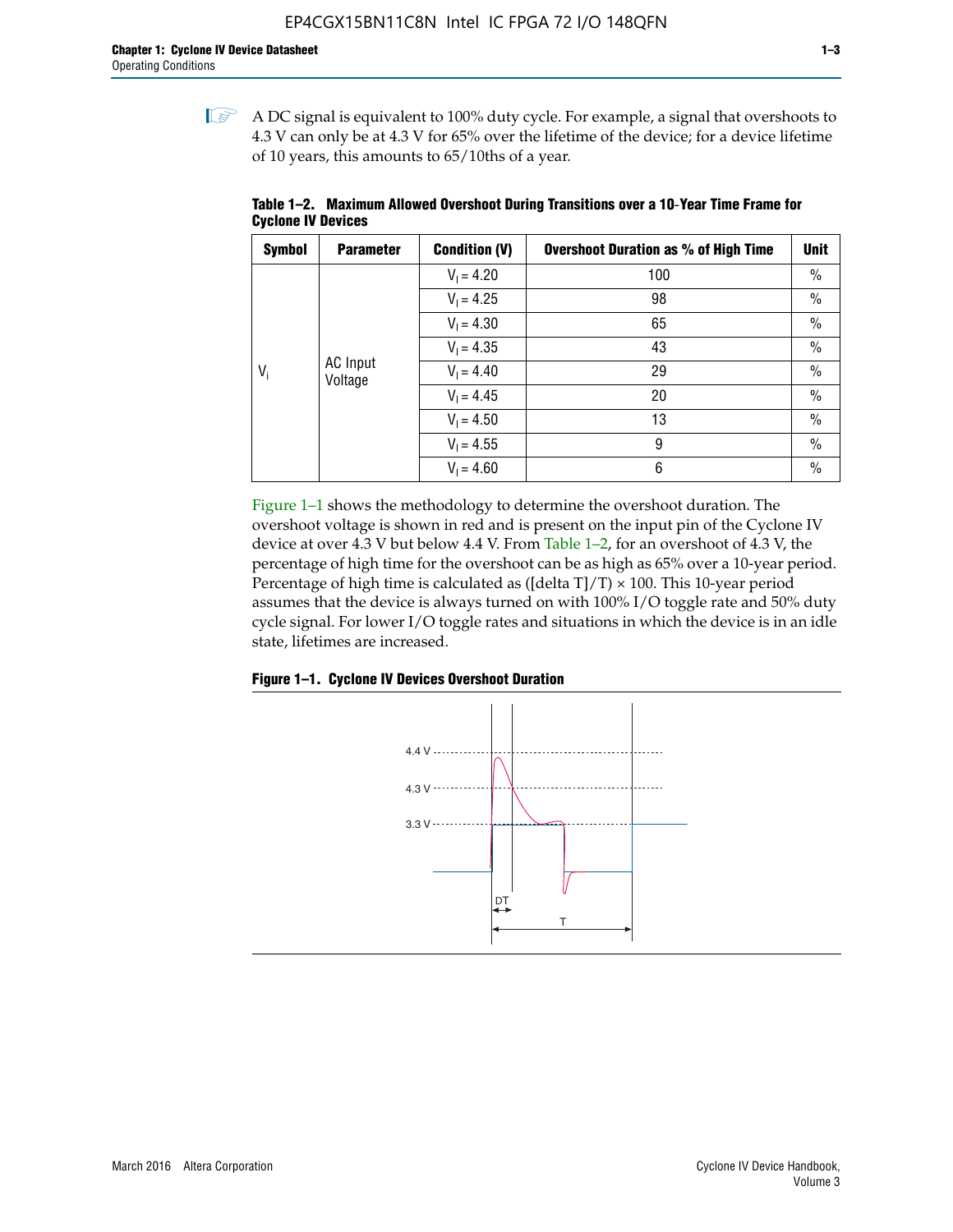## **Recommended Operating Conditions**

This section lists the functional operation limits for AC and DC parameters for Cyclone IV devices. Table 1–3 and Table 1–4 list the steady-state voltage and current values expected from Cyclone IV E and Cyclone IV GX devices. All supplies must be strictly monotonic without plateaus.

**Table 1–3. Recommended Operating Conditions for Cyclone IV E Devices** *(1)***,** *(2)* **(Part 1 of 2)**

| <b>Symbol</b>              | <b>Parameter</b>                                      | <b>Conditions</b>                        | Min                                                                                                                                                                                                                                                                   | <b>Typ</b> | <b>Max</b> | <b>Unit</b>  |
|----------------------------|-------------------------------------------------------|------------------------------------------|-----------------------------------------------------------------------------------------------------------------------------------------------------------------------------------------------------------------------------------------------------------------------|------------|------------|--------------|
|                            | Supply voltage for internal logic,<br>1.2-V operation |                                          | 1.15                                                                                                                                                                                                                                                                  | 1.2        | 1.25       | $\mathsf{V}$ |
| $V_{CClNT}$ (3)            | Supply voltage for internal logic,<br>1.0-V operation |                                          | 0.97                                                                                                                                                                                                                                                                  | 1.0        | 1.03       | $\mathsf{V}$ |
|                            | Supply voltage for output buffers,<br>3.3-V operation |                                          | 3.135                                                                                                                                                                                                                                                                 | 3.3        | 3.465      | $\vee$       |
| $V_{\text{CC10}}$ (3), (4) | Supply voltage for output buffers,<br>3.0-V operation |                                          | 2.85                                                                                                                                                                                                                                                                  | 3          | 3.15       | V            |
|                            | Supply voltage for output buffers,<br>2.5-V operation |                                          | 2.375                                                                                                                                                                                                                                                                 | 2.5        | 2.625      | $\vee$       |
|                            | Supply voltage for output buffers,<br>1.8-V operation |                                          | 1.71                                                                                                                                                                                                                                                                  | 1.8        | 1.89       | V            |
|                            | Supply voltage for output buffers,<br>1.5-V operation |                                          | 1.425                                                                                                                                                                                                                                                                 | 1.5        | 1.575      | $\vee$       |
|                            | Supply voltage for output buffers,<br>1.2-V operation |                                          | 1.14                                                                                                                                                                                                                                                                  | 1.2        | 1.26       | $\mathsf{V}$ |
| $V_{CCA}$ (3)              | Supply (analog) voltage for PLL<br>regulator          |                                          | 2.375                                                                                                                                                                                                                                                                 | 2.5        | 2.625      | $\vee$       |
|                            | Supply (digital) voltage for PLL,<br>1.2-V operation  |                                          | 1.15                                                                                                                                                                                                                                                                  | 1.2        | 1.25       | V            |
|                            | Supply (digital) voltage for PLL,<br>1.0-V operation  |                                          | 0.97<br>1.0<br>1.03<br>$-0.5$<br>3.6<br>$\overline{\phantom{0}}$<br>$\pmb{0}$<br>$V_{\rm CClO}$<br>—<br>$\mathbf 0$<br>85<br>$-40$<br>100<br>125<br>$-40$<br>$-40$<br>125<br>$\qquad \qquad$<br>$50 \mu s$<br>50 ms<br>$50 \mu s$<br>3 ms<br>$\overline{\phantom{0}}$ | $\vee$     |            |              |
| V <sub>1</sub>             | Input voltage                                         |                                          |                                                                                                                                                                                                                                                                       |            |            | $\mathsf{V}$ |
| $V_0$                      | Output voltage                                        |                                          |                                                                                                                                                                                                                                                                       |            |            | $\mathsf{V}$ |
|                            |                                                       | For commercial use                       |                                                                                                                                                                                                                                                                       |            |            | °C           |
|                            | Operating junction temperature                        | For industrial use                       |                                                                                                                                                                                                                                                                       |            |            | °C           |
| $T_{\rm J}$                |                                                       | For extended temperature                 |                                                                                                                                                                                                                                                                       |            |            | °C           |
|                            |                                                       | For automotive use                       |                                                                                                                                                                                                                                                                       |            |            | °C           |
| t <sub>RAMP</sub>          | Power supply ramp time                                | Standard power-on reset<br>$(POR)$ $(5)$ |                                                                                                                                                                                                                                                                       |            |            |              |
| $V_{\text{CCD\_PLL}}$ (3)  |                                                       | Fast POR (6)                             |                                                                                                                                                                                                                                                                       |            |            |              |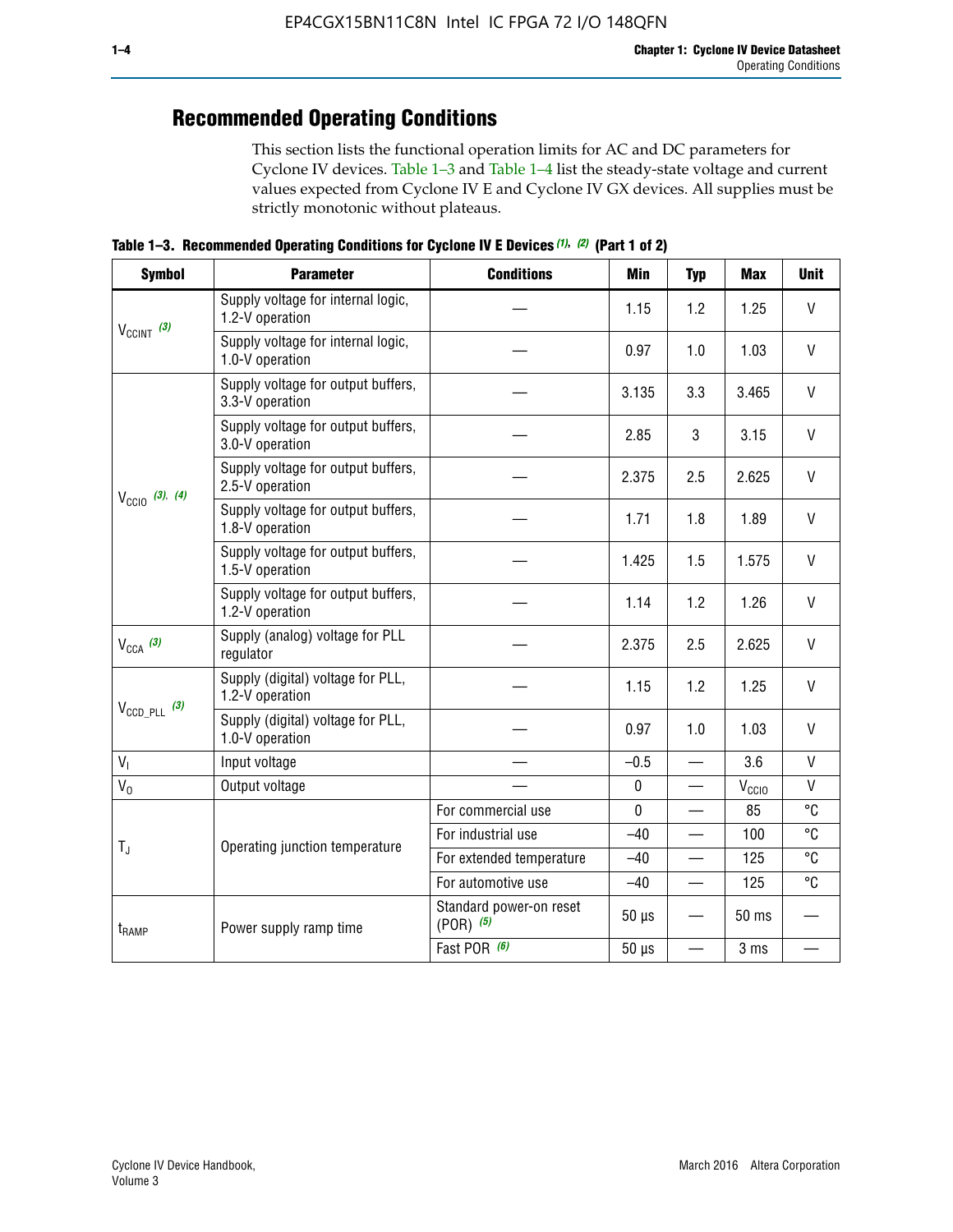#### **Table 1–3. Recommended Operating Conditions for Cyclone IV E Devices** *(1)***,** *(2)* **(Part 2 of 2)**

| Svmbol             | <b>Parameter</b>                                              | <b>Conditions</b> | Min | Typ | <b>Max</b> | Unit |
|--------------------|---------------------------------------------------------------|-------------------|-----|-----|------------|------|
| <sup>I</sup> Diode | Magnitude of DC current across<br>PCI-clamp diode when enable |                   |     |     | 10         | mA   |

#### **Notes to Table 1–3:**

(1) Cyclone IV E 1.0 V core voltage devices only support C8L, C9L, and I8L speed grades. Cyclone IV E 1.2 V core voltage devices only support C6, C7, C8, I7, and A7 speed grades.

(2)  $V_{CCIO}$  for all I/O banks must be powered up during device operation. All vcca pins must be powered to 2.5 V (even when PLLs are not used) and must be powered up and powered down at the same time.

(3)  $V_{CC}$  must rise monotonically.

(4)  $V_{\text{CCIO}}$  powers all input buffers.

(5) The POR time for Standard POR ranges between 50 and 200 ms. Each individual power supply must reach the recommended operating range within 50 ms.

(6) The POR time for Fast POR ranges between 3 and 9 ms. Each individual power supply must reach the recommended operating range within 3 ms.

| <b>Symbol</b>                | <b>Parameter</b>                                                      | <b>Conditions</b> | <b>Min</b> | <b>Typ</b> | <b>Max</b> | <b>Unit</b>  |
|------------------------------|-----------------------------------------------------------------------|-------------------|------------|------------|------------|--------------|
| $V_{\text{CCINT}}$ (3)       | Core voltage, PCIe hard IP block, and<br>transceiver PCS power supply |                   | 1.16       | 1.2        | 1.24       | V            |
| $V_{CCA}$ (1), (3)           | PLL analog power supply                                               |                   | 2.375      | 2.5        | 2.625      | V            |
| $V_{CCD\ PLL}$ (2)           | PLL digital power supply                                              |                   | 1.16       | 1.2        | 1.24       | V            |
|                              | I/O banks power supply for 3.3-V<br>operation                         |                   | 3.135      | 3.3        | 3.465      | V            |
| $V_{\text{CC10}}$ (3), (4)   | I/O banks power supply for 3.0-V<br>operation                         |                   | 2.85       | 3          | 3.15       | V            |
|                              | I/O banks power supply for 2.5-V<br>operation                         |                   | 2.375      | 2.5        | 2.625      | V            |
|                              | I/O banks power supply for 1.8-V<br>operation                         |                   | 1.71       | 1.8        | 1.89       | V            |
|                              | I/O banks power supply for 1.5-V<br>operation                         |                   | 1.425      | 1.5        | 1.575      | V            |
|                              | I/O banks power supply for 1.2-V<br>operation                         |                   | 1.14       | 1.2        | 1.26       | V            |
|                              | Differential clock input pins power<br>supply for 3.3-V operation     |                   | 3.135      | 3.3        | 3.465      | V            |
|                              | Differential clock input pins power<br>supply for 3.0-V operation     |                   | 2.85       | 3          | 3.15       | $\mathsf{V}$ |
| V <sub>CC_CLKIN</sub>        | Differential clock input pins power<br>supply for 2.5-V operation     |                   | 2.375      | 2.5        | 2.625      | V            |
| (3), (5), (6)                | Differential clock input pins power<br>supply for 1.8-V operation     |                   | 1.71       | 1.8        | 1.89       | V            |
|                              | Differential clock input pins power<br>supply for 1.5-V operation     |                   | 1.425      | 1.5        | 1.575      | V            |
|                              | Differential clock input pins power<br>supply for 1.2-V operation     |                   | 1.14       | 1.2        | 1.26       | V            |
| $V_{\text{CCH}\_\text{GXB}}$ | Transceiver output buffer power supply                                |                   | 2.375      | 2.5        | 2.625      | $\mathsf{V}$ |

#### **Table 1–4. Recommended Operating Conditions for Cyclone IV GX Devices (Part 1 of 2)**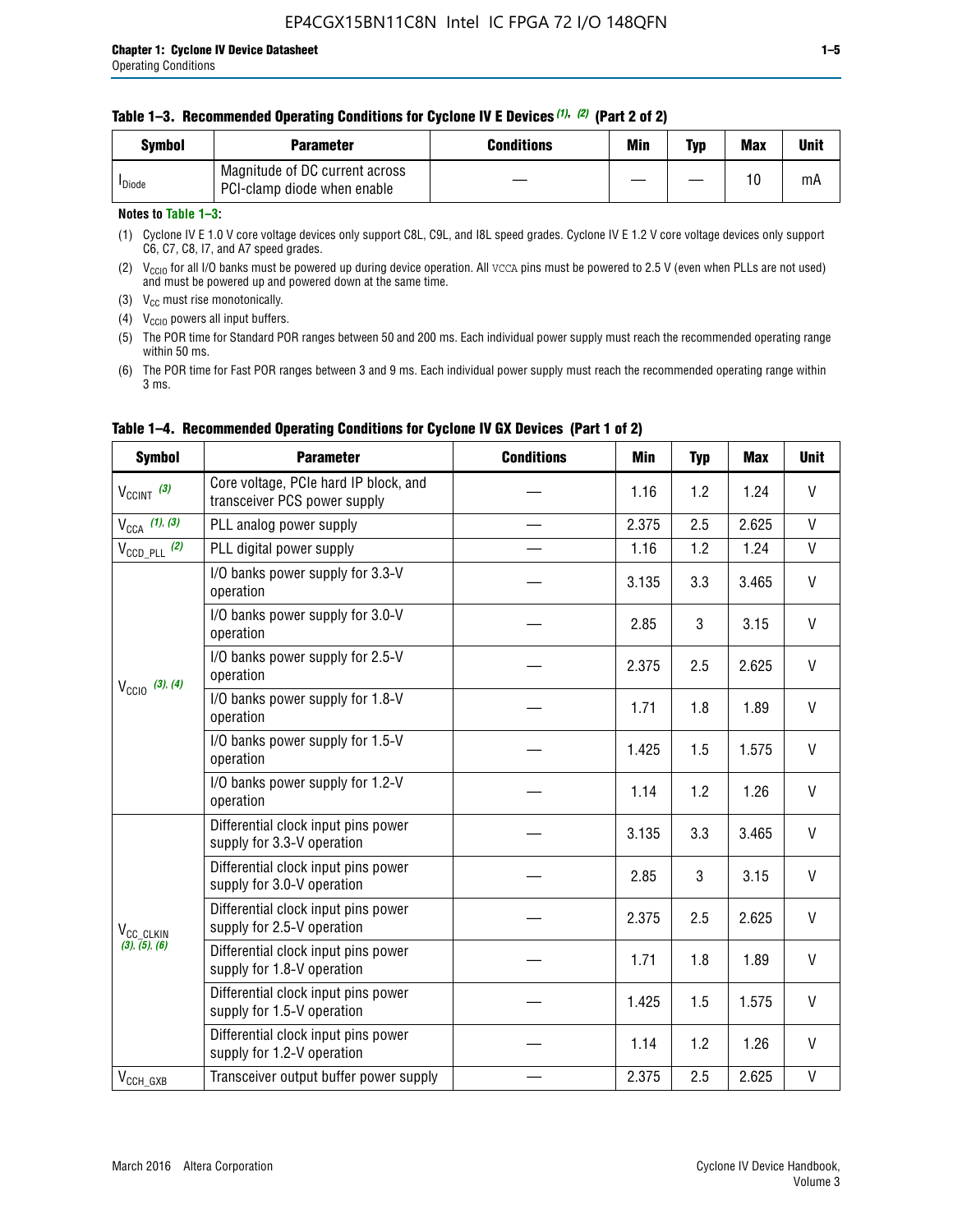| <b>Symbol</b>         | <b>Parameter</b>                                               | <b>Conditions</b>                        | <b>Min</b>   | <b>Typ</b> | Max               | <b>Unit</b> |
|-----------------------|----------------------------------------------------------------|------------------------------------------|--------------|------------|-------------------|-------------|
| $V_{\text{CCA\_GXB}}$ | Transceiver PMA and auxiliary power<br>supply                  |                                          | 2.375        | 2.5        | 2.625             | V           |
| $V_{\rm CCL\_GXB}$    | Transceiver PMA and auxiliary power<br>supply                  |                                          | 1.16         | 1.2        | 1.24              | V           |
| V <sub>1</sub>        | DC input voltage                                               |                                          | $-0.5$       |            | 3.6               | V           |
| $V_0$                 | DC output voltage                                              |                                          | $\mathbf{0}$ |            | V <sub>CCIO</sub> | ٧           |
|                       | Operating junction temperature                                 | For commercial use                       | $\mathbf{0}$ |            | 85                | °C          |
| T,                    |                                                                | For industrial use                       | $-40$        |            | 100               | °C          |
| t <sub>RAMP</sub>     | Power supply ramp time                                         | Standard power-on reset<br>$(POR)$ $(7)$ | $50 \mu s$   |            | $50$ ms           |             |
|                       |                                                                | Fast POR (8)                             | $50 \mu s$   |            | 3 <sub>ms</sub>   |             |
| <b>I</b> Diode        | Magnitude of DC current across<br>PCI-clamp diode when enabled |                                          |              |            | 10                | mA          |

**Table 1–4. Recommended Operating Conditions for Cyclone IV GX Devices (Part 2 of 2)**

#### **Notes to Table 1–4:**

- (1) All VCCA pins must be powered to 2.5 V (even when PLLs are not used) and must be powered up and powered down at the same time.
- (2) You must connect  $V_{CCD-PLL}$  to  $V_{CCINT}$  through a decoupling capacitor and ferrite bead.
- (3) Power supplies must rise monotonically.
- (4)  $V_{\text{CCIO}}$  for all I/O banks must be powered up during device operation. Configurations pins are powered up by V<sub>CCIO</sub> of I/O Banks 3, 8, and 9 where I/O Banks 3 and 9 only support V<sub>CCIO</sub> of 1.5, 1.8, 2.5, 3.0, and 3.3 V. For fast passive parallel (FPP) configuration mode, the V<sub>CCIO</sub> level of I/O<br>Bank 8 must be powered up to 1.5, 1.8, 2.5, 3.0, and 3.3 V.
- (5) You must set  $V_{CC_CCLKIN}$  to 2.5 V if you use CLKIN as a high-speed serial interface (HSSI) refclk or as a DIFFCLK input.
- (6) The CLKIN pins in I/O Banks 3B and 8B can support single-ended I/O standard when the pins are used to clock left PLLs in non-transceiver applications.
- (7) The POR time for Standard POR ranges between 50 and 200 ms.  $V_{\text{CCIA}}$ ,  $V_{\text{CCIA}}$ , and  $V_{\text{CCIO}}$  of I/O Banks 3, 8, and 9 must reach the recommended operating range within 50 ms.
- (8) The POR time for Fast POR ranges between 3 and 9 ms.  $V_{\text{CCH},T}$ ,  $V_{\text{CCA}}$ , and  $V_{\text{CCI}}$  of I/O Banks 3, 8, and 9 must reach the recommended operating range within 3 ms.

## **ESD Performance**

This section lists the electrostatic discharge (ESD) voltages using the human body model (HBM) and charged device model (CDM) for Cyclone IV devices general purpose I/Os (GPIOs) and high-speed serial interface (HSSI) I/Os. Table 1–5 lists the ESD for Cyclone IV devices GPIOs and HSSI I/Os.

|  |  |  |  | Table 1–5. ESD for Cyclone IV Devices GPIOs and HSSI I/Os |  |
|--|--|--|--|-----------------------------------------------------------|--|
|--|--|--|--|-----------------------------------------------------------|--|

| <b>Symbol</b>  | <b>Parameter</b>                      | <b>Passing Voltage</b> | <b>Unit</b> |
|----------------|---------------------------------------|------------------------|-------------|
|                | ESD voltage using the HBM (GPIOs) (1) | ± 2000                 |             |
| <b>VESDHBM</b> | ESD using the HBM (HSSI I/Os) (2)     | ± 1000                 |             |
|                | ESD using the CDM (GPIOs)             | ± 500                  |             |
| <b>VESDCDM</b> | ESD using the CDM (HSSI I/Os) (2)     | ± 250                  |             |

#### **Notes to Table 1–5:**

(1) The passing voltage for EP4CGX15 and EP4CGX30 row I/Os is ±1000V.

(2) This value is applicable only to Cyclone IV GX devices.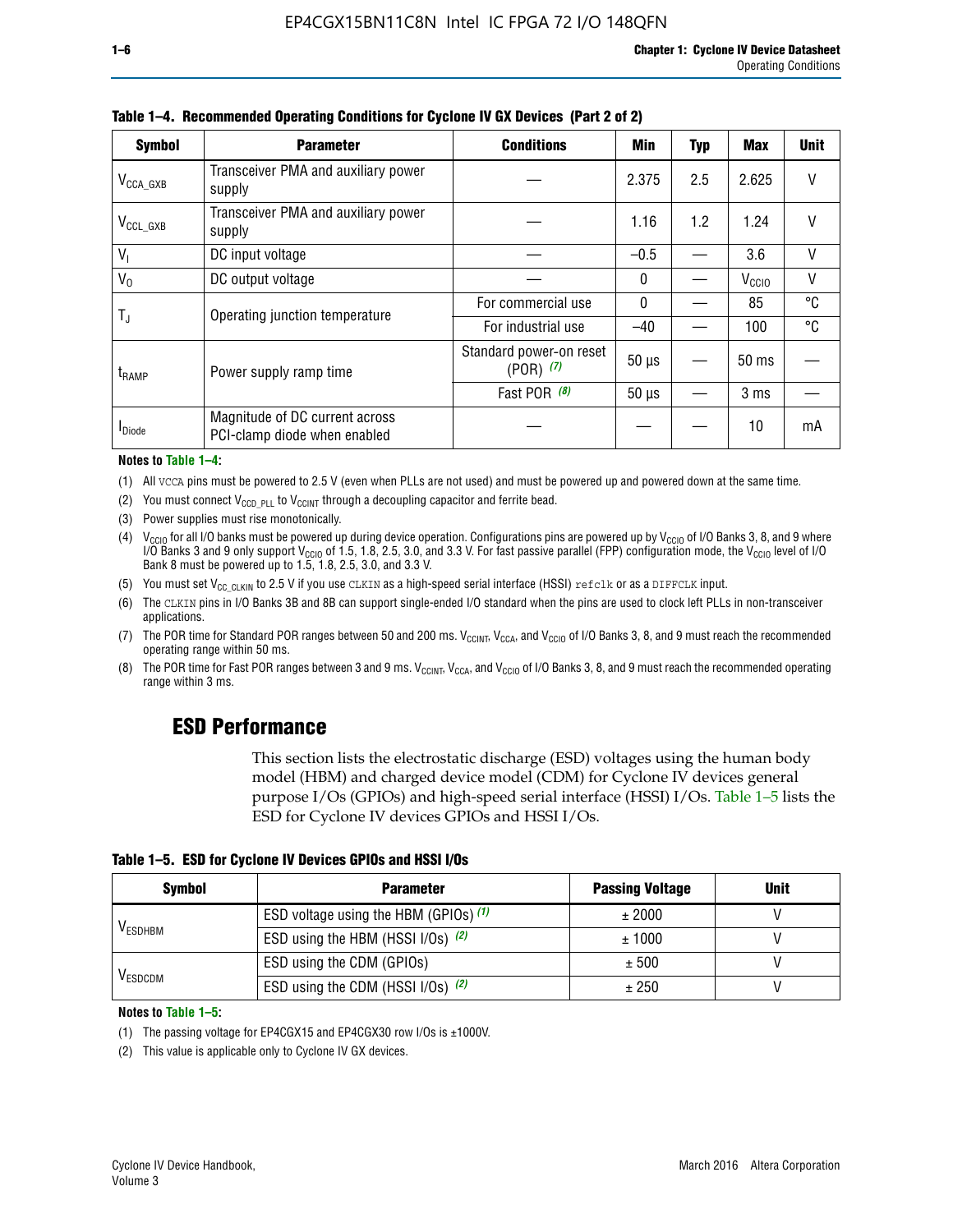## **DC Characteristics**

This section lists the I/O leakage current, pin capacitance, on-chip termination (OCT) tolerance, and bus hold specifications for Cyclone IV devices.

## **Supply Current**

The device supply current requirement is the minimum current drawn from the power supply pins that can be used as a reference for power size planning. Use the Excel-based early power estimator (EPE) to get the supply current estimates for your design because these currents vary greatly with the resources used. Table 1–6 lists the I/O pin leakage current for Cyclone IV devices.

**Table 1–6. I/O Pin Leakage Current for Cyclone IV Devices** *(1)***,** *(2)*

| <b>Symbol</b>          | <b>Parameter</b>                     | <b>Conditions</b><br><b>Device</b>  |  | Min   | Typ | <b>Max</b> | <b>Unit</b> |
|------------------------|--------------------------------------|-------------------------------------|--|-------|-----|------------|-------------|
|                        | Input pin leakage current            | $V_1 = 0$ V to $V_{\text{CCIOMAX}}$ |  | $-10$ |     | 10         | μA          |
| <b>I</b> <sub>OZ</sub> | Tristated I/O pin leakage<br>current | $V_0 = 0$ V to $V_{\text{CCIOMAX}}$ |  | $-10$ |     | 10         | μA          |

**Notes to Table 1–6:**

(1) This value is specified for normal device operation. The value varies during device power-up. This applies for all V<sub>CCIO</sub> settings (3.3, 3.0, 2.5, 1.8, 1.5, and 1.2 V).

(2) The 10 µA I/O leakage current limit is applicable when the internal clamping diode is off. A higher current can be observed when the diode is on.

### **Bus Hold**

The bus hold retains the last valid logic state after the source driving it either enters the high impedance state or is removed. Each I/O pin has an option to enable bus hold in user mode. Bus hold is always disabled in configuration mode.

Table 1–7 lists bus hold specifications for Cyclone IV devices.

**Table 1–7. Bus Hold Parameter for Cyclone IV Devices (Part 1 of 2)** *(1)*

|                                                   |                                  | $V_{CClO}$ (V) |            |       |            |       |            |            |            |       |            |       |            |             |
|---------------------------------------------------|----------------------------------|----------------|------------|-------|------------|-------|------------|------------|------------|-------|------------|-------|------------|-------------|
| <b>Parameter</b>                                  | <b>Condition</b>                 |                | $1.2$      |       | 1.5        |       | 1.8        |            | 2.5        |       | 3.0        |       | 3.3        | <b>Unit</b> |
|                                                   |                                  | <b>Min</b>     | <b>Max</b> | Min   | <b>Max</b> | Min   | <b>Max</b> | <b>Min</b> | <b>Max</b> | Min   | <b>Max</b> | Min   | <b>Max</b> |             |
| <b>Bus hold</b><br>low,<br>sustaining<br>current  | $V_{IN}$ > $V_{IL}$<br>(maximum) | 8              |            | 12    |            | 30    |            | 50         |            | 70    |            | 70    |            | μA          |
| <b>Bus hold</b><br>high,<br>sustaining<br>current | $V_{IN}$ < $V_{IL}$<br>(minimum) | $-8$           |            | $-12$ |            | $-30$ |            | $-50$      |            | $-70$ |            | $-70$ |            | μA          |
| <b>Bus hold</b><br>low,<br>overdrive<br>current   | $0 V < V_{IN} < V_{CC10}$        |                | 125        |       | 175        |       | 200        |            | 300        |       | 500        |       | 500        | μA          |
| <b>Bus hold</b><br>high,<br>overdrive<br>current  | $0 V < V_{IN} < V_{CC10}$        |                | $-125$     |       | $-175$     |       | $-200$     |            | $-300$     |       | $-500$     |       | $-500$     | μA          |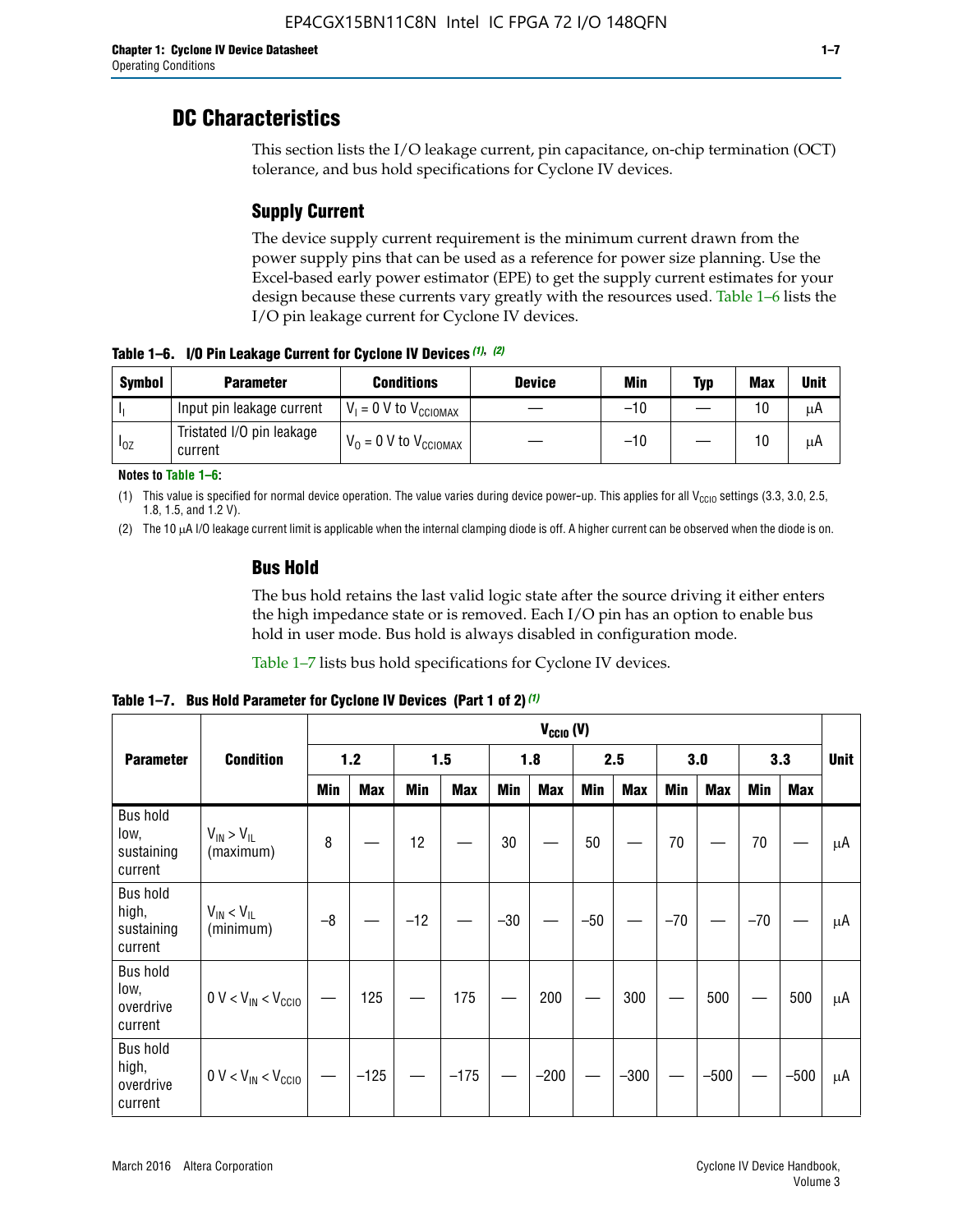|                        |                  |            | $V_{CGI0} (V)$ |            |            |      |            |     |            |            |            |            |     |             |
|------------------------|------------------|------------|----------------|------------|------------|------|------------|-----|------------|------------|------------|------------|-----|-------------|
| <b>Parameter</b>       | <b>Condition</b> |            | 1.2            |            | 1.5        |      | 1.8        |     | 2.5        |            | 3.0        |            | 3.3 | <b>Unit</b> |
|                        |                  | <b>Min</b> | <b>Max</b>     | <b>Min</b> | <b>Max</b> | Min  | <b>Max</b> | Min | <b>Max</b> | <b>Min</b> | <b>Max</b> | <b>Min</b> | Max |             |
| Bus hold trip<br>point |                  | 0.3        | 0.9            | 0.375      | 1.125      | 0.68 | 1.07       | 0.7 | 1.7        | 0.8        |            | 0.8        |     |             |

**Table 1–7. Bus Hold Parameter for Cyclone IV Devices (Part 2 of 2)** *(1)*

**Note to Table 1–7:**

(1) Bus hold trip points are based on the calculated input voltages from the JEDEC standard.

### **OCT Specifications**

Table 1–8 lists the variation of OCT without calibration across process, temperature, and voltage (PVT).

**Table 1–8. Series OCT Without Calibration Specifications for Cyclone IV Devices**

|                                   |                      | <b>Resistance Tolerance</b> |                                                                             |               |
|-----------------------------------|----------------------|-----------------------------|-----------------------------------------------------------------------------|---------------|
| <b>Description</b>                | $V_{\text{CCIO}}(V)$ | <b>Commercial Maximum</b>   | <b>Industrial, Extended</b><br>industrial, and<br><b>Automotive Maximum</b> | <b>Unit</b>   |
|                                   | 3.0                  | ±30                         | ±40                                                                         | $\frac{0}{0}$ |
|                                   | 2.5                  | ±30                         | ±40                                                                         | $\frac{0}{0}$ |
| Series OCT without<br>calibration | 1.8                  | ±40                         | ±50                                                                         | $\frac{0}{0}$ |
|                                   | 1.5                  | ±50                         | ±50                                                                         | $\frac{0}{0}$ |
|                                   | 1.2                  | ±50                         | ±50                                                                         | $\frac{0}{0}$ |

OCT calibration is automatically performed at device power-up for OCT-enabled I/Os.

Table 1–9 lists the OCT calibration accuracy at device power-up.

|  | Table 1–9.  Series OCT with Calibration at Device Power-Up Specifications for Cyclone IV Devices |  |  |  |
|--|--------------------------------------------------------------------------------------------------|--|--|--|
|--|--------------------------------------------------------------------------------------------------|--|--|--|

|                       |                | <b>Calibration Accuracy</b> |                                                                             |               |
|-----------------------|----------------|-----------------------------|-----------------------------------------------------------------------------|---------------|
| <b>Description</b>    | $V_{CGI0} (V)$ | <b>Commercial Maximum</b>   | <b>Industrial, Extended</b><br>industrial, and<br><b>Automotive Maximum</b> | Unit          |
|                       | 3.0            | ±10                         | ±10                                                                         | $\%$          |
| Series OCT with       | 2.5            | ±10                         | ±10                                                                         | $\%$          |
| calibration at device | 1.8            | ±10                         | ±10                                                                         | $\frac{0}{0}$ |
| power-up              | 1.5            | ±10                         | ±10                                                                         | $\frac{0}{0}$ |
|                       | 1.2            | ±10                         | ±10                                                                         | $\frac{0}{0}$ |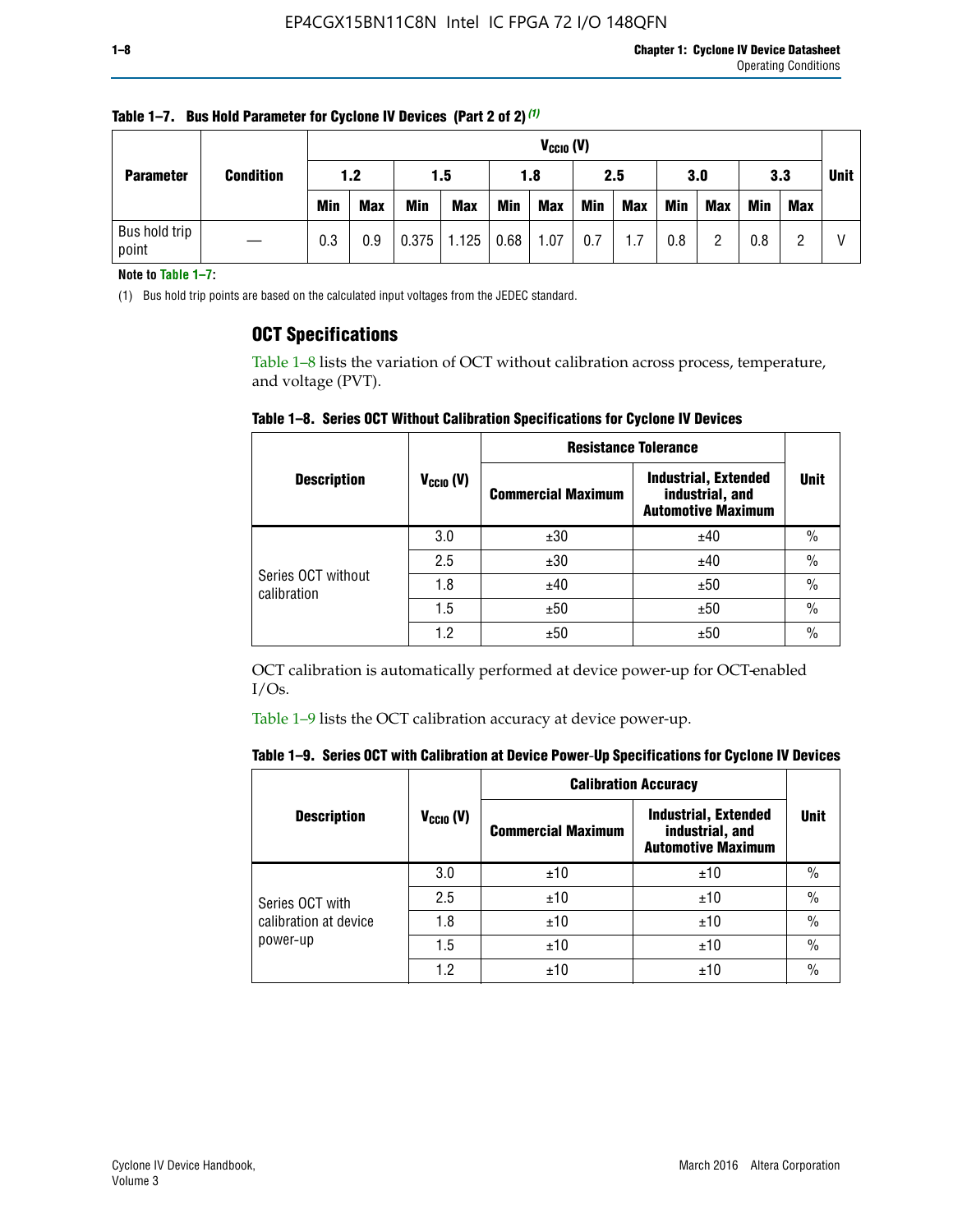The OCT resistance may vary with the variation of temperature and voltage after calibration at device power-up. Use Table 1–10 and Equation 1–1 to determine the final OCT resistance considering the variations after calibration at device power-up. Table 1–10 lists the change percentage of the OCT resistance with voltage and temperature.

**Table 1–10. OCT Variation After Calibration at Device Power**-**Up for Cyclone IV Devices**

| <b>Nominal Voltage</b> | dR/dT (%/°C) | $dR/dV$ (%/mV) |
|------------------------|--------------|----------------|
| 3.0                    | 0.262        | $-0.026$       |
| 2.5                    | 0.234        | $-0.039$       |
| 1.8                    | 0.219        | $-0.086$       |
| 1.5                    | 0.199        | $-0.136$       |
| 1.2                    | 0.161        | $-0.288$       |

#### **Equation 1–1. Final OCT Resistance** *(1)***,** *(2)***,** *(3)***,** *(4)***,** *(5)***,** *(6)*

 $\Delta R_V = (V_2 - V_1) \times 1000 \times dR/dV$  ––––––––––––(7)  $\Delta R_T = (T_2 - T_1) \times dR/dT$  ––––––– (8) For  $\Delta R_x < 0$ ; MF<sub>x</sub> = 1/ ( $|\Delta R_x|/100 + 1$ ) –––––– (9) For  $\Delta R_x > 0$ ;  $\text{MF}_x = \Delta R_x / 100 + 1$  ——– (10)  $MF = MF_V \times MF_T$  –––––––––––(11) Rfinal = Rinitial × MF ––––– *(12)*

#### **Notes to Equation 1–1:**

- (1)  $T_2$  is the final temperature.
- (2)  $T_1$  is the initial temperature.
- (3) MF is multiplication factor.
- (4)  $R<sub>final</sub>$  is final resistance.
- (5) Rinitial is initial resistance.
- (6) Subscript x refers to both  $\sqrt{v}$  and  $\sqrt{v}$ .
- (7)  $\Delta R_V$  is a variation of resistance with voltage.
- (8)  $\Delta R_T$  is a variation of resistance with temperature.
- (9) dR/dT is the change percentage of resistance with temperature after calibration at device power-up.
- (10) dR/dV is the change percentage of resistance with voltage after calibration at device power-up.
- (11)  $V_2$  is final voltage.
- (12)  $V_1$  is the initial voltage.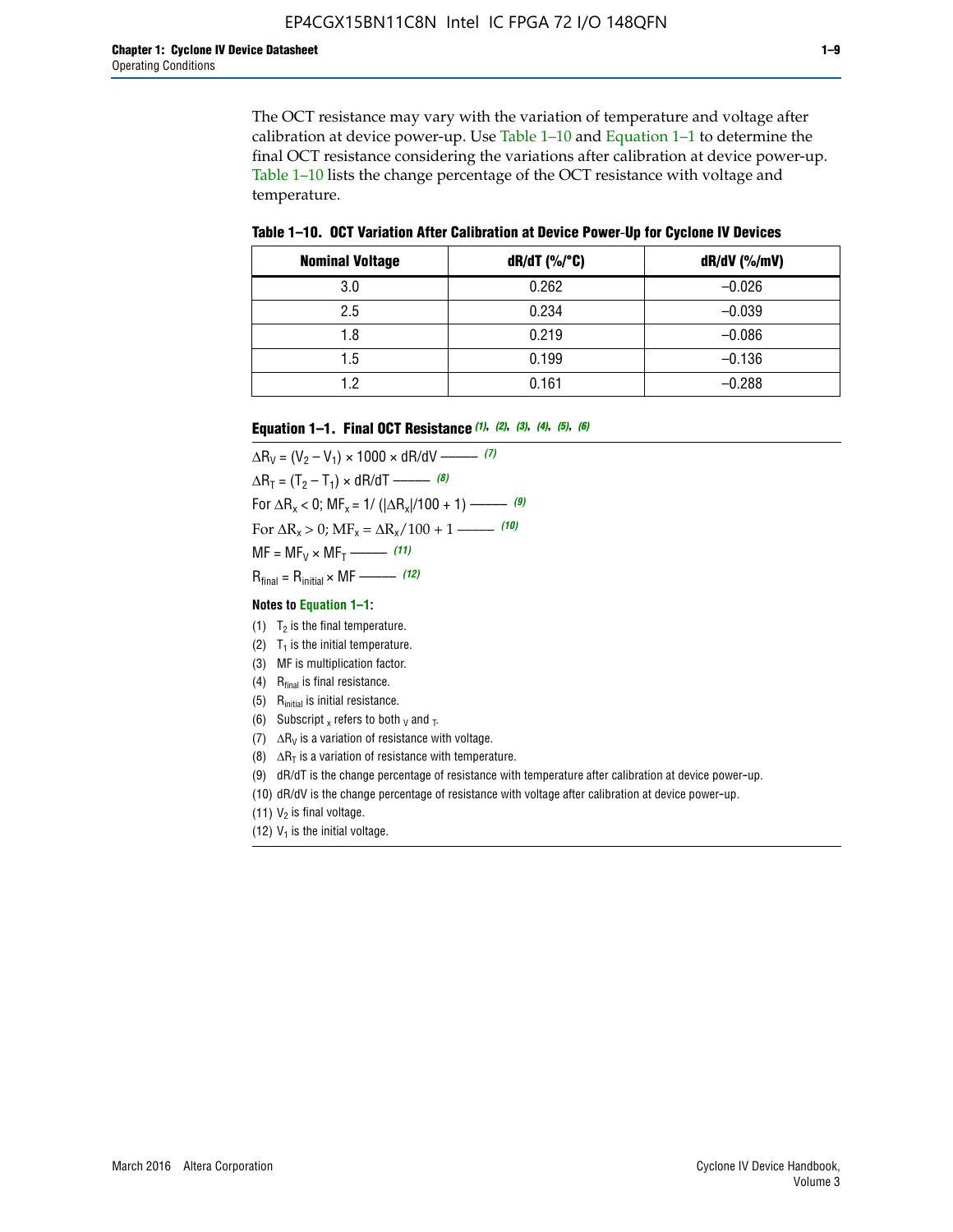Example 1-1 shows how to calculate the change of  $50$ - $\Omega$  I/O impedance from 25°C at 3.0 V to 85°C at 3.15 V.

#### **Example 1–1. Impedance Change**

 $\Delta R_V = (3.15 - 3) \times 1000 \times -0.026 = -3.83$  $\Delta R_T = (85 - 25) \times 0.262 = 15.72$ Because  $\Delta R_V$  is negative,  $MF_V = 1 / (3.83/100 + 1) = 0.963$ Because  $\Delta R_T$  is positive,  $MF_T = 15.72/100 + 1 = 1.157$  $MF = 0.963 \times 1.157 = 1.114$  $R_{final} = 50 \times 1.114 = 55.71 \Omega$ 

### **Pin Capacitance**

Table 1–11 lists the pin capacitance for Cyclone IV devices.

**Table 1–11. Pin Capacitance for Cyclone IV Devices** *(1)*

| <b>Symbol</b>       | <b>Parameter</b>                                                                                           | Typical-<br><b>Quad Flat</b><br><b>Pack</b><br>(QFP) | Typical-<br><b>Quad Flat</b><br><b>No Leads</b><br>(QFN) | Typical-<br><b>Ball-Grid</b><br><b>Array</b><br>(BGA) | <b>Unit</b> |
|---------------------|------------------------------------------------------------------------------------------------------------|------------------------------------------------------|----------------------------------------------------------|-------------------------------------------------------|-------------|
| C <sub>IOTB</sub>   | Input capacitance on top and bottom I/O pins                                                               |                                                      |                                                          | 6                                                     | рF          |
| $C_{IOLR}$          | Input capacitance on right I/O pins                                                                        |                                                      |                                                          | 5                                                     | рF          |
| $C_{LVDSLR}$        | Input capacitance on right I/O pins with dedicated LVDS output                                             | 8                                                    | 8                                                        | 7                                                     | рF          |
| $C_{VREFLR}$<br>(2) | Input capacitance on right dual-purpose VREF pin when used as<br>$V_{\text{RFF}}$ or user I/O pin          | 21                                                   | 21                                                       | 21                                                    | pF          |
| $C_{VREFTB}$<br>(2) | Input capacitance on top and bottom dual-purpose VREF pin when<br>used as $V_{\text{RFF}}$ or user I/O pin | 23(3)                                                | 23                                                       | 23                                                    | рF          |
| $C_{CLKTB}$         | Input capacitance on top and bottom dedicated clock input pins                                             | 7                                                    | 7                                                        | 6                                                     | рF          |
| $C_{CLKLR}$         | Input capacitance on right dedicated clock input pins                                                      | 6                                                    | 6                                                        | 5                                                     | рF          |

#### **Notes to Table 1–11:**

(1) The pin capacitance applies to FBGA, UBGA, and MBGA packages.

(2) When you use the VREF pin as a regular input or output, you can expect a reduced performance of toggle rate and  $t_{\rm CO}$  because of higher pin capacitance.

(3) CVREFTB for the EP4CE22 device is 30 pF.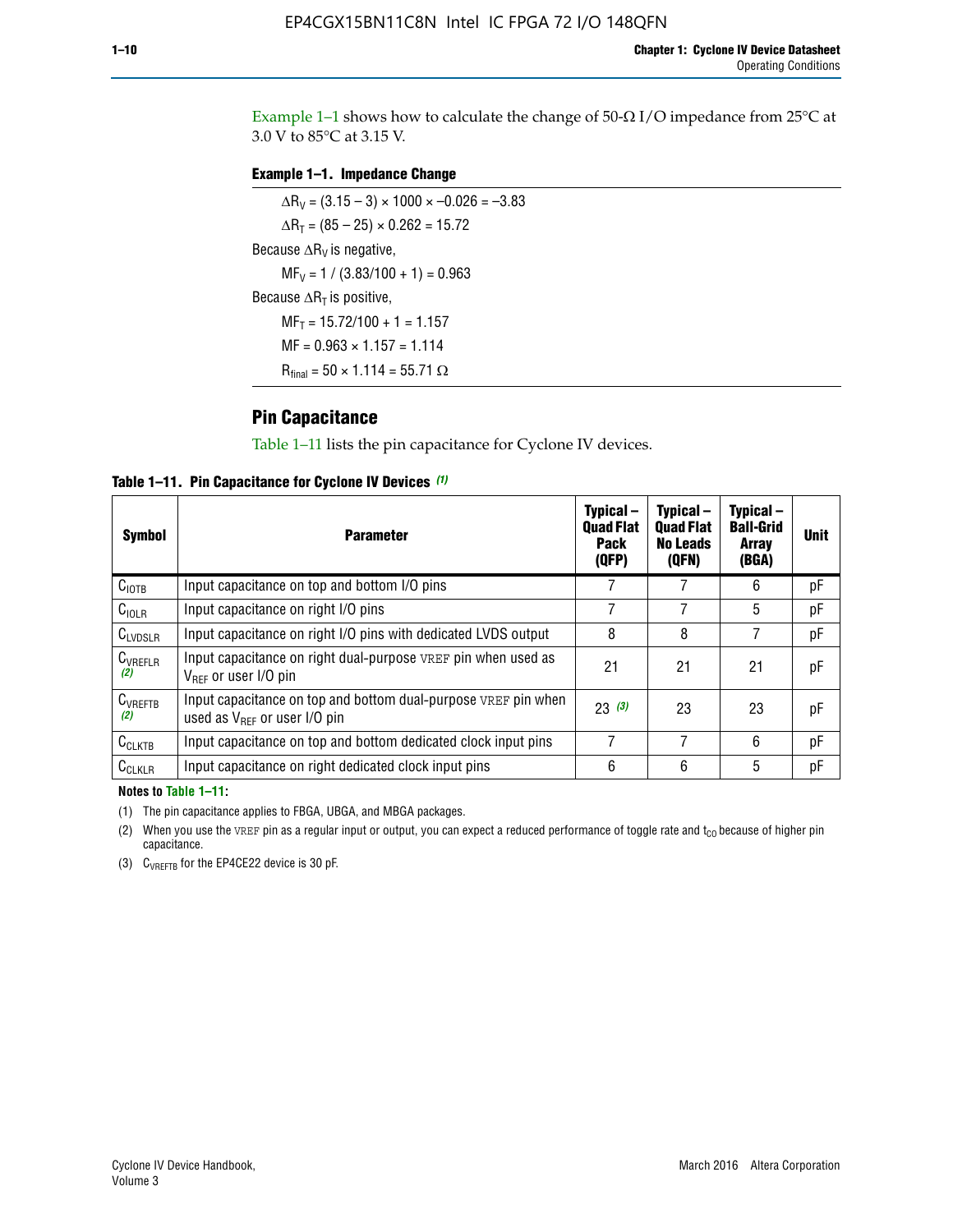### **Internal Weak Pull-Up and Weak Pull-Down Resistor**

Table 1–12 lists the weak pull-up and pull-down resistor values for Cyclone IV devices.

**Table 1–12. Internal Weak Pull**-**Up and Weak Pull**-**Down Resistor Values for Cyclone IV Devices** *(1)*

| <b>Symbol</b> | <b>Parameter</b>                                                                                                   | <b>Conditions</b>                                  | Min | <b>Typ</b> | <b>Max</b> | <b>Unit</b> |
|---------------|--------------------------------------------------------------------------------------------------------------------|----------------------------------------------------|-----|------------|------------|-------------|
|               |                                                                                                                    | $V_{\text{CC10}} = 3.3 \text{ V} \pm 5\%$ (2), (3) | 7   | 25         | 41         | $k\Omega$   |
| $R_{PU}$      | Value of the I/O pin pull-up resistor                                                                              | $V_{\text{CC10}} = 3.0 \text{ V} \pm 5\%$ (2), (3) | 7   | 28         | 47         | kΩ          |
|               | before and during configuration, as<br>well as user mode if you enable the<br>programmable pull-up resistor option | $V_{\text{CC10}} = 2.5 V \pm 5\%$ (2), (3)         | 8   | 35         | 61         | kΩ          |
|               |                                                                                                                    | $V_{\text{CGI0}} = 1.8 V \pm 5\%$ (2), (3)         | 10  | 57         | 108        | $k\Omega$   |
|               |                                                                                                                    | $V_{\text{CC10}} = 1.5 V \pm 5\%$ (2), (3)         | 13  | 82         | 163        | $k\Omega$   |
|               |                                                                                                                    | $V_{\text{CC10}} = 1.2 V \pm 5\%$ (2), (3)         | 19  | 143        | 351        | kΩ          |
|               |                                                                                                                    | $V_{\text{CC10}} = 3.3 V \pm 5\%$ (4)              | 6   | 19         | 30         | kΩ          |
|               |                                                                                                                    | $V_{\text{CC10}} = 3.0 V \pm 5\%$ (4)              | 6   | 22         | 36         | $k\Omega$   |
| $R_{PD}$      | Value of the I/O pin pull-down resistor<br>before and during configuration                                         | $V_{\text{CC10}} = 2.5 V \pm 5\%$ (4)              | 6   | 25         | 43         | kΩ          |
|               |                                                                                                                    | $V_{\text{CC10}} = 1.8 V \pm 5\%$ (4)              | 7   | 35         | 71         | $k\Omega$   |
|               |                                                                                                                    | $V_{\text{CC10}} = 1.5 V \pm 5\%$ (4)              | 8   | 50         | 112        | kΩ          |

#### **Notes to Table 1–12:**

- (1) All I/O pins have an option to enable weak pull-up except the configuration, test, and JTAG pins. The weak pull-down feature is only available for JTAG TCK.
- (2) Pin pull-up resistance values may be lower if an external source drives the pin higher than  $V_{\text{CCIO}}$ .
- (3)  $R_{PU} = (V_{CC10} V_1)/I_{R_PU}$ Minimum condition: –40°C; V<sub>CCIO</sub> = V<sub>CC</sub> + 5%, V<sub>I</sub> = V<sub>CC</sub> + 5% – 50 mV; Typical condition: 25°C; V<sub>CCIO</sub> = V<sub>CC</sub>, V<sub>I</sub> = 0 V; Maximum condition: 100°C;  $V_{\text{CCIO}} = V_{\text{CC}} - 5\%$ ,  $V_1 = 0$  V; in which V<sub>I</sub> refers to the input voltage at the I/O pin.
- (4)  $R_{PD} = V_I/I_{R_PD}$ Minimum condition:  $-40^{\circ}$ C; V<sub>CCIO</sub> = V<sub>CC</sub> + 5%, V<sub>I</sub> = 50 mV; Typical condition: 25°C;  $V_{\text{CCIO}} = V_{\text{CC}}$ ,  $V_{\text{I}} = V_{\text{CC}} - 5\%$ ; Maximum condition: 100°C; V<sub>CClO</sub> = V<sub>CC</sub> – 5%, V<sub>I</sub> = V<sub>CC</sub> – 5%; in which V<sub>I</sub> refers to the input voltage at the I/O pin.

#### **Hot-Socketing**

Table 1–13 lists the hot-socketing specifications for Cyclone IV devices.

**Table 1–13. Hot**-**Socketing Specifications for Cyclone IV Devices**

| <b>Symbol</b> | <b>Parameter</b>                  | <b>Maximum</b> |
|---------------|-----------------------------------|----------------|
| $I$ IOPIN(DC) | DC current per I/O pin            | $300 \mu A$    |
| $I$ IOPIN(AC) | AC current per I/O pin            | 8 mA $(1)$     |
| IXCVRTX(DC)   | DC current per transceiver TX pin | 100 mA         |
| IXCVRRX(DC)   | DC current per transceiver RX pin | 50 mA          |

**Note to Table 1–13:**

(1) The I/O ramp rate is 10 ns or more. For ramp rates faster than 10 ns, |IIOPIN| = C dv/dt, in which C is the I/O pin capacitance and dv/dt is the slew rate.

 $\mathbb{I} \rightarrow \mathbb{I}$  During hot-socketing, the I/O pin capacitance is less than 15 pF and the clock pin capacitance is less than 20 pF.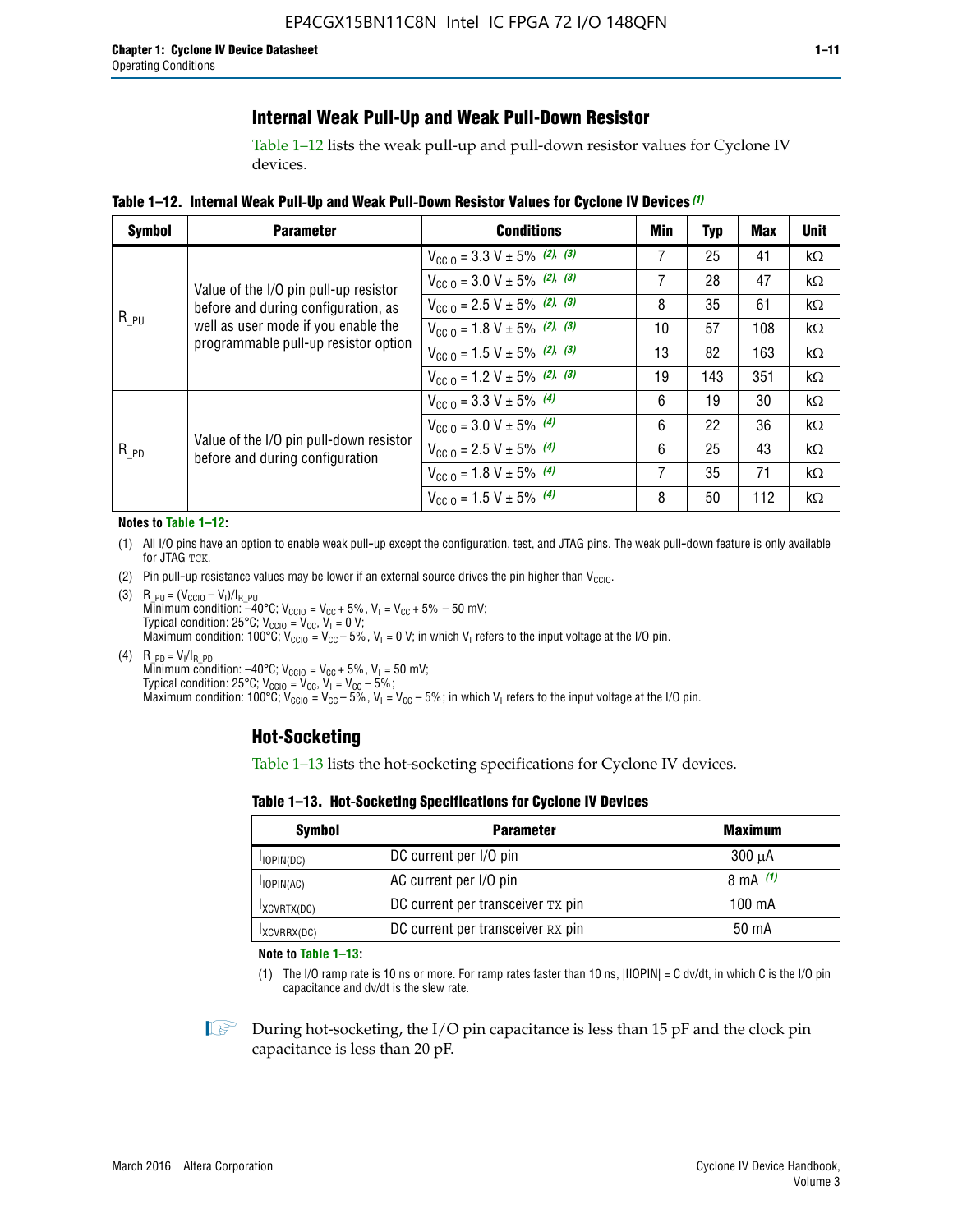## **Schmitt Trigger Input**

Cyclone IV devices support Schmitt trigger input on the TDI, TMS, TCK, nSTATUS, nCONFIG, nCE, CONF\_DONE, and DCLK pins. A Schmitt trigger feature introduces hysteresis to the input signal for improved noise immunity, especially for signals with slow edge rate. Table 1–14 lists the hysteresis specifications across the supported  $V<sub>CCIO</sub>$  range for Schmitt trigger inputs in Cyclone IV devices.

**Table 1–14. Hysteresis Specifications for Schmitt Trigger Input in Cyclone IV Devices**

| <b>Symbol</b>                                                             | <b>Parameter</b>        | <b>Conditions (V)</b>   | <b>Minimum</b> | <b>Unit</b> |
|---------------------------------------------------------------------------|-------------------------|-------------------------|----------------|-------------|
| Hysteresis for Schmitt trigger<br>$\mathsf{V}_{\mathsf{SCHMIT}}$<br>input | $V_{\text{CGI0}} = 3.3$ | 200                     | mV             |             |
|                                                                           |                         | $V_{\text{CCIO}} = 2.5$ | 200            | mV          |
|                                                                           | $V_{\text{CCIO}} = 1.8$ |                         | 140            | mV          |
|                                                                           |                         | $V_{\text{CCIO}} = 1.5$ | 110            | mV          |

## **I/O Standard Specifications**

The following tables list input voltage sensitivities ( $V<sub>IH</sub>$  and  $V<sub>II</sub>$ ), output voltage ( $V<sub>OH</sub>$ and  $V_{OL}$ ), and current drive characteristics ( $I_{OH}$  and  $I_{OL}$ ), for various I/O standards supported by Cyclone IV devices. Table 1–15 through Table 1–20 provide the I/O standard specifications for Cyclone IV devices.

|                    | $V_{CClO}(V)$ |     | $V_{IL}(V)$ |        | $V_{IH} (V)$               |                            | $V_{OL}(V)$             | $V_{OH} (V)$                                    | l <sub>ol</sub>              | $I_{0H}$       |                          |
|--------------------|---------------|-----|-------------|--------|----------------------------|----------------------------|-------------------------|-------------------------------------------------|------------------------------|----------------|--------------------------|
| I/O Standard       | <b>Min</b>    | Typ | Max         | Min    | Max                        | Min                        | <b>Max</b>              | Max                                             | Min                          | (mA)<br>(4)    | (mA)<br>$\left(4\right)$ |
| 3.3-V LVTTL (3)    | 3.135         | 3.3 | 3.465       |        | 0.8                        | 1.7                        | 3.6                     | 2.4<br>0.45                                     |                              | 4              | $-4$                     |
| 3.3-V LVCMOS $(3)$ | 3.135         | 3.3 | 3.465       |        | 0.8                        | 1.7                        | 3.6                     | 0.2                                             | $V_{\text{CC10}} - 0.2$      | $\overline{2}$ | $-2$                     |
| 3.0-V LVTTL (3)    | 2.85          | 3.0 | 3.15        | $-0.3$ | 0.8                        | 1.7                        | $V_{\text{CC10}} + 0.3$ | 0.45                                            | 2.4                          | 4              | $-4$                     |
| 3.0-V LVCMOS (3)   | 2.85          | 3.0 | 3.15        | $-0.3$ | 0.8                        | 1.7                        | $V_{\text{CC10}} + 0.3$ | 0.2                                             | $V_{\text{CC10}} - 0.2$      | 0.1            | $-0.1$                   |
| $2.5 V$ (3)        | 2.375         | 2.5 | 2.625       | $-0.3$ | 0.7                        | 1.7                        | $V_{\text{CGI0}} + 0.3$ | 0.4                                             | 2.0                          | 1              | $-1$                     |
| 1.8V               | 1.71          | 1.8 | 1.89        | $-0.3$ | 0.35x<br>V <sub>CCIO</sub> | 0.65x<br>V <sub>CCIO</sub> | 2.25                    | 0.45                                            | $V_{CGIO}$ –<br>0.45         | $\overline{2}$ | $-2$                     |
| 1.5V               | 1.425         | 1.5 | 1.575       | $-0.3$ | 0.35x<br>V <sub>CCIO</sub> | 0.65x<br>V <sub>CCIO</sub> | $V_{\text{CC10}} + 0.3$ | 0.25x<br>V <sub>CCIO</sub>                      | 0.75x<br>V <sub>CCIO</sub>   | $\overline{2}$ | $-2$                     |
| 1.2V               | 1.14          | 1.2 | 1.26        | $-0.3$ | 0.35x<br>V <sub>CCIO</sub> | 0.65x<br>V <sub>CCIO</sub> | $V_{\text{CC10}} + 0.3$ | 0.25x<br>V <sub>CCIO</sub>                      | 0.75x<br>V <sub>CCIO</sub>   | $\overline{2}$ | $-2$                     |
| 3.0-V PCI          | 2.85          | 3.0 | 3.15        |        | 0.3x<br>V <sub>CCIO</sub>  | 0.5x<br>V <sub>CCIO</sub>  | $V_{\text{CCI0}} + 0.3$ | $0.1 \times V_{\text{CC10}}$                    | $0.9 \times V_{\text{CC10}}$ | 1.5            | $-0.5$                   |
| $3.0 - V$ PCI-X    | 2.85          | 3.0 | 3.15        |        | 0.35x<br>V <sub>CCIO</sub> | 0.5x<br>V <sub>CCIO</sub>  |                         | $V_{\text{CC10}} + 0.3$ 0.1 x $V_{\text{CC10}}$ | $0.9 \times V_{\text{CC10}}$ | 1.5            | $-0.5$                   |

**Table 1–15. Single**-**Ended I/O Standard Specifications for Cyclone IV Devices** *(1)***,** *(2)*

#### **Notes to Table 1–15:**

(1) For voltage-referenced receiver input waveform and explanation of terms used in Table 1–15, refer to "Glossary" on page 1–37.

(2) AC load  $CL = 10$  pF

(3) For more information about interfacing Cyclone IV devices with 3.3/3.0/2.5-V LVTTL/LVCMOS I/O standards, refer to *[AN 447: Interfacing Cyclone III](http://www.altera.com/literature/an/an447.pdf)  [and Cyclone IV Devices with 3.3/3.0/2.5-V LVTTL/LVCMOS I/O Systems](http://www.altera.com/literature/an/an447.pdf)*.

(4) To meet the IOL and IOH specifications, you must set the current strength settings accordingly. For example, to meet the **3.3-V LVTTL** specification (4 mA), set the current strength settings to 4 mA or higher. Setting at lower current strength may not meet the lou and lon specifications in the handbook.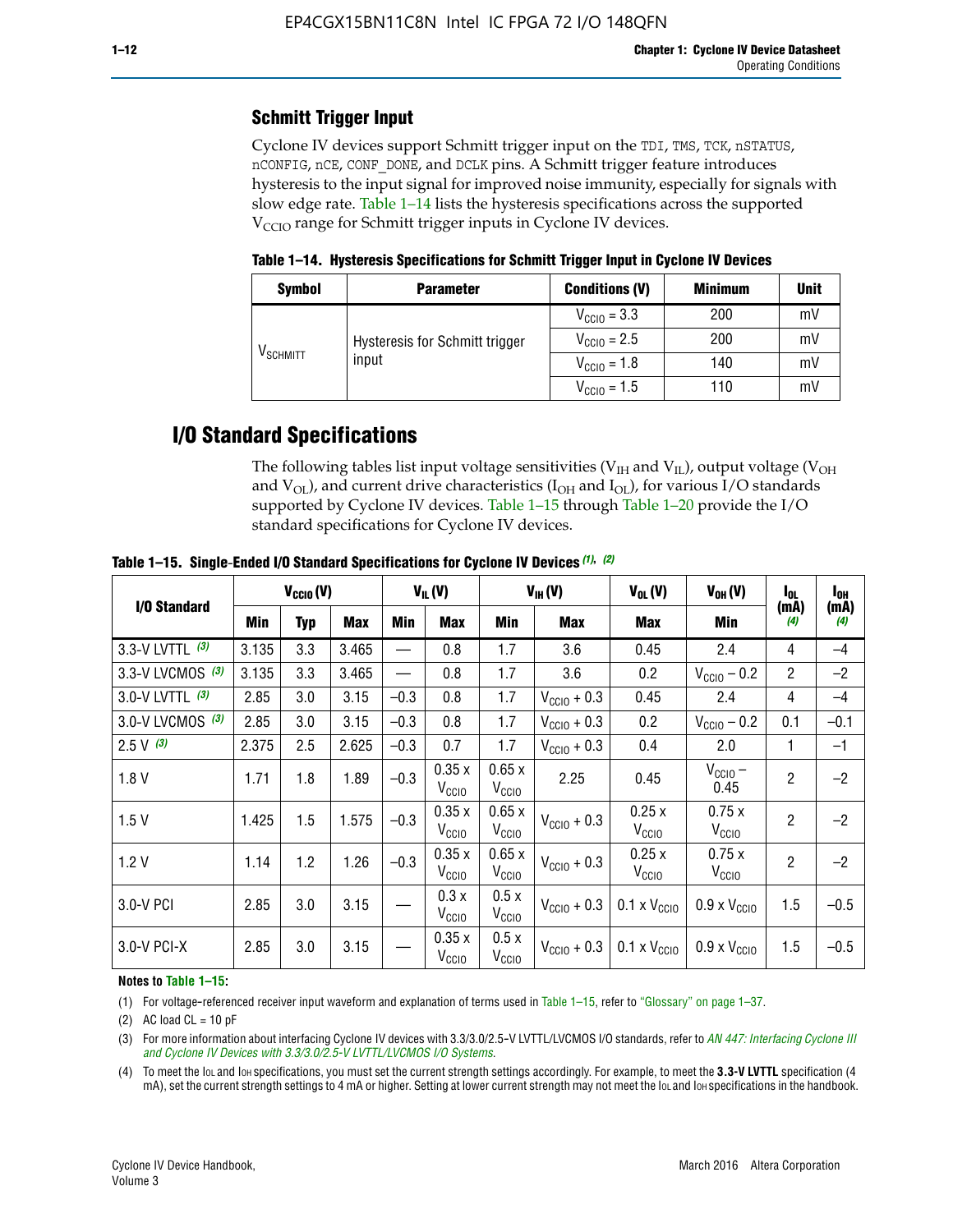| $\frac{1}{0}$          | $V_{\text{CCIO}}(V)$     |     |       |                                                                        | $V_{TT}(V)$ (2)                                                      |                                                                        |                     |                           |                     |  |
|------------------------|--------------------------|-----|-------|------------------------------------------------------------------------|----------------------------------------------------------------------|------------------------------------------------------------------------|---------------------|---------------------------|---------------------|--|
| <b>Standard</b>        | <b>Min</b><br><b>Typ</b> |     | Max   | Min                                                                    | <b>Typ</b>                                                           | <b>Max</b>                                                             | Min                 | <b>Typ</b>                | Max                 |  |
| SSTL-2<br>Class I, II  | 2.375                    | 2.5 | 2.625 | 1.19                                                                   | 1.25                                                                 | 1.31                                                                   | $V_{REF}$ –<br>0.04 | V <sub>REF</sub>          | $V_{REF}$ +<br>0.04 |  |
| SSTL-18<br>Class I, II | 1.7                      | 1.8 | 1.9   | 0.833                                                                  | 0.9                                                                  | 0.969                                                                  | $V_{REF}$ –<br>0.04 | V <sub>REF</sub>          | $V_{REF}$ +<br>0.04 |  |
| HSTL-18<br>Class I, II | 1.71                     | 1.8 | .89   | 0.85                                                                   | 0.9                                                                  | 0.95                                                                   | 0.85                | 0.9                       | 0.95                |  |
| HSTL-15<br>Class I, II | 1.425                    | 1.5 | 1.575 | 0.71                                                                   | 0.75                                                                 | 0.79                                                                   | 0.71                | 0.75                      | 0.79                |  |
| HSTL-12<br>Class I, II | 1.14                     | 1.2 | 1.26  | $0.48 \times V_{\text{CC10}}$ (3)<br>$0.47 \times V_{\text{CC10}}$ (4) | $0.5 \times V_{\text{CC10}}$ (3)<br>$0.5 \times V_{\text{CC10}}$ (4) | $0.52 \times V_{\text{CC10}}$ (3)<br>$0.53 \times V_{\text{CC10}}$ (4) |                     | 0.5x<br>V <sub>CCIO</sub> |                     |  |

|  |  |  |  | Table 1–16. Single-Ended SSTL and HSTL I/O Reference Voltage Specifications for Cyclone IV Devices (1) |
|--|--|--|--|--------------------------------------------------------------------------------------------------------|
|--|--|--|--|--------------------------------------------------------------------------------------------------------|

#### **Notes to Table 1–16:**

(1) For an explanation of terms used in Table 1–16, refer to "Glossary" on page 1–37.

(2)  $V_{TT}$  of the transmitting device must track  $V_{REF}$  of the receiving device.

(3) Value shown refers to DC input reference voltage,  $V_{REF(DC)}$ .

(4) Value shown refers to AC input reference voltage,  $V_{REF(AC)}$ .

|  |  |  |  |  | Table 1–17.  Single-Ended SSTL and HSTL I/O Standards Signal Specifications for Cyclone IV Devices |
|--|--|--|--|--|----------------------------------------------------------------------------------------------------|
|--|--|--|--|--|----------------------------------------------------------------------------------------------------|

| I/O                        |         | $V_{IL(DC)}(V)$        |                                      | $V_{IH(DC)}(V)$       |         | $V_{IL(AC)}(V)$     |                     | $V_{IH(AC)}(V)$      |                                    | $V_{OH} (V)$                       | l <sub>ol</sub> | $I_{0H}$ |
|----------------------------|---------|------------------------|--------------------------------------|-----------------------|---------|---------------------|---------------------|----------------------|------------------------------------|------------------------------------|-----------------|----------|
| <b>Standard</b>            | Min     | <b>Max</b>             | Min                                  | <b>Max</b>            | Min     | <b>Max</b>          | Min                 | <b>Max</b>           | <b>Max</b>                         | Min                                | (mA)            | (mA)     |
| SSTL-2<br>Class I          |         | $\rm V_{REF}-$<br>0.18 | $V_{REF} +$<br>0.18                  |                       |         | $V_{REF}$ –<br>0.35 | $V_{REF} +$<br>0.35 |                      | $V_{TT}$ –<br>0.57                 | $V_{TT}$ +<br>0.57                 | 8.1             | $-8.1$   |
| SSTL-2<br>Class II         |         | $V_{REF}$ –<br>0.18    | $V_{REF} +$<br>0.18                  |                       |         | $V_{REF}$ –<br>0.35 | $V_{REF} +$<br>0.35 |                      | $V_{TT}$ –<br>0.76                 | $V_{TT}$ +<br>0.76                 | 16.4            | $-16.4$  |
| <b>SSTL-18</b><br>Class I  |         | $V_{REF}$ –<br>0.125   | $V_{REF}$ +<br>0.125                 |                       |         | $V_{REF}$ –<br>0.25 | $V_{REF}$ +<br>0.25 |                      | $V_{TT}$ –<br>0.475                | $V_{TT}$ +<br>0.475                | 6.7             | $-6.7$   |
| <b>SSTL-18</b><br>Class II |         | $V_{REF}$ –<br>0.125   | $V_{REF}$ +<br>0.125                 |                       |         | $V_{REF}$ –<br>0.25 | $V_{REF}$ +<br>0.25 |                      | 0.28                               | $V_{CC10} -$<br>0.28               | 13.4            | $-13.4$  |
| HSTL-18<br>Class I         |         | $V_{REF}$ –<br>0.1     | $V_{REF} +$<br>0.1                   |                       |         | $V_{REF}$ –<br>0.2  | $V_{REF}$ +<br>0.2  |                      | 0.4                                | $V_{CCIO}$ –<br>0.4                | 8               | $-8$     |
| HSTL-18<br>Class II        |         | $V_{REF}$ –<br>0.1     | $V_{REF} +$<br>0.1                   |                       |         | $V_{REF}$ –<br>0.2  | $V_{REF} +$<br>0.2  |                      | 0.4                                | $V_{CC10}$ –<br>0.4                | 16              | $-16$    |
| HSTL-15<br>Class I         |         | $V_{REF}$ –<br>0.1     | $V_{REF} +$<br>0.1                   |                       |         | $V_{REF}$ –<br>0.2  | $V_{REF}$ +<br>0.2  |                      | 0.4                                | $V_{\text{CC1O}} -$<br>0.4         | 8               | $-8$     |
| HSTL-15<br>Class II        |         | $V_{REF}$ –<br>0.1     | $\mathsf{V}_{\mathsf{REF}}$ +<br>0.1 |                       |         | $V_{REF}$ –<br>0.2  | $V_{REF}$ +<br>0.2  |                      | 0.4                                | $V_{CC10}$ –<br>0.4                | 16              | $-16$    |
| <b>HSTL-12</b><br>Class I  | $-0.15$ | $V_{REF}-$<br>0.08     | $V_{REF} +$<br>0.08                  | $V_{CGI0} + 0.15$     | $-0.24$ | $V_{REF}$ –<br>0.15 | $V_{REF} +$<br>0.15 | $V_{CCIO} +$<br>0.24 | $0.25 \times$<br>V <sub>CCIO</sub> | $0.75 \times$<br>V <sub>CCIO</sub> | 8               | $-8$     |
| HSTL-12<br>Class II        | $-0.15$ | $V_{REF}-$<br>0.08     | $V_{REF} +$<br>0.08                  | $V_{\rm CClO} + 0.15$ | $-0.24$ | $V_{REF}$ –<br>0.15 | $V_{REF} +$<br>0.15 | $V_{CC10}$ +<br>0.24 | $0.25 \times$<br>V <sub>CCIO</sub> | $0.75 \times$<br>V <sub>CCIO</sub> | 14              | $-14$    |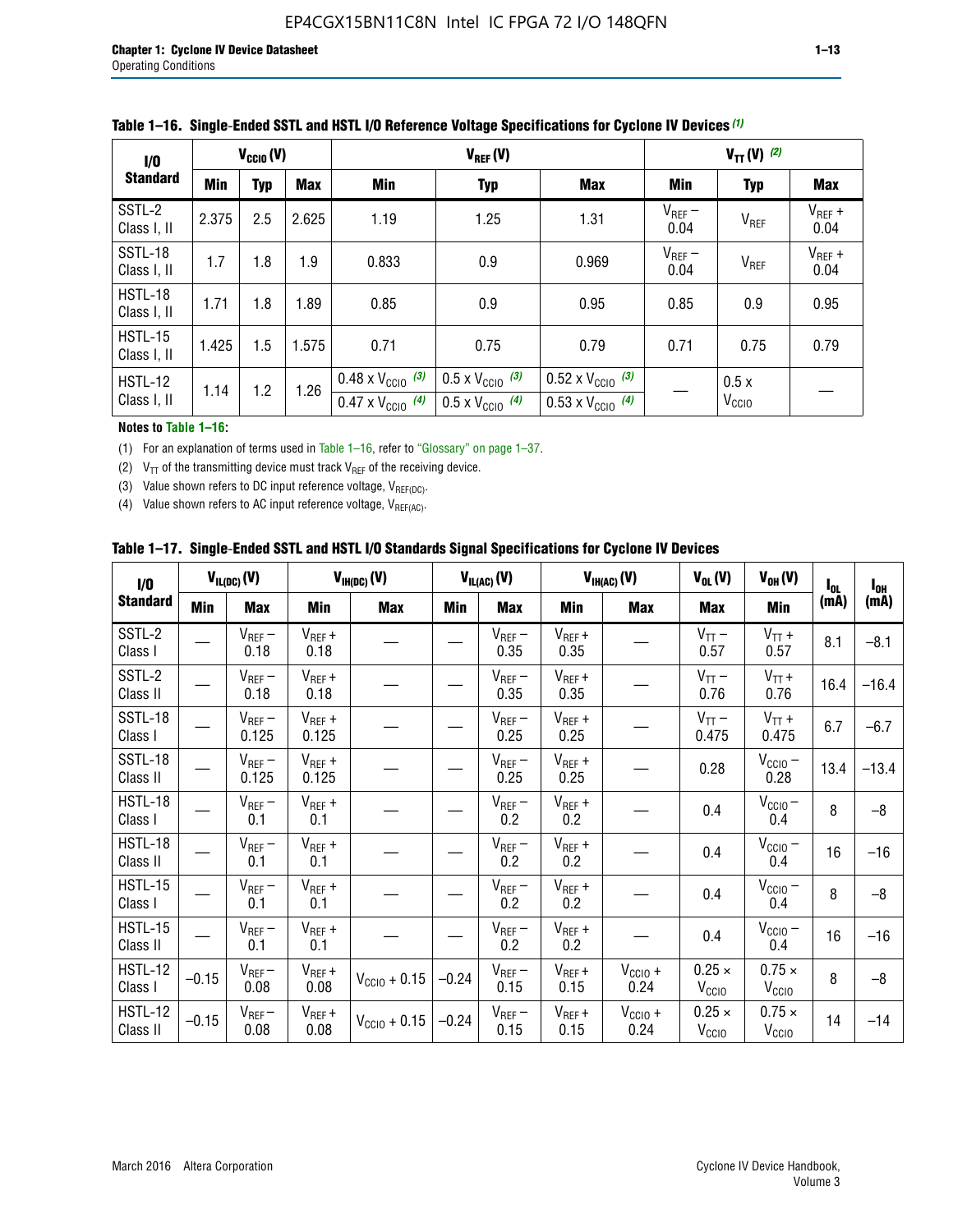**f For more information about receiver input and transmitter output waveforms, and for** other differential I/O standards, refer to the *[I/O Features in Cyclone IV Devices](http://www.altera.com/literature/hb/cyclone-iv/cyiv-51006.pdf)* chapter*.*

**Table 1–18. Differential SSTL I/O Standard Specifications for Cyclone IV Devices** *(1)*

| I/O Standard           |       | $V_{\text{CCIO}}(V)$ |            | $V_{\text{Swing(DC)}}(V)$ |                   | $V_{X(AC)}(V)$            |            | (V)                             | $V_{\text{Swing}(AC)}$ | $V_{OX(AC)}(V)$              |                                |            |                                 |
|------------------------|-------|----------------------|------------|---------------------------|-------------------|---------------------------|------------|---------------------------------|------------------------|------------------------------|--------------------------------|------------|---------------------------------|
|                        | Min   | Typ                  | <b>Max</b> | Min                       | <b>Max</b>        | <b>Min</b>                | <b>Typ</b> | <b>Max</b>                      | Min                    | <b>Max</b>                   | Min                            | <b>Typ</b> | <b>Max</b>                      |
| SSTL-2<br>Class I, II  | 2.375 | 2.5                  | 2.625      | 0.36                      | V <sub>CCIO</sub> | $V_{\text{CC10}}/2 - 0.2$ |            | $V_{\text{CC10}}/2$<br>$+0.2$   | 0.7                    | V <sub>CCI</sub><br>$\Omega$ | $V_{\text{CC10}}/2 -$<br>0.125 |            | $V_{\text{CC10}}/2$<br>$+0.125$ |
| SSTL-18<br>Class I, II | 1.7   | .8                   | .90        | 0.25                      | V <sub>CCIO</sub> | $V_{CC10}/2 -$<br>0.175   |            | $V_{\text{CC10}}/2$<br>$+0.175$ | 0.5                    | V <sub>CCI</sub><br>0        | $V_{\text{CC10}}/2 -$<br>0.125 |            | $V_{\text{CC10}}/2$<br>$+0.125$ |

#### **Note to Table 1–18:**

(1) Differential SSTL requires a  $V_{REF}$  input.

**Table 1–19. Differential HSTL I/O Standard Specifications for Cyclone IV Devices** *(1)*

|                               | $V_{CClO}(V)$ |     |            | $V_{\text{DIF(DC)}}(V)$ |                   | $V_{X(AC)}(V)$                |            |                            | $V_{CM(DC)}(V)$            |            |                            | $V_{\text{DIF(AC)}}(V)$ |                            |
|-------------------------------|---------------|-----|------------|-------------------------|-------------------|-------------------------------|------------|----------------------------|----------------------------|------------|----------------------------|-------------------------|----------------------------|
| I/O Standard                  | Min           | Typ | <b>Max</b> | Min                     | <b>Max</b>        | Min                           | <b>Typ</b> | <b>Max</b>                 | Min                        | <b>Typ</b> | <b>Max</b>                 | Mi<br>n                 | <b>Max</b>                 |
| HSTL-18<br>Class I, II        | 1.71          | 1.8 | .89        | 0.2                     |                   | 0.85                          |            | 0.95                       | 0.85                       |            | 0.95                       | 0.4                     |                            |
| <b>HSTL-15</b><br>Class I, II | 1.425         | 1.5 | .575       | $0.2\,$                 |                   | 0.71                          |            | 0.79                       | 0.71                       |            | 0.79                       | 0.4                     |                            |
| <b>HSTL-12</b><br>Class I, II | 1.14          | 1.2 | 1.26       | 0.16                    | V <sub>CCIO</sub> | $0.48 \times V_{\text{CC10}}$ |            | 0.52x<br>V <sub>CCIO</sub> | 0.48x<br>V <sub>CCIO</sub> |            | 0.52x<br>V <sub>CCIO</sub> | 0.3                     | 0.48x<br>V <sub>CCIO</sub> |

#### **Note to Table 1–19:**

(1) Differential HSTL requires a  $V_{REF}$  input.

**Table 1–20. Differential I/O Standard Specifications for Cyclone IV Devices** *(1)* **(Part 1 of 2)**

| I/O Standard                            |       | $V_{CCl0} (V)$ |            |            | $V_{ID}$ (mV) |                         | $V_{\text{lcm}}(V)^{(2)}$                           |            |     | $V_{0D}$ (mV) $(3)$ |     |       | $V_{0S} (V)^{(3)}$ |       |  |
|-----------------------------------------|-------|----------------|------------|------------|---------------|-------------------------|-----------------------------------------------------|------------|-----|---------------------|-----|-------|--------------------|-------|--|
|                                         | Min   | Typ            | <b>Max</b> | <b>Min</b> | <b>Max</b>    | Min<br><b>Condition</b> |                                                     | <b>Max</b> | Min | Typ                 | Max | Min   | <b>Typ</b>         | Max   |  |
|                                         |       |                |            |            |               | 0.05                    | $D_{MAX} \leq 500$ Mbps                             |            |     |                     |     |       |                    |       |  |
| <b>LVPECL</b><br>(Row I/Os)<br>(6)      | 2.375 | 2.5            | 2.625      | 100        |               | 0.55                    | 500 Mbps $\leq$ D <sub>MAX</sub><br>$\leq$ 700 Mbps | 1.80       |     |                     |     |       |                    |       |  |
|                                         |       |                |            |            |               | 1.05                    | $D_{MAX}$ > 700 Mbps                                |            |     |                     |     |       |                    |       |  |
|                                         |       |                |            |            |               | 0.05                    | $D_{MAX} \leq 500$ Mbps                             | 1.80       |     |                     |     |       |                    |       |  |
| <b>LVPECL</b><br>(Column<br>$1/Os)$ (6) | 2.375 | 2.5            | 2.625      | 100        |               | 0.55                    | 500 Mbps $\leq D_{MAX}$<br>$\leq$ 700 Mbps          | 1.80       |     |                     |     |       |                    |       |  |
|                                         |       |                |            |            |               | 1.05                    | $D_{MAX}$ > 700 Mbps                                | 1.55       |     |                     |     |       |                    |       |  |
|                                         |       |                |            |            |               | 0.05                    | $D_{MAX} \leq 500$ Mbps                             | 1.80       |     |                     |     |       |                    |       |  |
| LVDS (Row<br>I/Os)                      | 2.375 | 2.5            | 2.625      | 100        |               | 0.55                    | 500 Mbps $\leq D_{MAX}$<br>1.80<br>$\leq 700$ Mbps  |            | 247 |                     | 600 | 1.125 | 1.25               | 1.375 |  |
|                                         |       |                |            |            |               | 1.05                    | $D_{MAX}$ > 700 Mbps                                | 1.55       |     |                     |     |       |                    |       |  |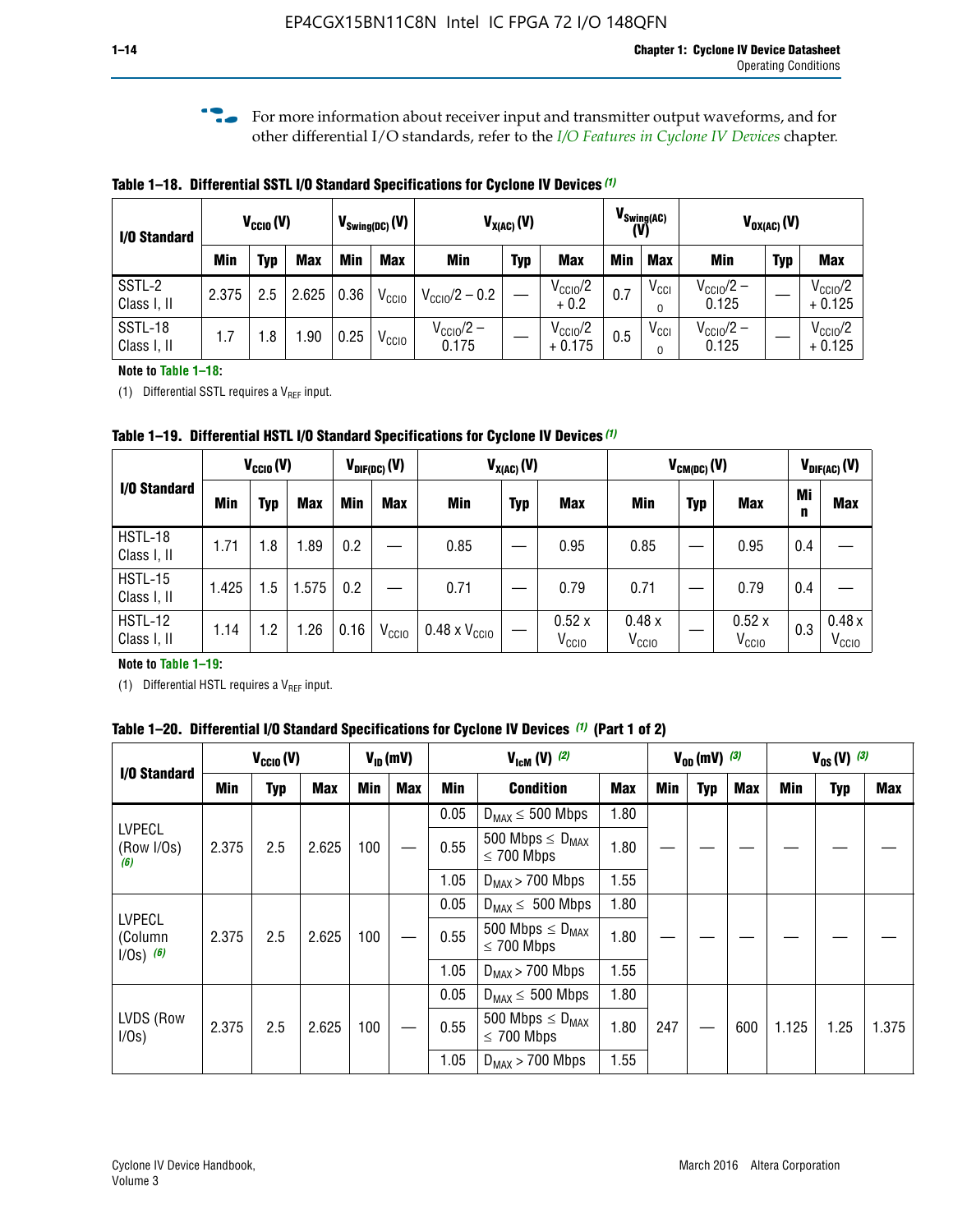#### EP4CGX15BN11C8N Intel IC FPGA 72 I/O 148QFN

| I/O Standard                             |            | $V_{CClO}(V)$ |            |            | $V_{ID}(mV)$ |            | $V_{\text{lcm}}(V)^{(2)}$                  |            |            | $V_{0D}$ (mV) $(3)$ |            |            | $V_{0S} (V)$ (3) |       |
|------------------------------------------|------------|---------------|------------|------------|--------------|------------|--------------------------------------------|------------|------------|---------------------|------------|------------|------------------|-------|
|                                          | <b>Min</b> | <b>Typ</b>    | <b>Max</b> | <b>Min</b> | <b>Max</b>   | <b>Min</b> | <b>Condition</b>                           | <b>Max</b> | <b>Min</b> | <b>Typ</b>          | <b>Max</b> | <b>Min</b> | <b>Typ</b>       | Max   |
|                                          |            |               |            |            |              | 0.05       | $D_{MAX} \leq 500$ Mbps                    | 1.80       |            |                     |            |            |                  |       |
| <b>LVDS</b><br>(Column<br>$I/Os$ )       | 2.375      | 2.5           | 2.625      | 100        |              | 0.55       | 500 Mbps $\leq D_{MAX}$<br>$\leq 700$ Mbps | 1.80       | 247        |                     | 600        | 1.125      | 1.25             | 1.375 |
|                                          |            |               |            |            |              | 1.05       | $D_{MAX}$ > 700 Mbps                       | 1.55       |            |                     |            |            |                  |       |
| <b>BLVDS (Row</b><br>$1/0s)$ (4)         | 2.375      | 2.5           | 2.625      | 100        |              |            |                                            |            |            |                     |            |            |                  |       |
| <b>BLVDS</b><br>(Column<br>$1/0s)$ (4)   | 2.375      | 2.5           | 2.625      | 100        |              |            |                                            |            |            |                     |            |            |                  |       |
| mini-LVDS<br>(Row I/Os)<br>(5)           | 2.375      | 2.5           | 2.625      |            |              |            |                                            |            | 300        |                     | 600        | 1.0        | 1.2              | 1.4   |
| mini-LVDS<br>(Column<br>$1/0s)$ (5)      | 2.375      | 2.5           | 2.625      |            |              |            |                                            |            | 300        |                     | 600        | 1.0        | 1.2              | 1.4   |
| RSDS <sup>®</sup> (Row<br>$1/0s$ ) $(5)$ | 2.375      | 2.5           | 2.625      |            |              |            |                                            |            | 100        | 200                 | 600        | 0.5        | 1.2              | 1.5   |
| <b>RSDS</b><br>(Column<br>$1/0s)$ (5)    | 2.375      | 2.5           | 2.625      |            |              |            |                                            |            | 100        | 200                 | 600        | 0.5        | 1.2              | 1.5   |
| PPDS (Row<br>$1/Os)$ (5)                 | 2.375      | 2.5           | 2.625      |            |              |            |                                            |            | 100        | 200                 | 600        | 0.5        | 1.2              | 1.4   |
| <b>PPDS</b><br>(Column<br>$1/0s)$ (5)    | 2.375      | 2.5           | 2.625      |            |              |            |                                            |            | 100        | 200                 | 600        | 0.5        | 1.2              | 1.4   |

#### **Table 1–20. Differential I/O Standard Specifications for Cyclone IV Devices** *(1)* **(Part 2 of 2)**

**Notes to Table 1–20:**

(1) For an explanation of terms used in Table 1–20, refer to "Glossary" on page 1–37.

(2)  $V_{IN}$  range: 0  $V \le V_{IN} \le 1.85$  V.

(3) R<sub>L</sub> range:  $90 \le R_L \le 110 \Omega$ .

(4) There are no fixed  $V_{IN}$ ,  $V_{OD}$ , and  $V_{OS}$  specifications for BLVDS. They depend on the system topology.

(5) The Mini-LVDS, RSDS, and PPDS standards are only supported at the output pins.

(6) The LVPECL I/O standard is only supported on dedicated clock input pins. This I/O standard is not supported for output pins.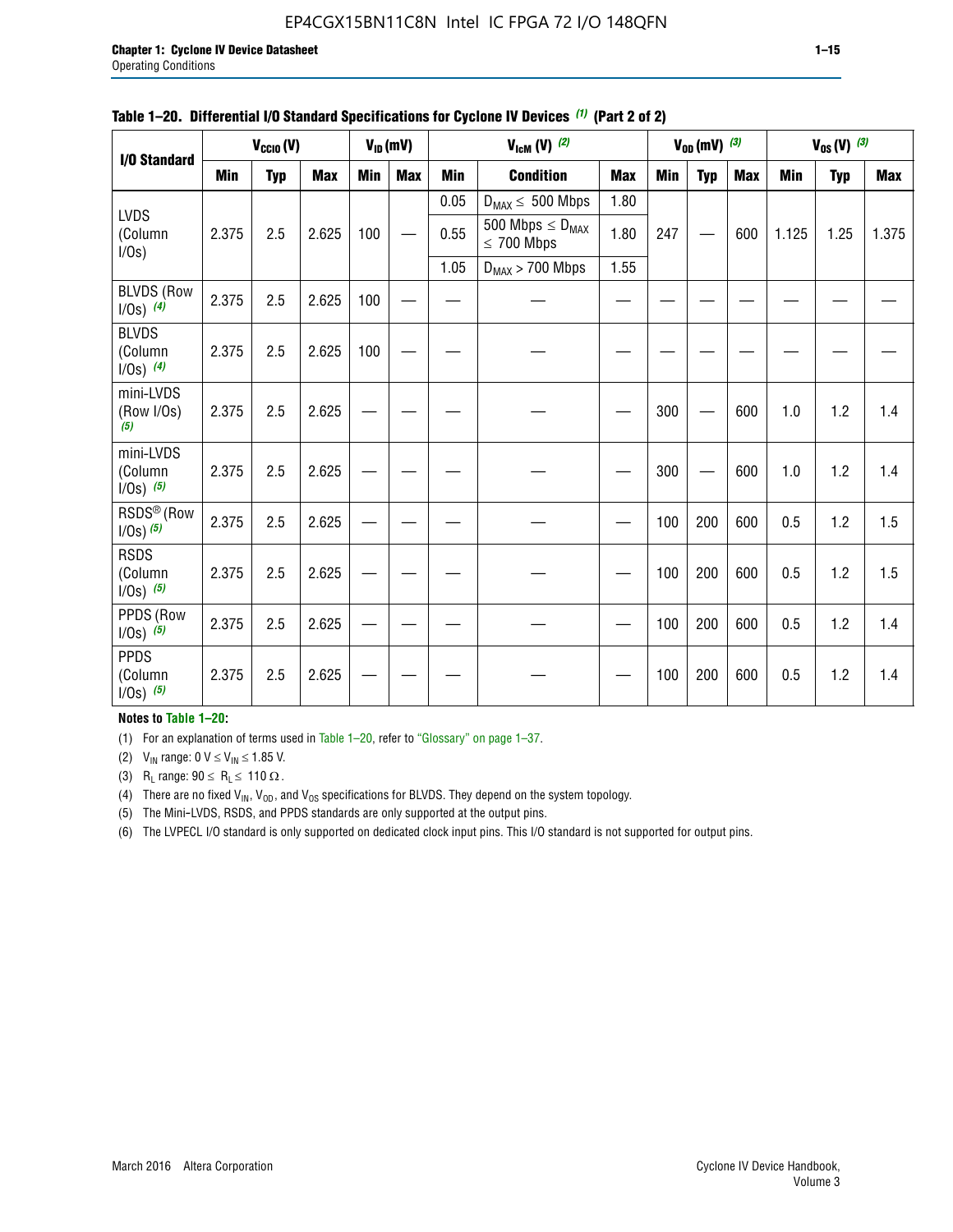## **Power Consumption**

Use the following methods to estimate power for a design:

- the Excel-based EPE
- the Quartus® II PowerPlay power analyzer feature

The interactive Excel-based EPE is used prior to designing the device to get a magnitude estimate of the device power. The Quartus II PowerPlay power analyzer provides better quality estimates based on the specifics of the design after place-and-route is complete. The PowerPlay power analyzer can apply a combination of user-entered, simulation-derived, and estimated signal activities that, combined with detailed circuit models, can yield very accurate power estimates.

f For more information about power estimation tools, refer to the *[Early Power Estimator](http://www.altera.com/literature/ug/ug_epe.pdf
)  [User Guide](http://www.altera.com/literature/ug/ug_epe.pdf
)* and the *[PowerPlay Power Analysis](http://www.altera.com/literature/hb/qts/qts_qii53013.pdf)* chapter in volume 3 of the *Quartus II Handboo*k.

## **Switching Characteristics**

This section provides performance characteristics of Cyclone IV core and periphery blocks for commercial grade devices.

These characteristics can be designated as Preliminary or Final.

- Preliminary characteristics are created using simulation results, process data, and other known parameters. The upper-right hand corner of these tables show the designation as "Preliminary".
- Final numbers are based on actual silicon characterization and testing. The numbers reflect the actual performance of the device under worst-case silicon process, voltage, and junction temperature conditions. There are no designations on finalized tables.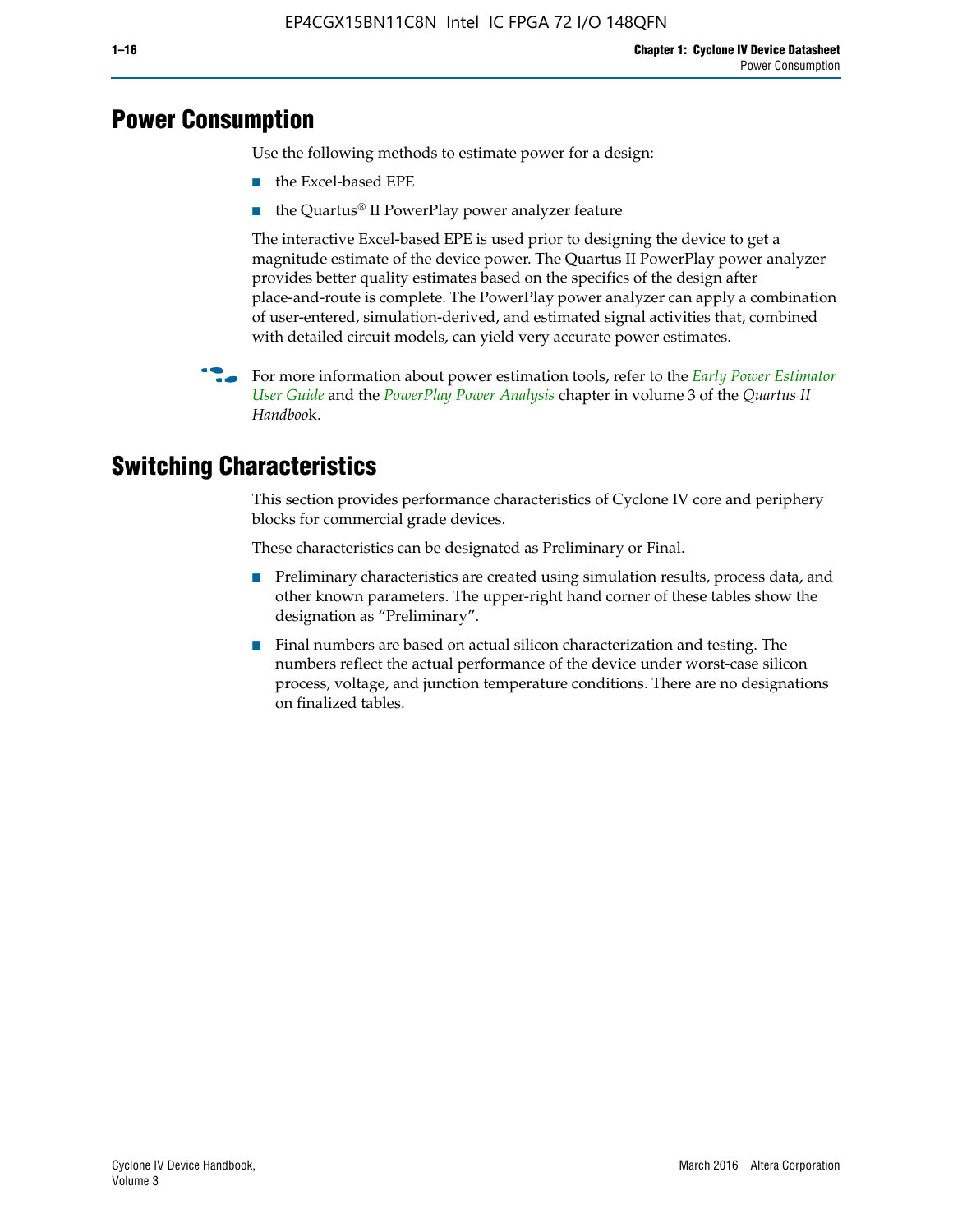## **Transceiver Performance Specifications**

Table 1–21 lists the Cyclone IV GX transceiver specifications.

#### **Table 1–21. Transceiver Specification for Cyclone IV GX Devices (Part 1 of 4)**

| Symbol/                                                   |                                                      |                          | C <sub>6</sub>             |                                                                     |                               | C7, I7                     |                               | C <sub>8</sub>      |                          |                |             |
|-----------------------------------------------------------|------------------------------------------------------|--------------------------|----------------------------|---------------------------------------------------------------------|-------------------------------|----------------------------|-------------------------------|---------------------|--------------------------|----------------|-------------|
| <b>Description</b>                                        | <b>Conditions</b>                                    | <b>Min</b>               | <b>Typ</b>                 | <b>Max</b>                                                          | <b>Min</b>                    | <b>Typ</b>                 | <b>Max</b>                    | <b>Min</b>          | <b>Typ</b>               | <b>Max</b>     | <b>Unit</b> |
| <b>Reference Clock</b>                                    |                                                      |                          |                            |                                                                     |                               |                            |                               |                     |                          |                |             |
| Supported I/O<br><b>Standards</b>                         |                                                      |                          |                            | 1.2 V PCML, 1.5 V PCML, 3.3 V PCML, Differential LVPECL, LVDS, HCSL |                               |                            |                               |                     |                          |                |             |
| Input frequency<br>from REFCLK input<br>pins              |                                                      | 50                       |                            | 156.25                                                              | 50                            |                            | 156.25                        | 50                  |                          | 156.25         | <b>MHz</b>  |
| Spread-spectrum<br>modulating clock<br>frequency          | Physical interface<br>for PCI Express<br>(PIPE) mode | 30                       |                            | 33                                                                  | 30                            |                            | 33                            | 30                  |                          | 33             | kHz         |
| Spread-spectrum<br>downspread                             | PIPE mode                                            |                          | 0 <sub>to</sub><br>$-0.5%$ |                                                                     |                               | 0 <sub>to</sub><br>$-0.5%$ |                               |                     | 0 to<br>$-0.5%$          |                |             |
| Peak-to-peak<br>differential input<br>voltage             |                                                      | 0.1                      |                            | 1.6                                                                 | 0.1                           |                            | 1.6                           | 0.1                 |                          | 1.6            | V           |
| V <sub>ICM</sub> (AC coupled)                             |                                                      |                          | $1100 \pm 5\%$             |                                                                     |                               | $1100 \pm 5\%$             |                               |                     | $1100 \pm 5\%$           |                | mV          |
| V <sub>ICM</sub> (DC coupled)                             | HCSL I/O<br>standard for PCIe<br>reference clock     | 250                      |                            | 550                                                                 | 250                           |                            | 550                           | 250                 |                          | 550            | mV          |
| <b>Transmitter REFCLK</b><br>Phase Noise (1)              | Frequency offset                                     |                          |                            | $-123$                                                              | $\overline{\phantom{0}}$      |                            | $-123$                        | —                   |                          | $-123$         | dBc/Hz      |
| <b>Transmitter REFCLK</b><br>Total Jitter (1)             | $= 1$ MHz $- 8$ MHZ                                  |                          |                            | 42.3                                                                |                               |                            | 42.3                          |                     |                          | 42.3           | ps          |
| $R_{ref}$                                                 |                                                      |                          | 2000<br>± 1%               |                                                                     |                               | 2000<br>± 1%               |                               |                     | 2000<br>± 1%             |                | $\Omega$    |
| <b>Transceiver Clock</b>                                  |                                                      |                          |                            |                                                                     |                               |                            |                               |                     |                          |                |             |
| cal blk clk clock<br>frequency                            |                                                      | 10                       |                            | 125                                                                 | 10                            |                            | 125                           | 10                  | $\overline{\phantom{0}}$ | 125            | MHz         |
| fixedclk Clock<br>frequency                               | <b>PCIe Receiver</b><br>Detect                       | $\overline{\phantom{0}}$ | 125                        |                                                                     | $\overbrace{\phantom{13333}}$ | 125                        | $\overbrace{\phantom{13333}}$ | —                   | 125                      |                | <b>MHz</b>  |
| reconfig_clk<br>clock frequency                           | Dynamic<br>reconfiguration<br>clock frequency        | 2.5/<br>37.5<br>(2)      |                            | 50                                                                  | 2.5/<br>37.5<br>(2)           |                            | 50                            | 2.5/<br>37.5<br>(2) |                          | 50             | <b>MHz</b>  |
| Delta time between<br>reconfig clk                        |                                                      |                          |                            | $\overline{2}$                                                      |                               |                            | $\overline{c}$                |                     |                          | $\overline{2}$ | ms          |
| Transceiver block<br>minimum<br>power-down pulse<br>width |                                                      |                          | 1                          |                                                                     |                               | 1                          |                               |                     | $\mathbf{1}$             |                | μs          |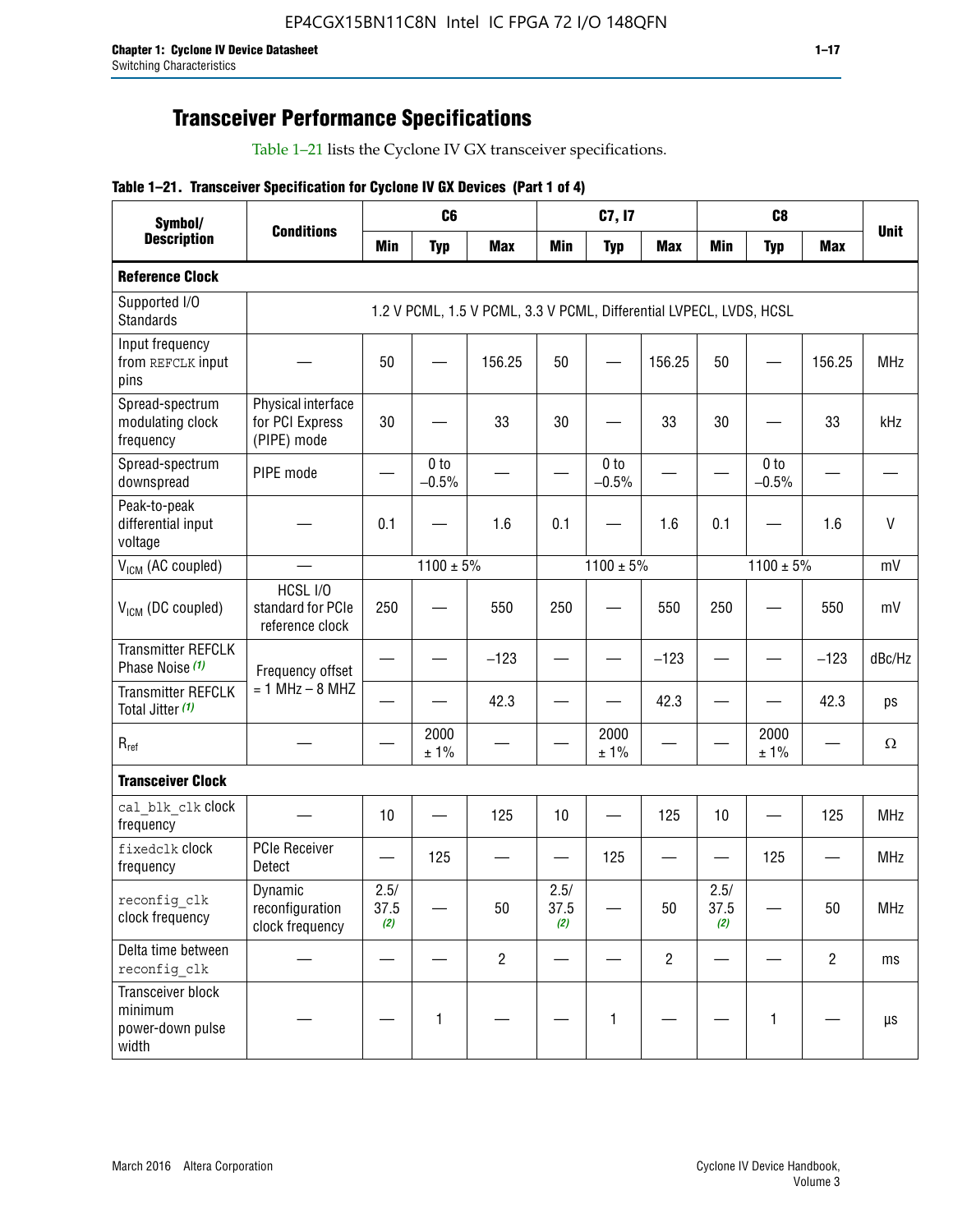| Symbol/                                                                                        |                                                                           |                          | C <sub>6</sub>   |                                    |                          | C7, I7                             |                                     |                          | C <sub>8</sub>           |                                                |              |
|------------------------------------------------------------------------------------------------|---------------------------------------------------------------------------|--------------------------|------------------|------------------------------------|--------------------------|------------------------------------|-------------------------------------|--------------------------|--------------------------|------------------------------------------------|--------------|
| <b>Description</b>                                                                             | <b>Conditions</b>                                                         | <b>Min</b>               | <b>Typ</b>       | <b>Max</b>                         | <b>Min</b>               | <b>Typ</b>                         | <b>Max</b>                          | <b>Min</b>               | <b>Typ</b>               | <b>Max</b>                                     | <b>Unit</b>  |
| <b>Receiver</b>                                                                                |                                                                           |                          |                  |                                    |                          |                                    |                                     |                          |                          |                                                |              |
| Supported I/O<br>Standards                                                                     | 1.4 V PCML,<br>1.5 V PCML,<br>2.5 V PCML,<br>LVPECL, LVDS                 |                          |                  |                                    |                          |                                    |                                     |                          |                          |                                                |              |
| Data rate (F324 and<br>smaller package) (15)                                                   |                                                                           | 600                      |                  | 2500                               | 600                      |                                    | 2500                                | 600                      |                          | 2500                                           | <b>Mbps</b>  |
| Data rate (F484 and<br>larger package) (15)                                                    |                                                                           | 600                      |                  | 3125                               | 600                      |                                    | 3125                                | 600                      | -                        | 2500                                           | <b>Mbps</b>  |
| Absolute V <sub>MAX</sub> for a<br>receiver pin $(3)$                                          |                                                                           |                          |                  | 1.6                                |                          |                                    | 1.6                                 |                          |                          | 1.6                                            | V            |
| Operational V <sub>MAX</sub> for<br>a receiver pin                                             |                                                                           |                          |                  | 1.5                                |                          |                                    | 1.5                                 |                          |                          | 1.5                                            | $\mathsf{V}$ |
| Absolute V <sub>MIN</sub> for a<br>receiver pin                                                |                                                                           | $-0.4$                   |                  |                                    | $-0.4$                   |                                    |                                     | $-0.4$                   |                          |                                                | V            |
| Peak-to-peak<br>differential input<br>voltage V <sub>ID</sub> (diff p-p)                       | $V_{ICM} = 0.82 V$<br>setting, Data Rate<br>$= 600$ Mbps to<br>3.125 Gbps | 0.1                      |                  | 2.7                                | 0.1                      |                                    | 2.7                                 | 0.1                      |                          | 2.7                                            | $\mathsf{V}$ |
| <b>V<sub>ICM</sub></b>                                                                         | $V_{IGM} = 0.82 V$<br>setting                                             |                          | 820 $\pm$<br>10% |                                    |                          | 820 $\pm$<br>10%                   |                                     |                          | $820 \pm$<br>10%         |                                                | mV           |
| Differential on-chip                                                                           | 100 $-\Omega$ setting                                                     |                          | 100              |                                    |                          | 100                                |                                     |                          | 100                      |                                                | $\Omega$     |
| termination resistors                                                                          | 150 $-\Omega$ setting                                                     |                          | 150              |                                    |                          | 150                                |                                     |                          | 150                      |                                                | Ω            |
| Differential and<br>common mode<br>return loss                                                 | PIPE, Serial<br>Rapid I/O SR,<br>SATA, CPRI LV,<br>SDI, XAUI              |                          |                  |                                    |                          | Compliant                          |                                     |                          |                          |                                                |              |
| Programmable ppm<br>detector $(4)$                                                             |                                                                           |                          |                  |                                    |                          | ± 62.5, 100, 125, 200,<br>250, 300 |                                     |                          |                          |                                                | ppm          |
| Clock data recovery<br>(CDR) ppm<br>tolerance (without<br>spread-spectrum<br>clocking enabled) |                                                                           |                          |                  | $\pm 300$ (5),<br>±350<br>(6), (7) |                          |                                    | ±300<br>$(5)$ ,<br>±350<br>(6), (7) |                          |                          | ±300<br>$(5)$ <sub>,</sub><br>±350<br>(6), (7) | ppm          |
| CDR ppm tolerance<br>(with synchronous<br>spread-spectrum<br>clocking enabled) (8)             |                                                                           |                          |                  | 350 to<br>$-5350$<br>(7), (9)      |                          |                                    | 350 to<br>$-5350$<br>(7), (9)       |                          |                          | 350 to<br>$-5350$<br>(7), (9)                  | ppm          |
| Run length                                                                                     |                                                                           |                          | 80               |                                    |                          | 80                                 |                                     |                          | 80                       |                                                | UI           |
|                                                                                                | No Equalization                                                           | $\overline{\phantom{0}}$ |                  | 1.5                                | $\overline{\phantom{0}}$ |                                    | 1.5                                 | $\overline{\phantom{0}}$ | $\overline{\phantom{0}}$ | 1.5                                            | dB           |
| Programmable                                                                                   | <b>Medium Low</b>                                                         |                          | —                | 4.5                                |                          | —                                  | 4.5                                 |                          | $\qquad \qquad$          | 4.5                                            | dB           |
| equalization                                                                                   | Medium High                                                               |                          |                  | 5.5                                |                          |                                    | 5.5                                 | $\overline{\phantom{0}}$ |                          | 5.5                                            | dB           |
|                                                                                                | High                                                                      |                          |                  | $\overline{7}$                     | —                        |                                    | $\boldsymbol{7}$                    | —                        |                          | $\overline{7}$                                 | dB           |

#### **Table 1–21. Transceiver Specification for Cyclone IV GX Devices (Part 2 of 4)**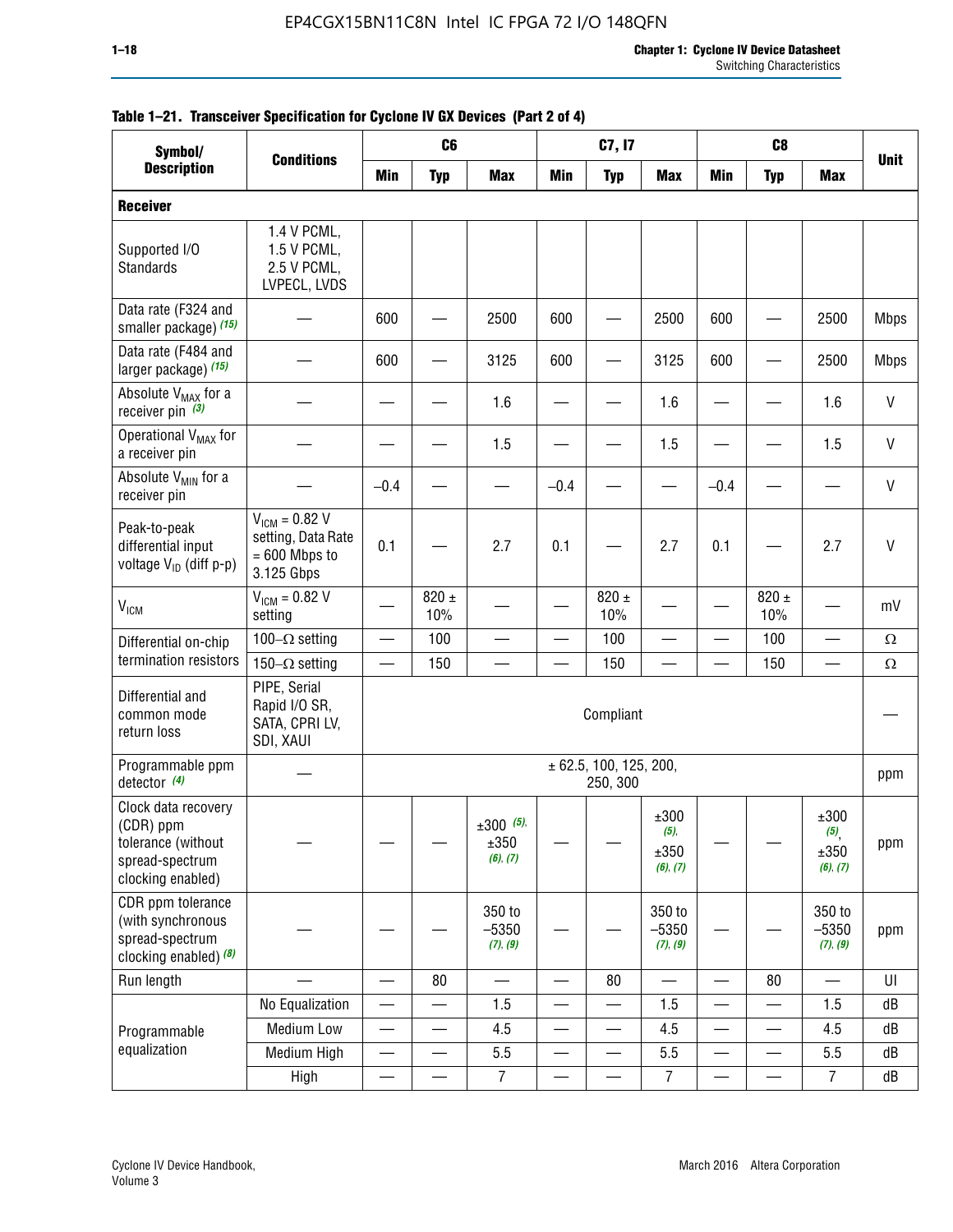| Symbol/<br><b>Description</b>                                           |                                                                                  |            | C <sub>6</sub>           |                          |                          | C7, I7                   |            |                          | C <sub>8</sub>           |                          |                                |
|-------------------------------------------------------------------------|----------------------------------------------------------------------------------|------------|--------------------------|--------------------------|--------------------------|--------------------------|------------|--------------------------|--------------------------|--------------------------|--------------------------------|
|                                                                         | <b>Conditions</b>                                                                | <b>Min</b> | <b>Typ</b>               | <b>Max</b>               | <b>Min</b>               | <b>Typ</b>               | <b>Max</b> | <b>Min</b>               | <b>Typ</b>               | <b>Max</b>               | <b>Unit</b>                    |
| Signal detect/loss<br>threshold                                         | PIPE mode                                                                        | 65         |                          | 175                      | 65                       |                          | 175        | 65                       |                          | 175                      | mV                             |
| $t_{LTR}$ (10)                                                          |                                                                                  |            | $\overline{\phantom{0}}$ | 75                       | $\overline{\phantom{0}}$ |                          | 75         | $\overline{\phantom{0}}$ |                          | 75                       | μs                             |
| (11)<br>t <sub>LTR-LTD_Manual</sub>                                     |                                                                                  | 15         |                          |                          | 15                       |                          |            | 15                       |                          |                          | μs                             |
| $t_{LTD}$ (12)                                                          |                                                                                  | 0          | 100                      | 4000                     | 0                        | 100                      | 4000       | $\mathbf 0$              | 100                      | 4000                     | ns                             |
| $t_{\text{LTD\_Manual}}$ (13)                                           |                                                                                  |            | —                        | 4000                     | —                        | —                        | 4000       | —                        | $\overline{\phantom{0}}$ | 4000                     | ns                             |
| $t_{\text{LTD\_Auto}}$ (14)                                             |                                                                                  |            |                          | 4000                     | $\overline{\phantom{0}}$ | $\overline{\phantom{0}}$ | 4000       | $\overline{\phantom{0}}$ | $\overline{\phantom{0}}$ | 4000                     | ns                             |
| Receiver buffer and<br>CDR offset<br>cancellation time<br>(per channel) |                                                                                  |            |                          | 17000                    |                          |                          | 17000      |                          |                          | 17000                    | recon<br>fig_c<br>lk<br>cycles |
|                                                                         | DC Gain Setting =<br>0                                                           |            | 0                        |                          |                          | 0                        |            |                          | 0                        |                          | dB                             |
| Programmable DC<br>gain                                                 | DC Gain Setting =<br>1                                                           |            | 3                        |                          |                          | 3                        |            |                          | 3                        |                          | dB                             |
|                                                                         | DC Gain Setting =<br>$\overline{c}$                                              |            | 6                        |                          |                          | 6                        |            |                          | 6                        |                          | dB                             |
| <b>Transmitter</b>                                                      |                                                                                  |            |                          |                          |                          |                          |            |                          |                          |                          |                                |
| Supported I/O<br><b>Standards</b>                                       | 1.5 V PCML                                                                       |            |                          |                          |                          |                          |            |                          |                          |                          |                                |
| Data rate (F324 and<br>smaller package)                                 |                                                                                  | 600        |                          | 2500                     | 600                      |                          | 2500       | 600                      |                          | 2500                     | <b>Mbps</b>                    |
| Data rate (F484 and<br>larger package)                                  |                                                                                  | 600        |                          | 3125                     | 600                      |                          | 3125       | 600                      |                          | 2500                     | <b>Mbps</b>                    |
| V <sub>OCM</sub>                                                        | 0.65 V setting                                                                   |            | 650                      |                          |                          | 650                      |            |                          | 650                      |                          | mV                             |
| Differential on-chip                                                    | 100 $-\Omega$ setting                                                            | —          | 100                      | $\overline{\phantom{0}}$ | $\overline{\phantom{0}}$ | 100                      |            | —                        | 100                      | —                        | $\Omega$                       |
| termination resistors                                                   | 150 $-\Omega$ setting                                                            |            | 150                      | $\qquad \qquad \qquad$   |                          | 150                      |            |                          | 150                      | $\overline{\phantom{0}}$ | $\Omega$                       |
| Differential and<br>common mode<br>return loss                          | PIPE, CPRI LV,<br>Serial Rapid I/O<br>Compliant<br>SR, SDI, XAUI,<br><b>SATA</b> |            |                          |                          |                          |                          |            |                          |                          |                          |                                |
| Rise time                                                               |                                                                                  | 50         |                          | 200                      | 50                       |                          | 200        | 50                       |                          | 200                      | ps                             |
| Fall time                                                               |                                                                                  | 50         |                          | 200                      | 50                       |                          | 200        | 50                       |                          | 200                      | ps                             |
| Intra-differential pair<br>skew                                         |                                                                                  |            |                          | 15                       |                          |                          | 15         |                          |                          | 15                       | ps                             |
| Intra-transceiver<br>block skew                                         |                                                                                  |            |                          | 120                      |                          |                          | 120        |                          |                          | 120                      | ps                             |

#### **Table 1–21. Transceiver Specification for Cyclone IV GX Devices (Part 3 of 4)**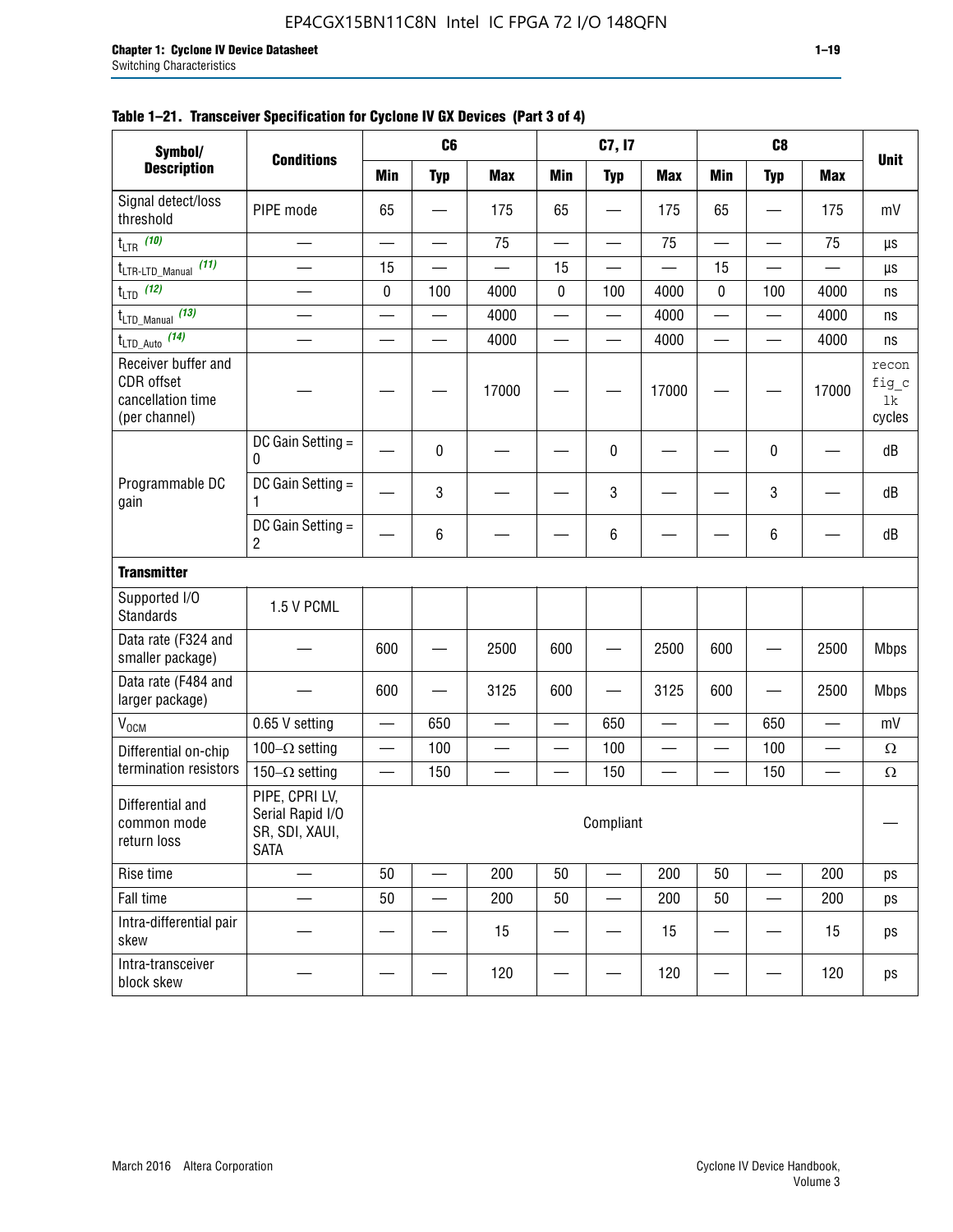#### **Table 1–21. Transceiver Specification for Cyclone IV GX Devices (Part 4 of 4)**

| Symbol/                                          | <b>Conditions</b> | C <sub>6</sub>                     |            |            | C7, I7 |     |            |            |     | <b>Unit</b> |            |
|--------------------------------------------------|-------------------|------------------------------------|------------|------------|--------|-----|------------|------------|-----|-------------|------------|
| <b>Description</b>                               |                   | <b>Min</b>                         | <b>Typ</b> | <b>Max</b> | Min    | Typ | <b>Max</b> | <b>Min</b> | Typ | <b>Max</b>  |            |
| <b>PLD-Transceiver Interface</b>                 |                   |                                    |            |            |        |     |            |            |     |             |            |
| Interface speed<br>(F324 and smaller<br>package) |                   | 25                                 |            | 125        | 25     |     | 125        | 25         |     | 125         | <b>MHz</b> |
| Interface speed<br>(F484 and larger<br>package)  |                   | 25                                 |            | 156.25     | 25     |     | 156.25     | 25         |     | 156.25      | <b>MHz</b> |
| Digital reset pulse<br>width                     |                   | Minimum is 2 parallel clock cycles |            |            |        |     |            |            |     |             |            |

#### **Notes to Table 1–21:**

(1) This specification is valid for transmitter output jitter specification with a maximum total jitter value of 112 ps, typically for 3.125 Gbps SRIO and XAUI protocols.

(2) The minimum reconfig\_clk frequency is 2.5 MHz if the transceiver channel is configured in **Transmitter Only** mode. The minimum reconfig\_clk frequency is 37.5 MHz if the transceiver channel is configured in **Receiver Only** or **Receiver and Transmitter** mode.

(3) The device cannot tolerate prolonged operation at this absolute maximum.

- (4) The rate matcher supports only up to  $\pm 300$  parts per million (ppm).
- (5) Supported for the F169 and F324 device packages only.
- (6) Supported for the F484, F672, and F896 device packages only. Pending device characterization.
- (7) To support CDR ppm tolerance greater than ±300 ppm, implement ppm detector in user logic and configure CDR to Manual Lock Mode.
- (8) Asynchronous spread-spectrum clocking is not supported.
- (9) For the EP4CGX30 (F484 package only), EP4CGX50, and EP4CGX75 devices, the CDR ppl tolerance is ±200 ppm.
- (10) Time taken until pll\_locked goes high after pll\_powerdown deasserts.
- (11) Time that the CDR must be kept in lock-to-reference mode after rx analogreset deasserts and before rx locktodata is asserted in manual mode.

(12) Time taken to recover valid data after the rx locktodata signal is asserted in manual mode (Figure 1–2), or after rx freqlocked signal goes high in automatic mode (Figure 1–3).

(13) Time taken to recover valid data after the rx locktodata signal is asserted in manual mode.

- (14) Time taken to recover valid data after the rx\_freqlocked signal goes high in automatic mode.
- (15) To support data rates lower than the minimum specification through oversampling, use the CDR in LTR mode only.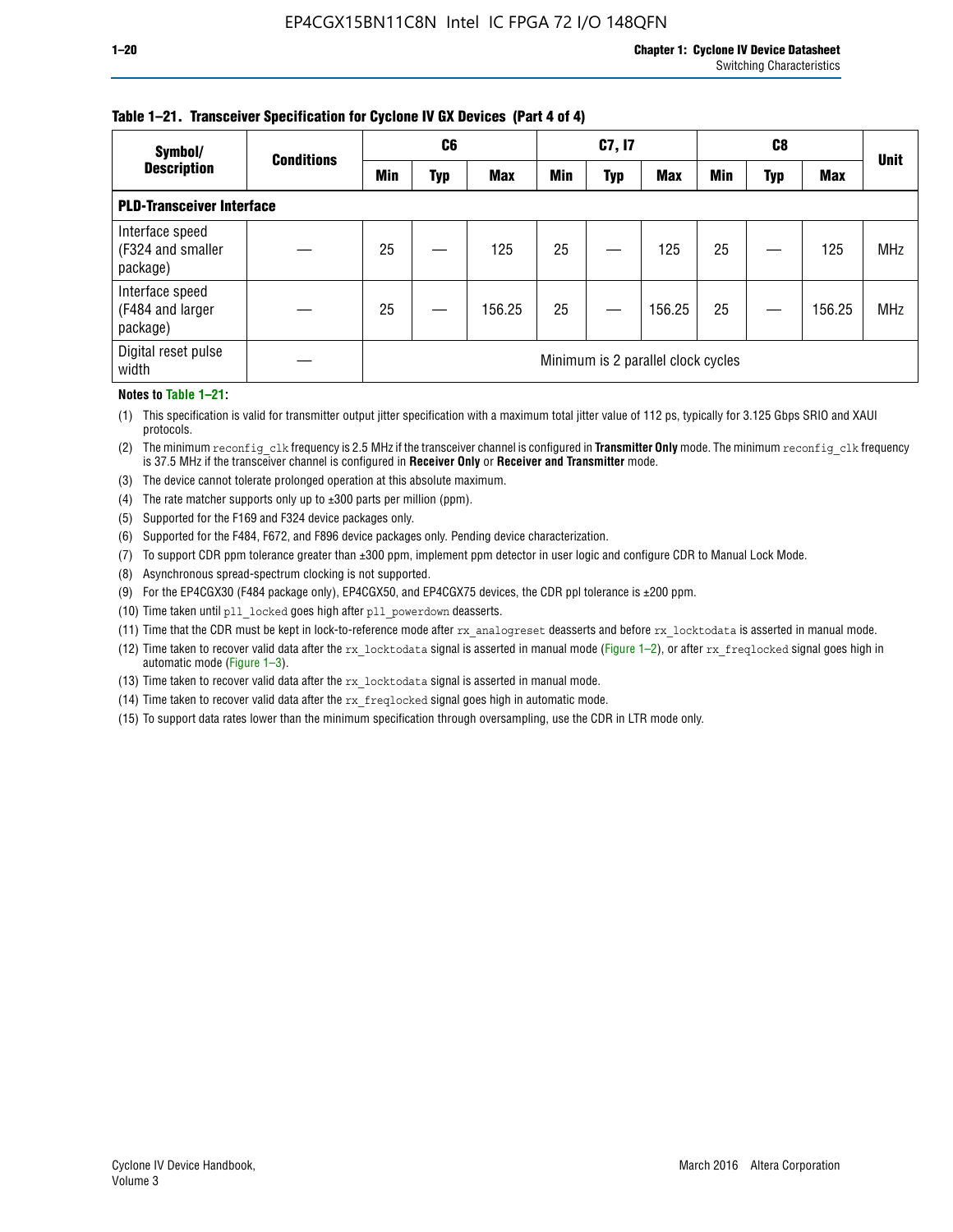Figure 1–2 shows the lock time parameters in manual mode.

 $\Box$  LTD = lock-to-data. LTR = lock-to-reference.





Figure 1–3 shows the lock time parameters in automatic mode.

**Figure 1–3. Lock Time Parameters for Automatic Mode**

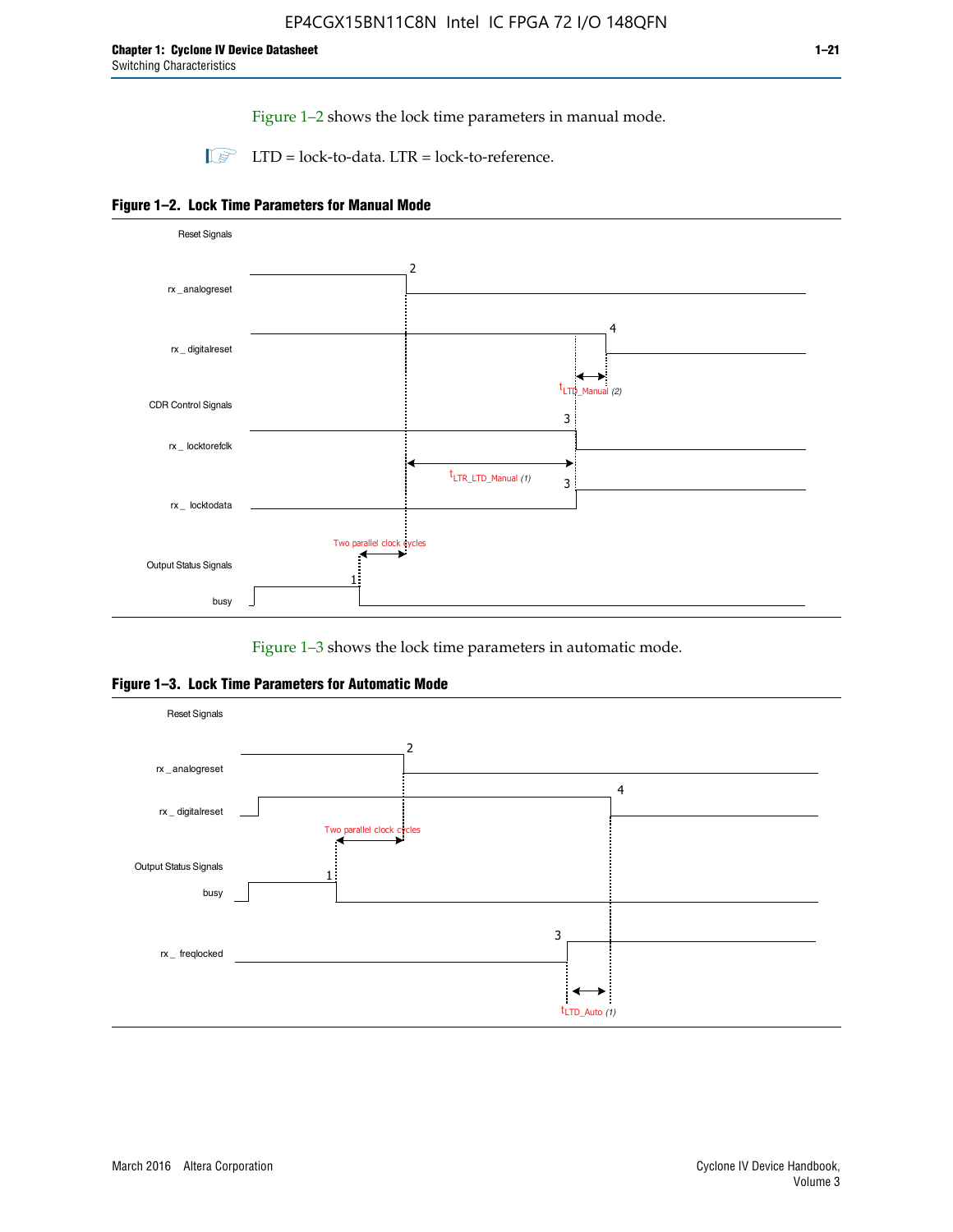#### Figure 1–4 shows the differential receiver input waveform.





Figure 1–5 shows the transmitter output waveform.





Table 1–22 lists the typical V<sub>OD</sub> for Tx term that equals 100  $\Omega$ .

|  |  | Table 1–22. Typical V <sub>0D</sub> Setting, Tx Term = 100 $\Omega$ |  |  |
|--|--|---------------------------------------------------------------------|--|--|
|--|--|---------------------------------------------------------------------|--|--|

|                                                        |     |     |     | V <sub>on</sub> Setting (mV) |      |      |
|--------------------------------------------------------|-----|-----|-----|------------------------------|------|------|
| <b>Symbol</b>                                          |     |     |     | 4(1)                         |      |      |
| $\rm V_{OD}$ differential peak<br>to peak typical (mV) | 400 | 600 | 800 | 900                          | 1000 | 1200 |

**Note to Table 1–22:**

(1) This setting is required for compliance with the PCIe protocol.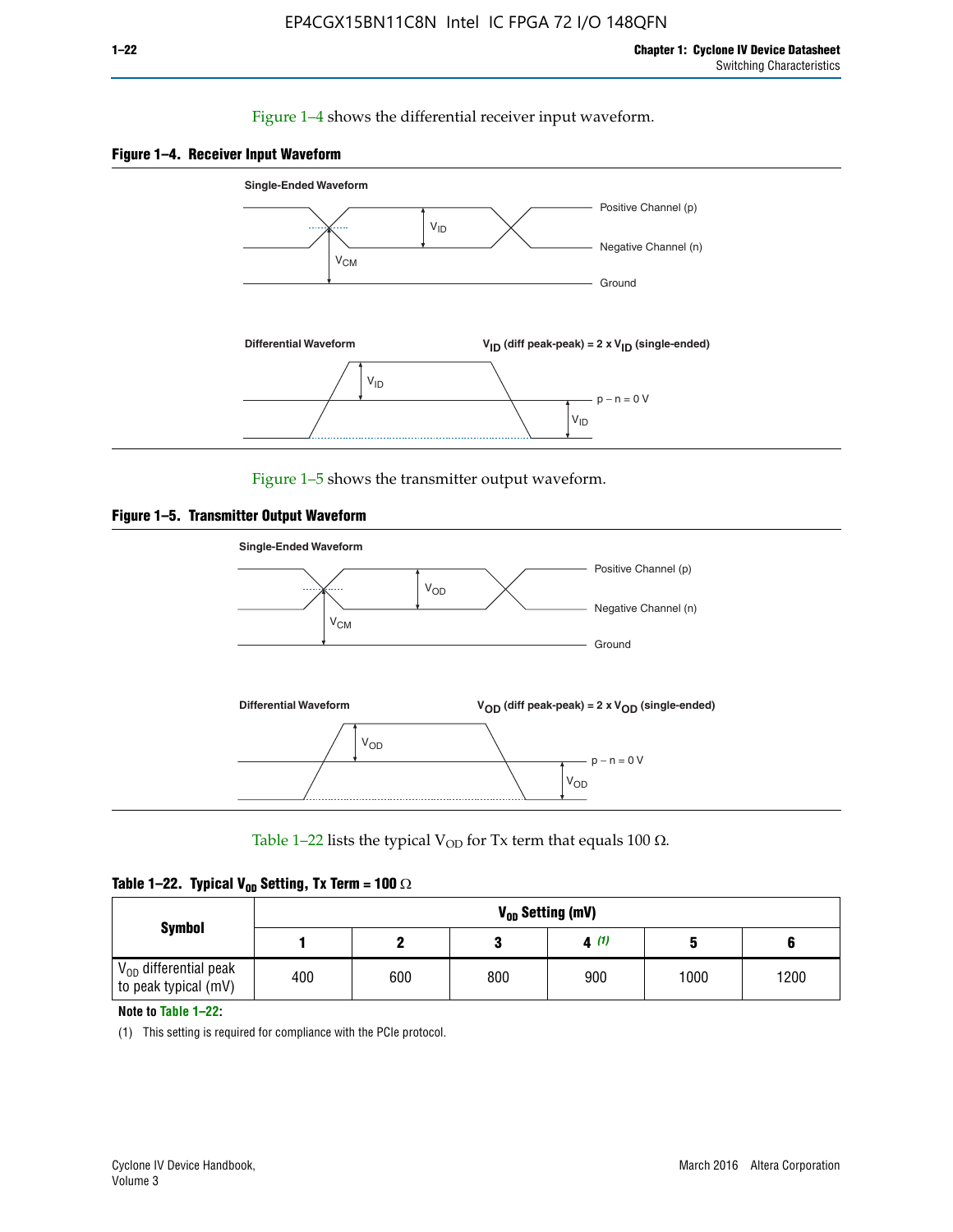Table 1–23 lists the Cyclone IV GX transceiver block AC specifications.

| Symbol/                                                                 |                    |        | C <sub>6</sub> |            | C7, I7 |            |            | C <sub>8</sub> |            |       | <b>Unit</b> |
|-------------------------------------------------------------------------|--------------------|--------|----------------|------------|--------|------------|------------|----------------|------------|-------|-------------|
| <b>Description</b>                                                      | <b>Conditions</b>  | Min    | <b>Typ</b>     | <b>Max</b> | Min    | <b>Typ</b> | <b>Max</b> | Min            | <b>Typ</b> | Max   |             |
| <b>PCIe Transmit Jitter Generation</b> (3)                              |                    |        |                |            |        |            |            |                |            |       |             |
| Total jitter at 2.5 Gbps<br>(Gen1)                                      | Compliance pattern |        |                | 0.25       |        |            | 0.25       |                |            | 0.25  | UI          |
| <b>PCIe Receiver Jitter Tolerance (3)</b>                               |                    |        |                |            |        |            |            |                |            |       |             |
| Total jitter at 2.5 Gbps<br>(Gen1)                                      | Compliance pattern |        | > 0.6          |            |        | > 0.6      |            |                | > 0.6      |       | UI          |
| <b>GIGE Transmit Jitter Generation (4)</b>                              |                    |        |                |            |        |            |            |                |            |       |             |
| Deterministic jitter<br>(peak-to-peak)                                  | Pattern = CRPAT    |        |                | 0.14       |        |            | 0.14       |                |            | 0.14  | UI          |
| Total jitter (peak-to-peak)                                             | Pattern = CRPAT    |        |                | 0.279      |        |            | 0.279      |                |            | 0.279 | UI          |
| <b>GIGE Receiver Jitter Tolerance (4)</b>                               |                    |        |                |            |        |            |            |                |            |       |             |
| Deterministic jitter<br>tolerance (peak-to-peak)                        | Pattern = CJPAT    |        | > 0.4          |            | > 0.4  |            |            | > 0.4          |            |       | UI          |
| Combined deterministic<br>and random jitter<br>tolerance (peak-to-peak) | Pattern = CJPAT    | > 0.66 |                | > 0.66     |        |            | > 0.66     |                |            | UI    |             |

#### **Table 1–23. Transceiver Block AC Specification for Cyclone IV GX Devices** *(1)***,** *(2)*

**Notes to Table 1–23:**

(1) Dedicated refclk pins were used to drive the input reference clocks.

(2) The jitter numbers specified are valid for the stated conditions only.

(3) The jitter numbers for PIPE are compliant to the PCIe Base Specification 2.0.

(4) The jitter numbers for GIGE are compliant to the IEEE802.3-2002 Specification.

## **Core Performance Specifications**

The following sections describe the clock tree specifications, PLLs, embedded multiplier, memory block, and configuration specifications for Cyclone IV Devices.

## **Clock Tree Specifications**

Table 1–24 lists the clock tree specifications for Cyclone IV devices.

**Table 1–24. Clock Tree Performance for Cyclone IV Devices** *(Part 1 of 2)*

|               | <b>Performance</b> |       |     |           |             |       |                  |     |             |  |  |  |
|---------------|--------------------|-------|-----|-----------|-------------|-------|------------------|-----|-------------|--|--|--|
| <b>Device</b> | C6                 | C7    | C8  | $C8L$ (1) | $C9L$ $(1)$ | 17    | <b>18L</b> $(1)$ | A7  | <b>Unit</b> |  |  |  |
| EP4CE6        | 500                | 437.5 | 402 | 362       | 265         | 437.5 | 362              | 402 | <b>MHz</b>  |  |  |  |
| EP4CE10       | 500                | 437.5 | 402 | 362       | 265         | 437.5 | 362              | 402 | <b>MHz</b>  |  |  |  |
| EP4CE15       | 500                | 437.5 | 402 | 362       | 265         | 437.5 | 362              | 402 | <b>MHz</b>  |  |  |  |
| EP4CE22       | 500                | 437.5 | 402 | 362       | 265         | 437.5 | 362              | 402 | <b>MHz</b>  |  |  |  |
| EP4CE30       | 500                | 437.5 | 402 | 362       | 265         | 437.5 | 362              | 402 | <b>MHz</b>  |  |  |  |
| EP4CE40       | 500                | 437.5 | 402 | 362       | 265         | 437.5 | 362              | 402 | <b>MHz</b>  |  |  |  |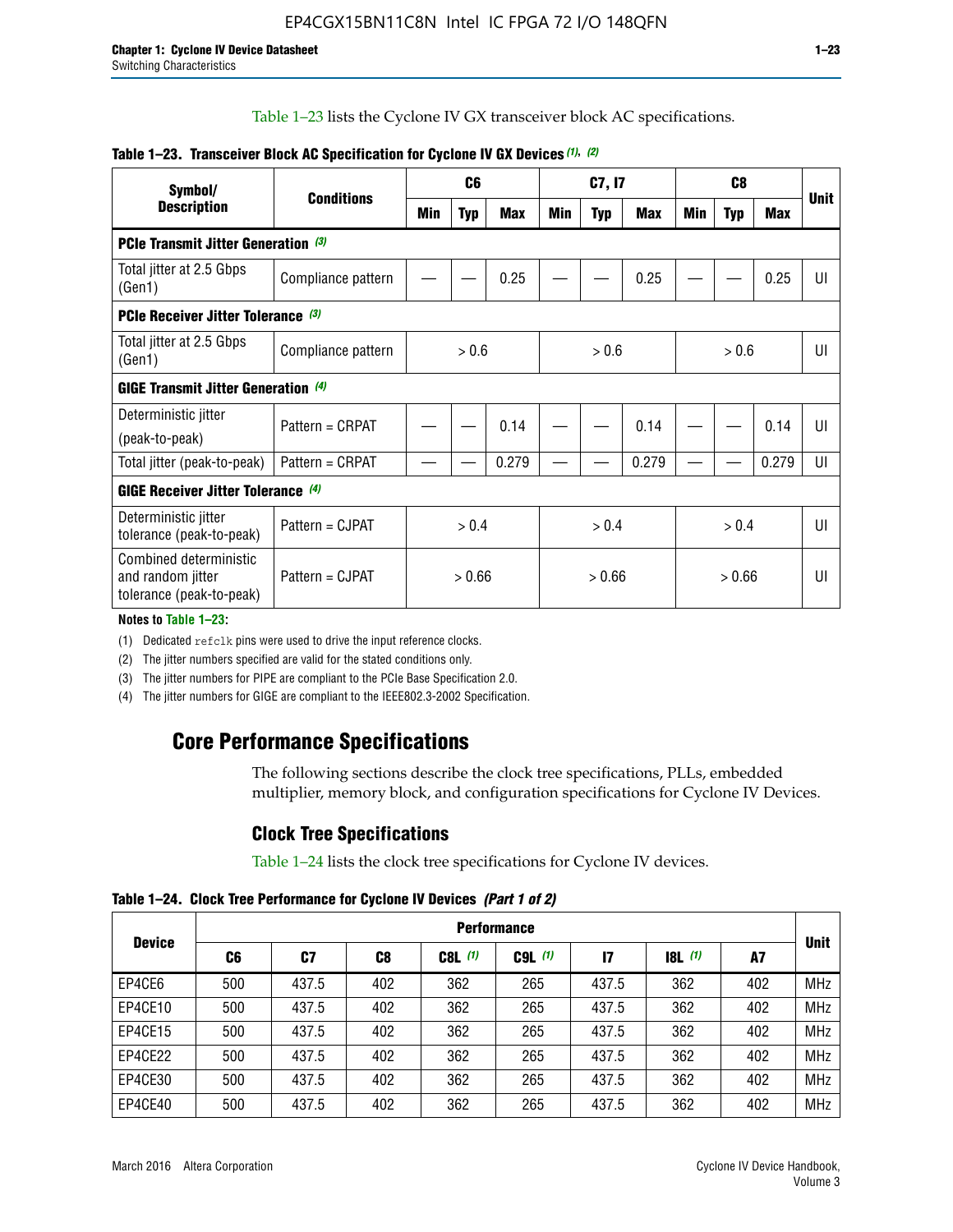|               |                |       |                |           | <b>Performance</b> |              |       |    |             |
|---------------|----------------|-------|----------------|-----------|--------------------|--------------|-------|----|-------------|
| <b>Device</b> | C <sub>6</sub> | C7    | C <sub>8</sub> | $C8L$ (1) | $C9L$ $(1)$        | $\mathbf{I}$ | 8L(1) | A7 | <b>Unit</b> |
| EP4CE55       | 500            | 437.5 | 402            | 362       | 265                | 437.5        | 362   |    | <b>MHz</b>  |
| EP4CE75       | 500            | 437.5 | 402            | 362       | 265                | 437.5        | 362   |    | <b>MHz</b>  |
| EP4CE115      |                | 437.5 | 402            | 362       | 265                | 437.5        | 362   |    | <b>MHz</b>  |
| EP4CGX15      | 500            | 437.5 | 402            |           |                    | 437.5        |       |    | <b>MHz</b>  |
| EP4CGX22      | 500            | 437.5 | 402            |           |                    | 437.5        |       |    | <b>MHz</b>  |
| EP4CGX30      | 500            | 437.5 | 402            |           |                    | 437.5        |       |    | <b>MHz</b>  |
| EP4CGX50      | 500            | 437.5 | 402            |           |                    | 437.5        |       |    | <b>MHz</b>  |
| EP4CGX75      | 500            | 437.5 | 402            |           |                    | 437.5        |       |    | <b>MHz</b>  |
| EP4CGX110     | 500            | 437.5 | 402            |           |                    | 437.5        |       |    | <b>MHz</b>  |
| EP4CGX150     | 500            | 437.5 | 402            |           |                    | 437.5        |       |    | <b>MHz</b>  |

**Table 1–24. Clock Tree Performance for Cyclone IV Devices** *(Part 2 of 2)*

**Note to Table 1–24:**

(1) Cyclone IV E 1.0 V core voltage devices only support C8L, C9L, and I8L speed grades.

### **PLL Specifications**

Table 1–25 lists the PLL specifications for Cyclone IV devices when operating in the commercial junction temperature range (0°C to 85°C), the industrial junction temperature range (–40°C to 100°C), the extended industrial junction temperature range (–40°C to 125°C), and the automotive junction temperature range (–40°C to 125°C). For more information about the PLL block, refer to "Glossary" on page 1–37.

**Table 1–25. PLL Specifications for Cyclone IV Devices** *(1), (2)* **(Part 1 of 2)**

| <b>Symbol</b>                                          | <b>Parameter</b>                                            | Min | <b>Typ</b>               | Max   | <b>Unit</b>   |
|--------------------------------------------------------|-------------------------------------------------------------|-----|--------------------------|-------|---------------|
|                                                        | Input clock frequency $(-6, -7, -8$ speed grades)           | 5   | $\overline{\phantom{0}}$ | 472.5 | <b>MHz</b>    |
| $f_{\text{IN}}(3)$                                     | Input clock frequency (-8L speed grade)                     | 5   |                          | 362   | <b>MHz</b>    |
|                                                        | Input clock frequency (-9L speed grade)                     | 5   |                          | 265   | <b>MHz</b>    |
| $f_{\mathsf{INPFD}}$                                   | PFD input frequency                                         | 5   |                          | 325   | <b>MHz</b>    |
| $f_{VCO}$ (4)                                          | PLL internal VCO operating range                            | 600 | —                        | 1300  | <b>MHz</b>    |
| f <sub>INDUTY</sub>                                    | Input clock duty cycle                                      | 40  |                          | 60    | $\frac{0}{0}$ |
| $t_{\text{INJITTER\_CCJ}}$ (5)                         | Input clock cycle-to-cycle jitter<br>$F_{REF} \geq 100$ MHz |     |                          | 0.15  | UI            |
|                                                        | $F_{REF}$ < 100 MHz                                         |     |                          | ±750  | ps            |
| $f_{\text{OUT\_EXT}}$ (external clock<br>output) $(3)$ | PLL output frequency                                        |     |                          | 472.5 | <b>MHz</b>    |
|                                                        | PLL output frequency (-6 speed grade)                       |     |                          | 472.5 | <b>MHz</b>    |
|                                                        | PLL output frequency (-7 speed grade)                       |     |                          | 450   | <b>MHz</b>    |
| $f_{OUT}$ (to global clock)                            | PLL output frequency (-8 speed grade)                       |     |                          | 402.5 | <b>MHz</b>    |
|                                                        | PLL output frequency (-8L speed grade)                      |     |                          | 362   | <b>MHz</b>    |
|                                                        | PLL output frequency (-9L speed grade)                      |     |                          | 265   | <b>MHz</b>    |
| t <sub>outputy</sub>                                   | Duty cycle for external clock output (when set to 50%)      | 45  | 50                       | 55    | $\frac{0}{0}$ |
| $t_{\text{LOCK}}$                                      | Time required to lock from end of device configuration      |     |                          | 1     | ms            |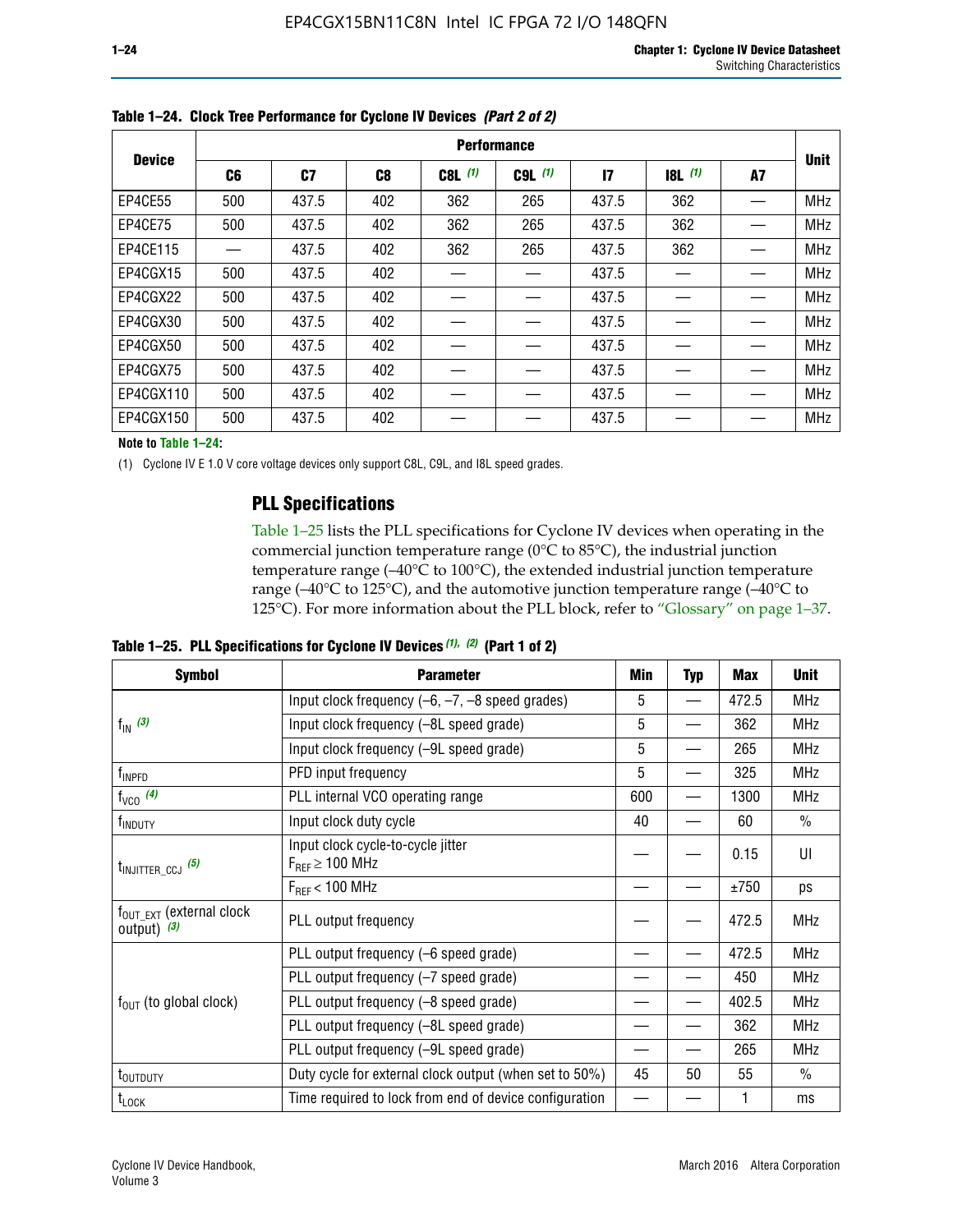|  |  | Table 1–25. PLL Specifications for Cyclone IV Devices $(1)$ , $(2)$ (Part 2 of 2) |  |  |
|--|--|-----------------------------------------------------------------------------------|--|--|
|--|--|-----------------------------------------------------------------------------------|--|--|

| <b>Symbol</b>                             | <b>Parameter</b>                                                                                                                     | Min | Typ    | <b>Max</b> | <b>Unit</b>              |
|-------------------------------------------|--------------------------------------------------------------------------------------------------------------------------------------|-----|--------|------------|--------------------------|
| t <sub>DLOCK</sub>                        | Time required to lock dynamically (after switchover,<br>reconfiguring any non-post-scale counters/delays or<br>areset is deasserted) |     |        | 1          | ms                       |
| t <sub>outjitter_period_dedclk</sub> (6)  | Dedicated clock output period jitter<br>$F_{OIII} \geq 100$ MHz                                                                      |     |        | 300        | ps                       |
|                                           | $F_{\text{OUT}}$ < 100 MHz                                                                                                           |     |        | 30         | mUI                      |
| t <sub>outjitter_ccj_dedclk</sub> (6)     | Dedicated clock output cycle-to-cycle jitter<br>$F_{OUT} \geq 100$ MHz                                                               |     |        | 300        | ps                       |
|                                           | $F_{OUT}$ < 100 MHz                                                                                                                  |     |        | 30         | mUI                      |
| t <sub>outjitter_period_io</sub> (6)      | Regular I/O period jitter<br>$F_{OUT} \geq 100$ MHz                                                                                  |     |        | 650        | ps                       |
|                                           | $F_{OUT}$ < 100 MHz                                                                                                                  |     |        | 75         | mUI                      |
| t <sub>outjitter_ccj_io</sub> (6)         | Regular I/O cycle-to-cycle jitter<br>$F_{OUT} \geq 100$ MHz                                                                          |     |        | 650        | ps                       |
|                                           | $F_{\text{OUT}}$ < 100 MHz                                                                                                           |     |        | 75         | mUI                      |
| t <sub>PLL_PSERR</sub>                    | Accuracy of PLL phase shift                                                                                                          |     |        | ±50        | ps                       |
| t <sub>ARESET</sub>                       | Minimum pulse width on areset signal.                                                                                                | 10  |        |            | ns                       |
| t <sub>configpll</sub>                    | Time required to reconfigure scan chains for PLLs                                                                                    |     | 3.5(7) |            | <b>SCANCLK</b><br>cycles |
| $f_{\text{SCANCLK}}$                      | scanclk frequency                                                                                                                    |     |        | 100        | <b>MHz</b>               |
| t <sub>CASC_OUTJITTER_PERIOD_DEDCLK</sub> | Period jitter for dedicated clock output in cascaded<br>PLLs ( $F_{OUT} \ge 100$ MHz)                                                |     |        | 425        | ps                       |
| (8), (9)                                  | Period jitter for dedicated clock output in cascaded<br>PLLs ( $F_{OUI}$ < 100 MHz)                                                  |     |        | 42.5       | mUI                      |

#### **Notes to Table 1–25:**

- (1) This table is applicable for general purpose PLLs and multipurpose PLLs.
- (2) You must connect  $V_{CCD-PLL}$  to  $V_{CCINT}$  through the decoupling capacitor and ferrite bead.
- (3) This parameter is limited in the Quartus II software by the I/O maximum frequency. The maximum I/O frequency is different for each I/O standard.
- (4) The  $V_{CO}$  frequency reported by the Quartus II software in the PLL Summary section of the compilation report takes into consideration the  $V_{CO}$ post-scale counter K value. Therefore, if the counter K has a value of 2, the frequency reported can be lower than the f<sub>VCO</sub> specification.
- (5) A high input jitter directly affects the PLL output jitter. To have low PLL output clock jitter, you must provide a clean clock source that is less than 200 ps.
- (6) Peak-to-peak jitter with a probability level of 10–12 (14 sigma, 99.99999999974404% confidence level). The output jitter specification applies to the intrinsic jitter of the PLL when an input jitter of 30 ps is applied.
- (7) With 100-MHz scanclk frequency.
- (8) The cascaded PLLs specification is applicable only with the following conditions:
	- **■** Upstream PLL—0.59 MHz  $\leq$  Upstream PLL bandwidth  $<$  1 MHz
	- Downstream PLL—Downstream PLL bandwidth > 2 MHz
- (9) PLL cascading is not supported for transceiver applications.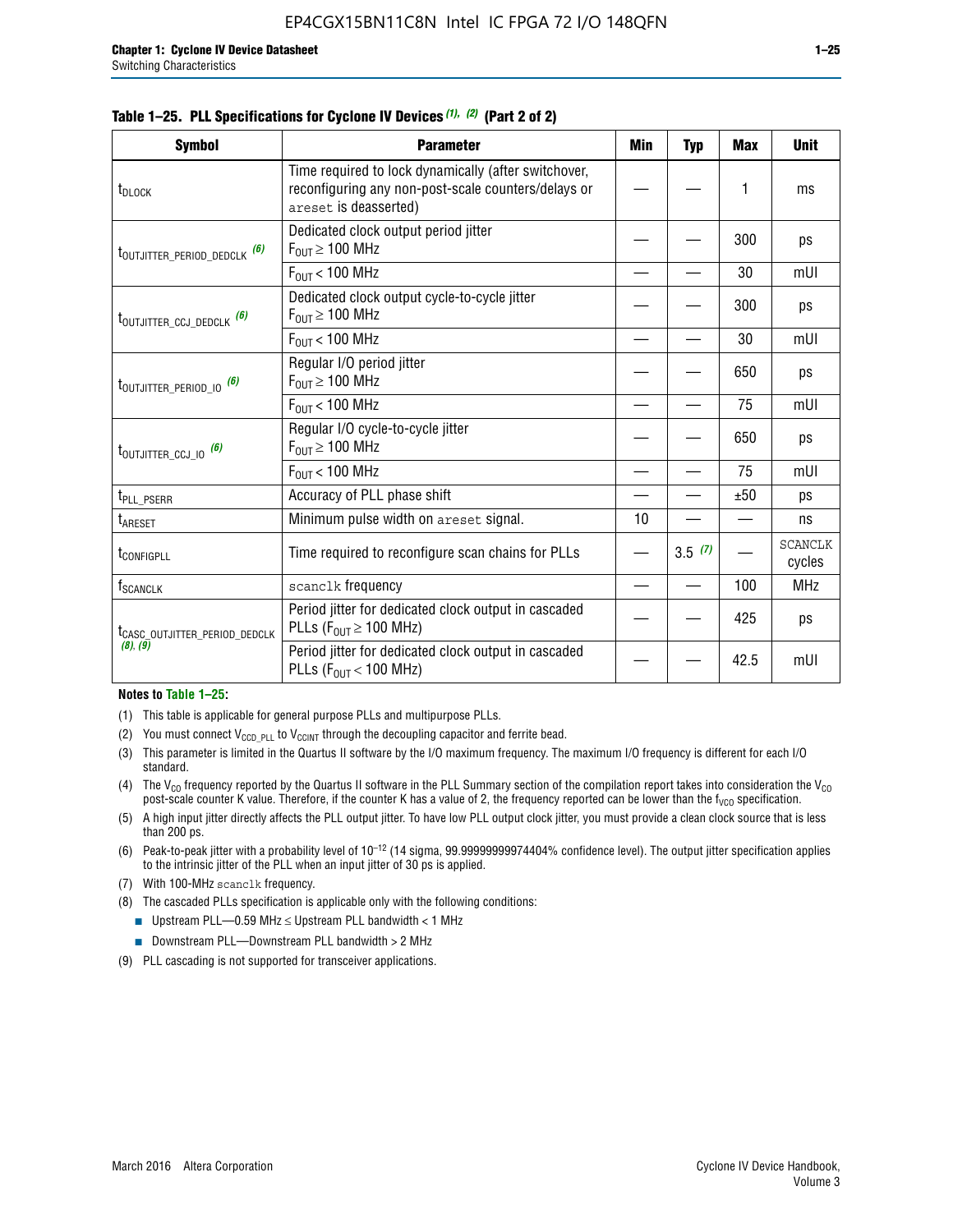## **Embedded Multiplier Specifications**

Table 1–26 lists the embedded multiplier specifications for Cyclone IV devices.

#### **Table 1–26. Embedded Multiplier Specifications for Cyclone IV Devices**

|                                | <b>Resources Used</b>        |     |            | <b>Performance</b> |                 |     |             |
|--------------------------------|------------------------------|-----|------------|--------------------|-----------------|-----|-------------|
| Mode                           | <b>Number of Multipliers</b> | C6  | C7, I7, A7 | C8                 | <b>C8L, I8L</b> | C9L | <b>Unit</b> |
| $9 \times 9$ -bit multiplier   |                              | 340 | 300        | 260                | 240             | 175 | <b>MHz</b>  |
| $18 \times 18$ -bit multiplier |                              | 287 | 250        | 200                | 185             | 135 | <b>MHz</b>  |

### **Memory Block Specifications**

Table 1–27 lists the M9K memory block specifications for Cyclone IV devices.

#### **Table 1–27. Memory Block Performance Specifications for Cyclone IV Devices**

|               |                                           |    | <b>Resources Used</b>       |                |            |                |                 |     |             |
|---------------|-------------------------------------------|----|-----------------------------|----------------|------------|----------------|-----------------|-----|-------------|
| <b>Memory</b> | <b>Mode</b>                               |    | <b>M9K</b><br><b>Memory</b> | C <sub>6</sub> | C7, I7, A7 | C <sub>8</sub> | <b>C8L, I8L</b> | C9L | <b>Unit</b> |
|               | FIFO 256 $\times$ 36                      | 47 |                             | 315            | 274        | 238            | 200             | 157 | <b>MHz</b>  |
| M9K Block     | Single-port $256 \times 36$               | 0  |                             | 315            | 274        | 238            | 200             | 157 | <b>MHz</b>  |
|               | Simple dual-port $256 \times 36$ CLK      | 0  |                             | 315            | 274        | 238            | 200             | 157 | <b>MHz</b>  |
|               | True dual port $512 \times 18$ single CLK | 0  |                             | 315            | 274        | 238            | 200             | 157 | <b>MHz</b>  |

### **Configuration and JTAG Specifications**

Table 1–28 lists the configuration mode specifications for Cyclone IV devices.

#### **Table 1–28. Passive Configuration Mode Specifications for Cyclone IV Devices** *(1)*

| <b>Programming Mode</b>         | V <sub>CCINT</sub> Voltage Level (V) | <b>DCLK f<sub>MAX</sub></b> | <b>Unit</b> |
|---------------------------------|--------------------------------------|-----------------------------|-------------|
| Passive Serial (PS)             | 1.0 $(3)$                            | 66                          | MHz         |
|                                 | 1.2                                  | 133                         | MHz         |
| Fast Passive Parallel (FPP) (2) | 1.0 $(3)$                            | 66                          | <b>MHz</b>  |
|                                 | 12(4)                                | 100                         | <b>MHz</b>  |

#### **Notes to Table 1–28:**

- (1) For more information about PS and FPP configuration timing parameters, refer to the *[Configuration and Remote](http://www.altera.com/literature/hb/cyclone-iv/cyiv-51008.pdf)  [System Upgrades in Cyclone IV Devices](http://www.altera.com/literature/hb/cyclone-iv/cyiv-51008.pdf)* chapter.
- (2) FPP configuration mode supports all Cyclone IV E devices (except for E144 package devices) and EP4CGX50, EP4CGX75, EP4CGX110, and EP4CGX150 only.
- (3)  $V_{CCMT}$  = 1.0 V is only supported for Cyclone IV E 1.0 V core voltage devices.
- (4) Cyclone IV E devices support 1.2 V V<sub>CCINT</sub>. Cyclone IV E 1.2 V core voltage devices support 133 MHz DCLK f<sub>MAX</sub> for EP4CE6, EP4CE10, EP4CE15, EP4CE22, EP4CE30, and EP4CE40 only.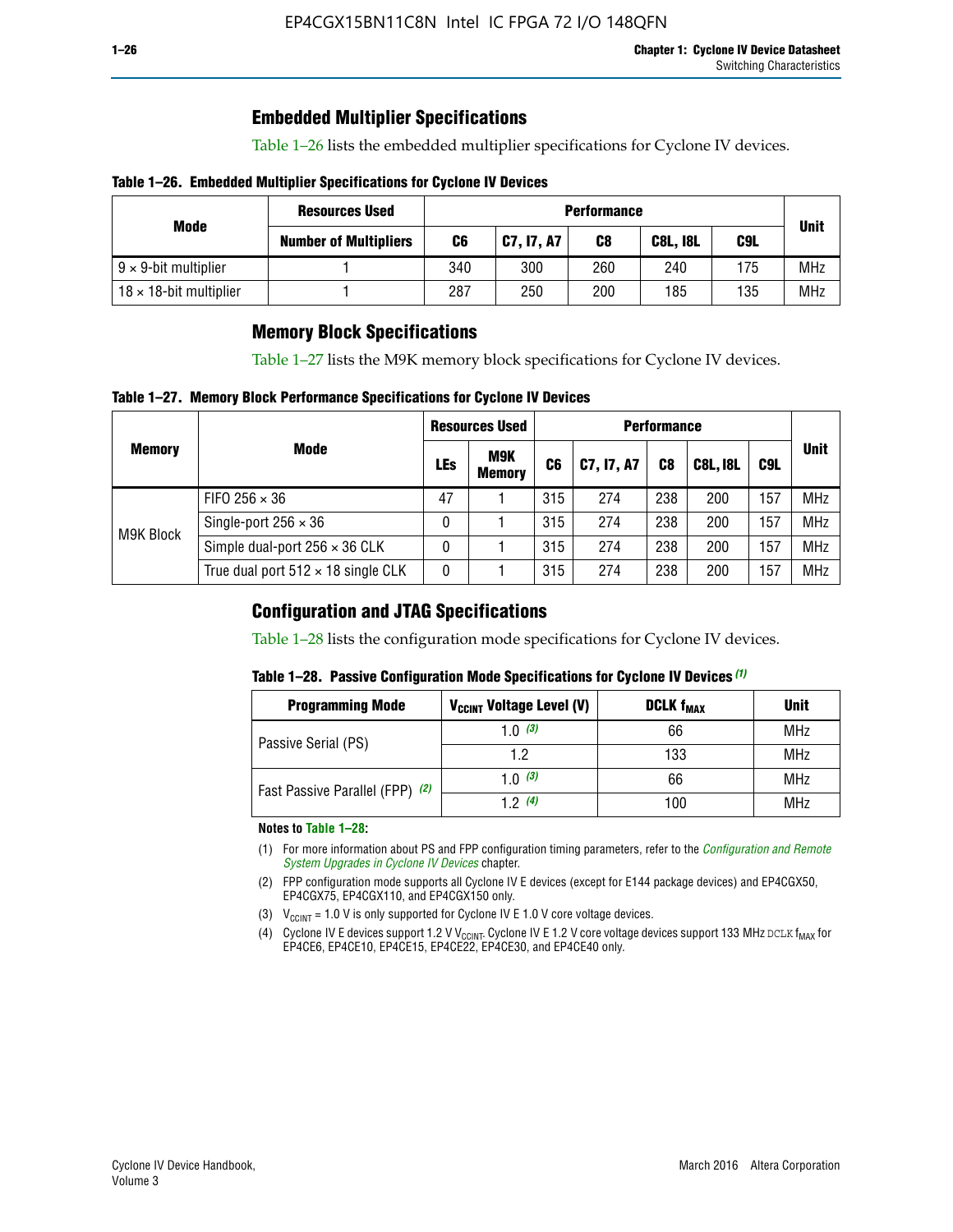Table 1–29 lists the active configuration mode specifications for Cyclone IV devices.

**Table 1–29. Active Configuration Mode Specifications for Cyclone IV Devices**

| <b>Programming Mode</b>  | <b>DCLK Range</b> | <b>Typical DCLK</b> | Unit |
|--------------------------|-------------------|---------------------|------|
| Active Parallel (AP) (1) | 20 to 40          | 33                  | MHz  |
| Active Serial (AS)       | 20 to 40          | 33                  | MHz  |

**Note to Table 1–29:**

(1) AP configuration mode is only supported for Cyclone IV E devices.

Table 1–30 lists the JTAG timing parameters and values for Cyclone IV devices.

**Table 1–30. JTAG Timing Parameters for Cyclone IV Devices** *(1)*

| Symbol                       | <b>Parameter</b>                                       | <b>Min</b> | <b>Max</b> | <b>Unit</b> |
|------------------------------|--------------------------------------------------------|------------|------------|-------------|
| t <sub>JCP</sub>             | <b>TCK clock period</b>                                | 40         |            | ns          |
| t <sub>JCH</sub>             | <b>TCK clock high time</b>                             | 19         |            | ns          |
| $t_{JCL}$                    | TCK clock low time                                     | 19         |            | ns          |
| t <sub>JPSU_TDI</sub>        | JTAG port setup time for TDI                           | 1          |            | ns          |
| t <sub>JPSU_TMS</sub>        | JTAG port setup time for TMS                           | 3          |            | ns          |
| t <sub>JPH</sub>             | JTAG port hold time                                    | 10         |            | ns          |
| t <sub>JPCO</sub>            | JTAG port clock to output $(2)$ , $(3)$                |            | 15         | ns          |
| t <sub>JPZX</sub>            | JTAG port high impedance to valid output $(2)$ , $(3)$ |            | 15         | ns          |
| t <sub>JPXZ</sub>            | JTAG port valid output to high impedance $(2)$ , $(3)$ |            | 15         | ns          |
| ${\rm t}_{\rm JSSU}$         | Capture register setup time                            | 5          |            | ns          |
| $\mathsf{t}_{\mathsf{JSH}}$  | Capture register hold time                             | 10         |            | ns          |
| $t_{\rm JSCO}$               | Update register clock to output                        |            | 25         | ns          |
| $t_{\footnotesize \rm JSZX}$ | Update register high impedance to valid output         |            | 25         | ns          |
| t <sub>JSXZ</sub>            | Update register valid output to high impedance         |            | 25         | ns          |

**Notes to Table 1–30:**

(1) For more information about JTAG waveforms, refer to "JTAG Waveform" in "Glossary" on page 1–37.

(2) The specification is shown for 3.3-, 3.0-, and 2.5-V LVTTL/LVCMOS operation of JTAG pins. For 1.8-V LVTTL/LVCMOS and 1.5-V LVCMOS, the output time specification is 16 ns.

(3) For EP4CGX22, EP4CGX30 (F324 and smaller package), EP4CGX110, and EP4CGX150 devices, the output time specification for 3.3-, 3.0-, and 2.5-V LVTTL/LVCMOS operation of JTAG pins is 16 ns. For 1.8-V LVTTL/LVCMOS and 1.5-V LVCMOS, the output time specification is 18 ns.

## **Periphery Performance**

This section describes periphery performance, including high-speed I/O and external memory interface.

I/O performance supports several system interfaces, such as the high-speed I/O interface, external memory interface, and the PCI/PCI-X bus interface. I/Os using the SSTL-18 Class I termination standard can achieve up to the stated DDR2 SDRAM interfacing speeds. I/Os using general-purpose I/O standards such as 3.3-, 3.0-, 2.5-, 1.8-, or 1.5-LVTTL/LVCMOS are capable of a typical 200 MHz interfacing frequency with a 10 pF load.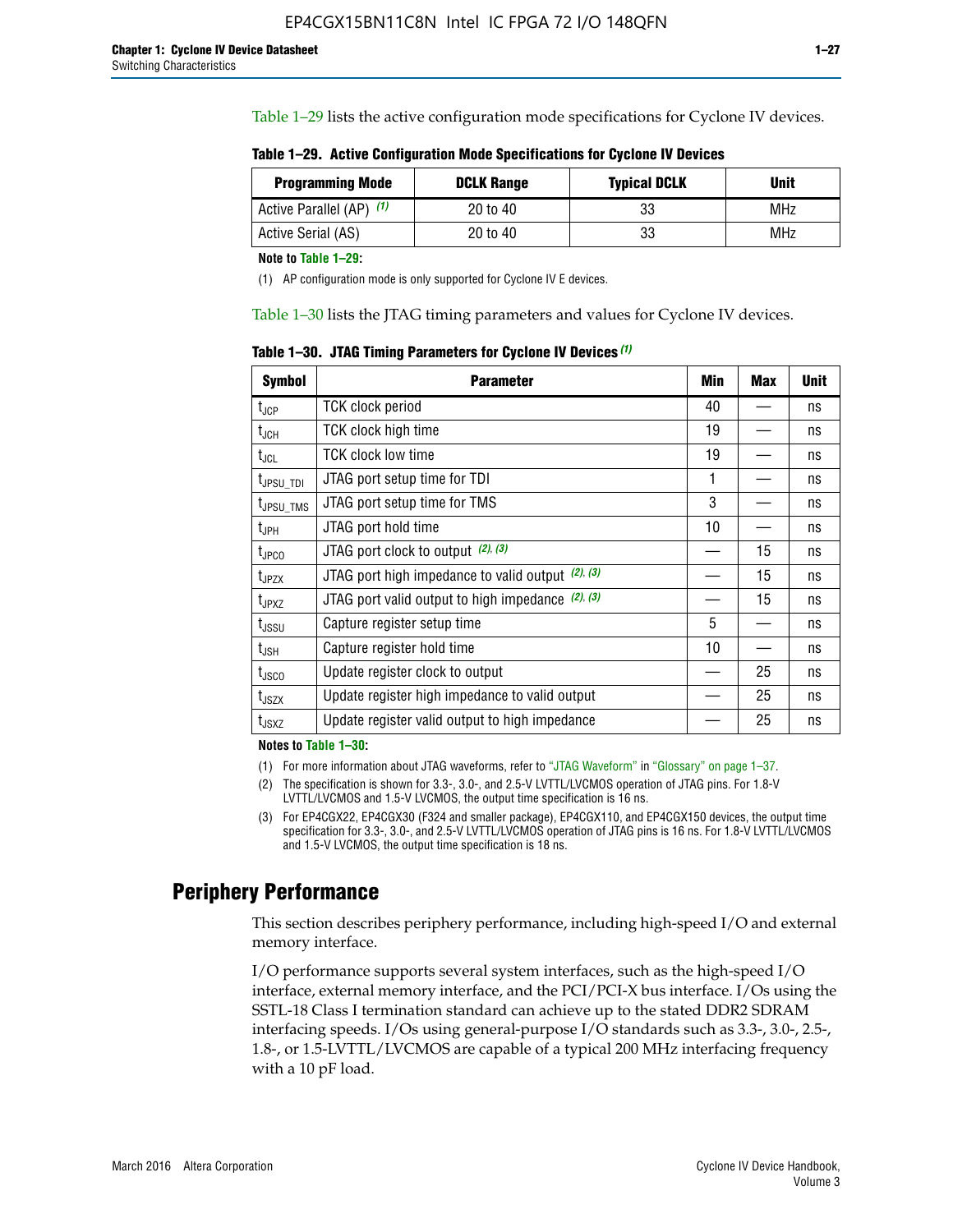- For more information about the supported maximum clock rate, device and pin planning, IP implementation, and device termination, refer to *[Section III: System](http://www.altera.com/literature/hb/external-memory/emi_intro_specs.pdf)  [Performance Specifications](http://www.altera.com/literature/hb/external-memory/emi_intro_specs.pdf)* of the *External Memory Interfaces Handbook*.
- **1 Actual achievable frequency depends on design- and system-specific factors. Perform** HSPICE/IBIS simulations based on your specific design and system setup to determine the maximum achievable frequency in your system.

### **High-Speed I/O Specifications**

Table 1–31 through Table 1–36 list the high-speed I/O timing for Cyclone IV devices. For definitions of high-speed timing specifications, refer to "Glossary" on page 1–37.

**Table 1–31. RSDS Transmitter Timing Specifications for Cyclone IV Devices** *(1)***,** *(2)***,** *(4)* **(Part 1 of 2)**

|                                                      |                                     |            | C <sub>6</sub>           |            | C7, I7     |                          |            | <b>C8, A7</b>   |                          |            | <b>C8L, I8L</b> |                          |            |            |                          |            |             |
|------------------------------------------------------|-------------------------------------|------------|--------------------------|------------|------------|--------------------------|------------|-----------------|--------------------------|------------|-----------------|--------------------------|------------|------------|--------------------------|------------|-------------|
| <b>Symbol</b>                                        | <b>Modes</b>                        | <b>Min</b> | <b>Typ</b>               | <b>Max</b> | <b>Min</b> | <b>Typ</b>               | <b>Max</b> | <b>Min</b>      | <b>Typ</b>               | <b>Max</b> | <b>Min</b>      | <b>Typ</b>               | <b>Max</b> | <b>Min</b> | <b>Typ</b>               | <b>Max</b> | <b>Unit</b> |
|                                                      | $\times$ 10                         | 5          |                          | 180        | 5          | —                        | 155.5      | 5               | $\overline{\phantom{0}}$ | 155.5      | 5               |                          | 155.5      | 5          |                          | 132.5      | <b>MHz</b>  |
|                                                      | $\times 8$                          | 5          |                          | 180        | 5          |                          | 155.5      | 5               | $\overline{\phantom{0}}$ | 155.5      | 5               |                          | 155.5      | 5          |                          | 132.5      | <b>MHz</b>  |
| f <sub>HSCLK</sub><br>(input clock                   | $\times 7$                          | 5          |                          | 180        | 5          |                          | 155.5      | 5               | $\overline{\phantom{0}}$ | 155.5      | 5               |                          | 155.5      | 5          |                          | 132.5      | <b>MHz</b>  |
| frequency)                                           | $\times$ 4                          | 5          |                          | 180        | 5          | $\overline{\phantom{0}}$ | 155.5      | $5\phantom{.0}$ | $\overline{\phantom{0}}$ | 155.5      | 5               |                          | 155.5      | 5          | $\overline{\phantom{0}}$ | 132.5      | <b>MHz</b>  |
|                                                      | $\times 2$                          | 5          | $\equiv$                 | 180        | 5          | $\overline{\phantom{0}}$ | 155.5      | 5               | $\equiv$                 | 155.5      | 5               | $\equiv$                 | 155.5      | 5          | $\overline{\phantom{0}}$ | 132.5      | <b>MHz</b>  |
|                                                      | $\times$ 1                          | 5          |                          | 360        | 5          |                          | 311        | 5               | $\equiv$                 | 311        | 5               | $\overline{\phantom{0}}$ | 311        | 5          |                          | 265        | <b>MHz</b>  |
|                                                      | $\times$ 10                         | 100        |                          | 360        | 100        |                          | 311        | 100             | $\overline{\phantom{0}}$ | 311        | 100             | $\overline{\phantom{0}}$ | 311        | 100        |                          | 265        | <b>Mbps</b> |
|                                                      | $\times 8$                          | 80         | $\overline{\phantom{0}}$ | 360        | 80         |                          | 311        | 80              | $\overline{\phantom{0}}$ | 311        | 80              | $\overline{\phantom{0}}$ | 311        | 80         | $\equiv$                 | 265        | <b>Mbps</b> |
| Device<br>operation in                               | $\times 7$                          | 70         | $\overline{\phantom{0}}$ | 360        | 70         | $\overline{\phantom{0}}$ | 311        | 70              | $\overline{\phantom{0}}$ | 311        | 70              | $\overline{\phantom{0}}$ | 311        | 70         | $\overline{\phantom{0}}$ | 265        | <b>Mbps</b> |
| <b>Mbps</b>                                          | $\times$ 4                          | 40         | $\overline{\phantom{0}}$ | 360        | 40         | $\overline{\phantom{0}}$ | 311        | 40              |                          | 311        | 40              |                          | 311        | 40         | $\equiv$                 | 265        | <b>Mbps</b> |
|                                                      | $\times 2$                          | 20         | $\overline{\phantom{0}}$ | 360        | 20         |                          | 311        | 20              |                          | 311        | 20              |                          | 311        | 20         | $\overline{\phantom{0}}$ | 265        | <b>Mbps</b> |
|                                                      | $\times$ 1                          | 10         | $\overline{\phantom{0}}$ | 360        | 10         |                          | 311        | 10              |                          | 311        | 10              |                          | 311        | 10         | $\equiv$                 | 265        | <b>Mbps</b> |
| t <sub>DUTY</sub>                                    | —                                   | 45         |                          | 55         | 45         |                          | 55         | 45              | $\overline{\phantom{0}}$ | 55         | 45              |                          | 55         | 45         |                          | 55         | $\%$        |
| Transmitter<br>channel-to-<br>channel skew<br>(TCCS) |                                     |            |                          | 200        |            |                          | 200        |                 |                          | 200        |                 |                          | 200        |            |                          | 200        | ps          |
| Output jitter<br>(peak to peak)                      |                                     |            |                          | 500        |            |                          | 500        |                 |                          | 550        |                 |                          | 600        |            |                          | 700        | ps          |
| t <sub>rise</sub>                                    | $20 - 80\%$<br>$C_{LOAD} =$<br>5 pF |            | 500                      |            |            | 500                      |            |                 | 500                      |            |                 | 500                      |            |            | 500                      |            | ps          |
| t <sub>FALL</sub>                                    | $20 - 80\%$<br>$C_{LOAD} =$<br>5 pF |            | 500                      |            |            | 500                      |            |                 | 500                      |            |                 | 500                      |            |            | 500                      |            | ps          |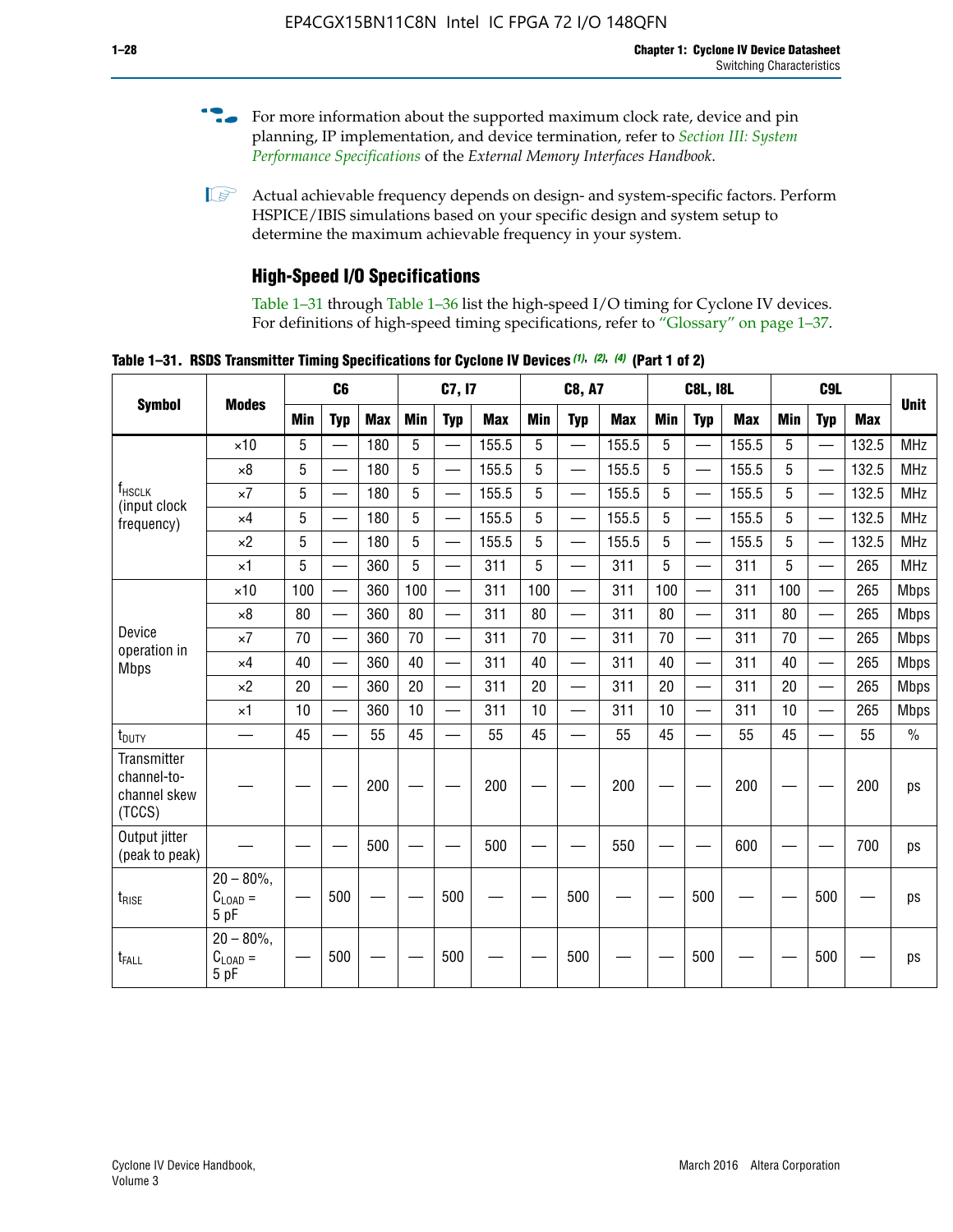#### **Table 1–31. RSDS Transmitter Timing Specifications for Cyclone IV Devices** *(1)***,** *(2)***,** *(4)* **(Part 2 of 2)**

**Notes to Table 1–31:**

(1) Applicable for true RSDS and emulated RSDS\_E\_3R transmitter.

(2) Cyclone IV E devices—true RSDS transmitter is only supported at the output pin of Row I/O Banks 1, 2, 5, and 6. Emulated RSDS transmitter is supported at the output pin of all I/O Banks. Cyclone IV GX devices—true RSDS transmitter is only supported at the output pin of Row I/O Banks 5 and 6. Emulated RSDS transmitter is supported at the output

pin of I/O Banks 3, 4, 5, 6, 7, 8, and 9.

(3)  $t_{\text{LOCK}}$  is the time required for the PLL to lock from the end-of-device configuration.

(4) Cyclone IV E 1.0 V core voltage devices only support C8L, C9L, and I8L speed grades. Cyclone IV E 1.2 V core voltage devices only support C6, C7, C8, I7, and A7 speed grades. Cyclone IV GX devices only support C6, C7, C8, and I7 speed grades.

|                                 |                                              |     | C <sub>6</sub>           |     | C7, I7     |                          |            | <b>C8, A7</b> |                                |     | <b>C8L, I8L</b> |                          |            |            | <b>Unit</b>              |            |               |
|---------------------------------|----------------------------------------------|-----|--------------------------|-----|------------|--------------------------|------------|---------------|--------------------------------|-----|-----------------|--------------------------|------------|------------|--------------------------|------------|---------------|
| <b>Symbol</b>                   | <b>Modes</b>                                 | Min | <b>Typ</b>               | Max | <b>Min</b> | <b>Typ</b>               | <b>Max</b> | <b>Min</b>    | <b>Typ</b>                     | Max | Min             | <b>Typ</b>               | <b>Max</b> | <b>Min</b> | <b>Typ</b>               | <b>Max</b> |               |
|                                 | $\times$ 10                                  | 5   | $\overline{\phantom{0}}$ | 85  | 5          | $\overline{\phantom{0}}$ | 85         | 5             | —                              | 85  | 5               | $\overline{\phantom{0}}$ | 85         | 5          |                          | 72.5       | <b>MHz</b>    |
|                                 | $\times 8$                                   | 5   | —                        | 85  | 5          | e e                      | 85         | 5             | —                              | 85  | 5               | $\overline{\phantom{0}}$ | 85         | 5          | —                        | 72.5       | <b>MHz</b>    |
| f <sub>HSCLK</sub> (input       | $\times 7$                                   | 5   | —                        | 85  | 5          | $\overline{\phantom{a}}$ | 85         | 5             | $\overline{\phantom{0}}$       | 85  | 5               | $\overline{\phantom{0}}$ | 85         | 5          |                          | 72.5       | <b>MHz</b>    |
| clock<br>frequency)             | $\times$ 4                                   | 5   | $\qquad \qquad$          | 85  | 5          | $\overline{\phantom{0}}$ | 85         | 5             | $\overline{\phantom{0}}$       | 85  | 5               | $\overline{\phantom{0}}$ | 85         | 5          |                          | 72.5       | <b>MHz</b>    |
|                                 | $\times 2$                                   | 5   | $\qquad \qquad$          | 85  | 5          | $\overline{\phantom{a}}$ | 85         | 5             | $\qquad \qquad$                | 85  | 5               | $\qquad \qquad$          | 85         | 5          | $\overline{\phantom{0}}$ | 72.5       | <b>MHz</b>    |
|                                 | $\times$ 1                                   | 5   | $\overline{\phantom{0}}$ | 170 | 5          |                          | 170        | 5             | $\overline{\phantom{0}}$       | 170 | 5               | $\overline{\phantom{0}}$ | 170        | 5          |                          | 145        | <b>MHz</b>    |
|                                 | $\times$ 10                                  | 100 | $\overline{\phantom{0}}$ | 170 | 100        | <u>in a</u>              | 170        | 100           | $\overline{\phantom{0}}$       | 170 | 100             |                          | 170        | 100        | $\qquad \qquad$          | 145        | <b>Mbps</b>   |
|                                 | $\times 8$                                   | 80  | $\overline{\phantom{0}}$ | 170 | 80         |                          | 170        | 80            | $\overline{\phantom{0}}$       | 170 | 80              |                          | 170        | 80         |                          | 145        | <b>Mbps</b>   |
| Device                          | $\times 7$                                   | 70  | $\qquad \qquad$          | 170 | 70         | $\qquad \qquad$          | 170        | 70            | $\qquad \qquad \longleftarrow$ | 170 | 70              | $\qquad \qquad$          | 170        | 70         |                          | 145        | <b>Mbps</b>   |
| operation in<br><b>Mbps</b>     | $\times$ 4                                   | 40  | $\qquad \qquad$          | 170 | 40         | —                        | 170        | 40            | $\overline{\phantom{0}}$       | 170 | 40              | $\overline{\phantom{0}}$ | 170        | 40         | —                        | 145        | <b>Mbps</b>   |
|                                 | $\times 2$                                   | 20  | $\overline{\phantom{0}}$ | 170 | 20         | $\overline{\phantom{0}}$ | 170        | 20            | $\overline{\phantom{0}}$       | 170 | 20              | $\overline{\phantom{0}}$ | 170        | 20         |                          | 145        | <b>Mbps</b>   |
|                                 | $\times$ 1                                   | 10  | $\overline{\phantom{0}}$ | 170 | 10         | $\overline{\phantom{0}}$ | 170        | 10            | $\overline{\phantom{0}}$       | 170 | 10              | $\overline{\phantom{0}}$ | 170        | 10         |                          | 145        | <b>Mbps</b>   |
| t <sub>DUTY</sub>               |                                              | 45  | $\overline{\phantom{0}}$ | 55  | 45         | $\sim$                   | 55         | 45            | —                              | 55  | 45              | $\overline{\phantom{0}}$ | 55         | 45         |                          | 55         | $\frac{0}{0}$ |
| <b>TCCS</b>                     |                                              |     |                          | 200 |            |                          | 200        | $\sim$        |                                | 200 |                 | $\overline{\phantom{0}}$ | 200        |            |                          | 200        | ps            |
| Output jitter<br>(peak to peak) |                                              |     |                          | 500 |            |                          | 500        |               |                                | 550 |                 |                          | 600        |            |                          | 700        | ps            |
| $t_{\text{RISE}}$               | $20 - 80\%$<br>$C_{LOAD} =$<br>5 pF          |     | 500                      |     |            | 500                      |            |               | 500                            |     |                 | 500                      |            |            | 500                      |            | ps            |
| t <sub>FALL</sub>               | $20 - 80\%$ ,<br>$C_{\text{LOAD}} =$<br>5 pF |     | 500                      |     |            | 500                      |            |               | 500                            |     |                 | 500                      |            |            | 500                      |            | ps            |

### **Table 1–32. Emulated RSDS\_E\_1R Transmitter Timing Specifications for Cyclone IV Devices** *(1), (3)* **(Part 1 of 2)**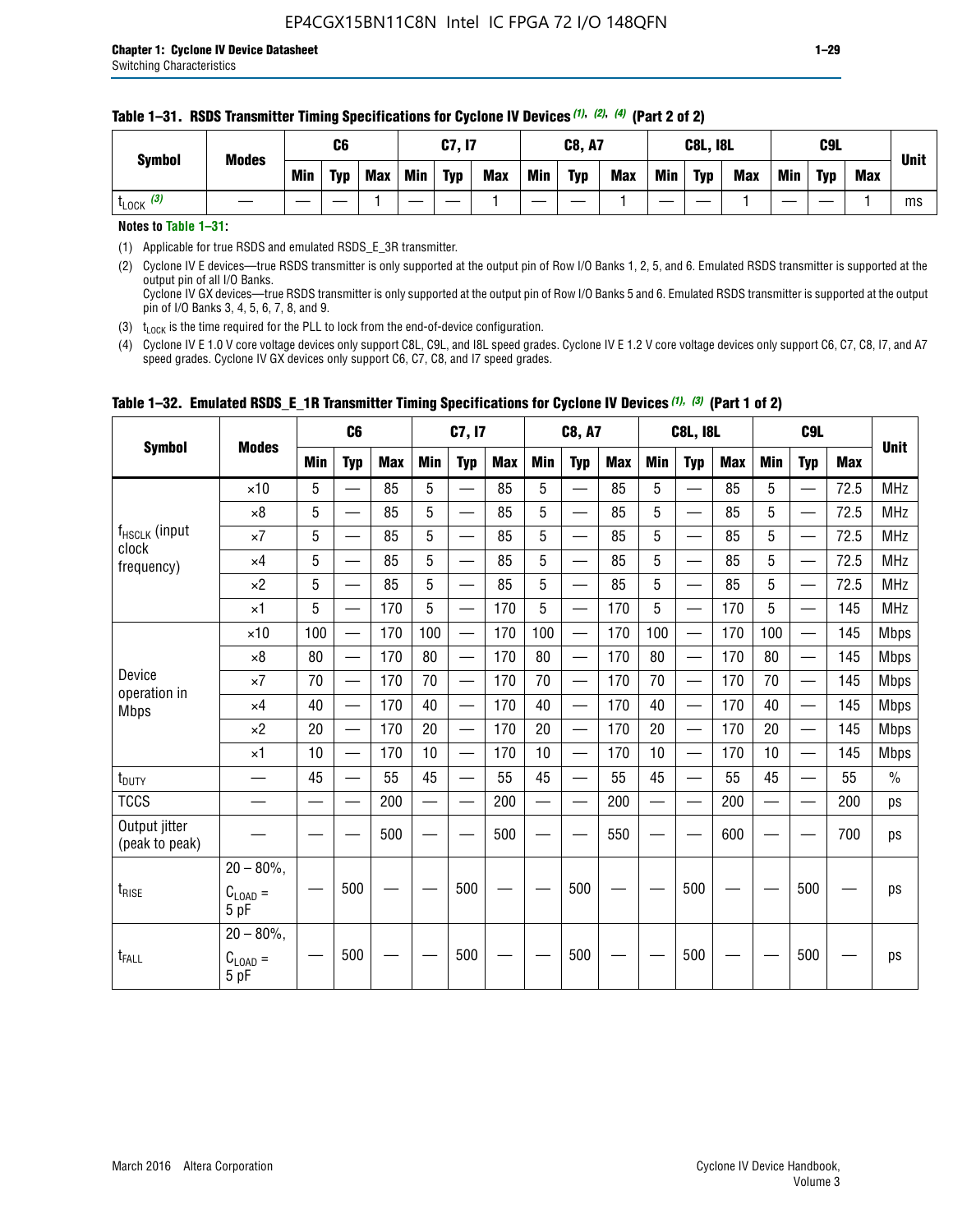| C6<br>C7, I7                                                                                                             | <b>C8, A7</b>            | <b>C8L, I8L</b>                 | C9L                             |             |
|--------------------------------------------------------------------------------------------------------------------------|--------------------------|---------------------------------|---------------------------------|-------------|
| <b>Modes</b><br><b>Symbol</b><br><b>Typ</b><br><b>Min</b><br><b>Max</b><br>Min<br><b>Min</b><br><b>Typ</b><br><b>Max</b> | <b>Typ</b><br><b>Max</b> | Min<br><b>Typ</b><br><b>Max</b> | Min<br><b>Typ</b><br><b>Max</b> | <b>Unit</b> |
| (2)<br>LLOCK                                                                                                             |                          |                                 |                                 | ms          |

#### **Table 1–32. Emulated RSDS\_E\_1R Transmitter Timing Specifications for Cyclone IV Devices** *(1), (3)* **(Part 2 of 2)**

**Notes to Table 1–32:**

(1) Emulated RSDS\_E\_1R transmitter is supported at the output pin of all I/O Banks of Cyclone IV E devices and I/O Banks 3, 4, 5, 6, 7, 8, and 9 of Cyclone IV GX devices.

(2)  $t_{\text{LOCK}}$  is the time required for the PLL to lock from the end-of-device configuration.

(3) Cyclone IV E 1.0 V core voltage devices only support C8L, C9L, and I8L speed grades. Cyclone IV E 1.2 V core voltage devices only support C6, C7, C8, I7, and A7 speed grades. Cyclone IV GX devices only support C6, C7, C8, and I7 speed grades.

|                                 |                                           |     | C <sub>6</sub>           |            |                          | C7, I7                   |            |            | <b>C8, A7</b>            |              |            | <b>C8L, I8L</b>          |            |            | C <sub>9</sub> L         |            | <b>Unit</b> |
|---------------------------------|-------------------------------------------|-----|--------------------------|------------|--------------------------|--------------------------|------------|------------|--------------------------|--------------|------------|--------------------------|------------|------------|--------------------------|------------|-------------|
| <b>Symbol</b>                   | <b>Modes</b>                              | Min | <b>Typ</b>               | <b>Max</b> | <b>Min</b>               | <b>Typ</b>               | <b>Max</b> | <b>Min</b> | <b>Typ</b>               | <b>Max</b>   | <b>Min</b> | <b>Typ</b>               | <b>Max</b> | <b>Min</b> | <b>Typ</b>               | <b>Max</b> |             |
|                                 | $\times$ 10                               | 5   |                          | 200        | 5                        | —                        | 155.5      | 5          | $\overline{\phantom{0}}$ | 155.5        | 5          | $\overline{\phantom{0}}$ | 155.5      | 5          | $\overline{\phantom{0}}$ | 132.5      | <b>MHz</b>  |
|                                 | $\times 8$                                | 5   |                          | 200        | 5                        | $\overline{\phantom{0}}$ | 155.5      | 5          | —                        | 155.5        | 5          |                          | 155.5      | 5          |                          | 132.5      | <b>MHz</b>  |
| f <sub>HSCLK</sub> (input       | $\times 7$                                | 5   | $\qquad \qquad$          | 200        | 5                        | ÷,                       | 155.5      | 5          | —                        | 155.5        | 5          |                          | 155.5      | 5          |                          | 132.5      | <b>MHz</b>  |
| clock<br>frequency)             | $\times$ 4                                | 5   | $\overline{\phantom{0}}$ | 200        | 5                        | —                        | 155.5      | 5          | $\overline{\phantom{0}}$ | 155.5        | 5          |                          | 155.5      | 5          | $\overline{\phantom{0}}$ | 132.5      | <b>MHz</b>  |
|                                 | $\times 2$                                | 5   | $\overline{\phantom{0}}$ | 200        | 5                        | $\overline{\phantom{0}}$ | 155.5      | 5          | $\overline{\phantom{0}}$ | 155.5        | 5          | $\overline{\phantom{0}}$ | 155.5      | 5          |                          | 132.5      | <b>MHz</b>  |
|                                 | $\times$ 1                                | 5   | $\overline{\phantom{0}}$ | 400        | 5                        |                          | 311        | 5          | —                        | 311          | 5          | $\overline{\phantom{0}}$ | 311        | 5          |                          | 265        | <b>MHz</b>  |
|                                 | $\times$ 10                               | 100 |                          | 400        | 100                      | $\overline{\phantom{0}}$ | 311        | 100        | $\overline{\phantom{0}}$ | 311          | 100        | $\overline{\phantom{0}}$ | 311        | 100        |                          | 265        | <b>Mbps</b> |
|                                 | $\times 8$                                | 80  | $\overline{\phantom{0}}$ | 400        | 80                       | $\overline{\phantom{0}}$ | 311        | 80         | $\overline{\phantom{0}}$ | 311          | 80         | $\overline{\phantom{0}}$ | 311        | 80         |                          | 265        | <b>Mbps</b> |
| Device                          | $\times 7$                                | 70  |                          | 400        | 70                       |                          | 311        | 70         | $\overline{\phantom{0}}$ | 311          | 70         |                          | 311        | 70         |                          | 265        | <b>Mbps</b> |
| operation in<br><b>Mbps</b>     | $\times 4$                                | 40  | $\overline{\phantom{0}}$ | 400        | 40                       |                          | 311        | 40         | $\overline{\phantom{0}}$ | 311          | 40         | —                        | 311        | 40         |                          | 265        | <b>Mbps</b> |
|                                 | $\times 2$                                | 20  |                          | 400        | 20                       | —                        | 311        | 20         | $\overline{\phantom{0}}$ | 311          | 20         | $\overline{\phantom{0}}$ | 311        | 20         |                          | 265        | <b>Mbps</b> |
|                                 | ×1                                        | 10  | $\overline{\phantom{0}}$ | 400        | 10                       |                          | 311        | 10         | $\overline{\phantom{0}}$ | 311          | 10         | —                        | 311        | 10         |                          | 265        | <b>Mbps</b> |
| t <sub>DUTY</sub>               |                                           | 45  |                          | 55         | 45                       | $\overline{\phantom{0}}$ | 55         | 45         | $\overline{\phantom{0}}$ | 55           | 45         | $\overline{\phantom{0}}$ | 55         | 45         |                          | 55         | $\%$        |
| <b>TCCS</b>                     |                                           |     |                          | 200        | $\overline{\phantom{0}}$ |                          | 200        |            |                          | 200          | —          |                          | 200        |            |                          | 200        | ps          |
| Output jitter<br>(peak to peak) |                                           |     |                          | 500        |                          |                          | 500        |            |                          | 550          |            |                          | 600        |            |                          | 700        | ps          |
| $t_{\sf RISE}$                  | $20 - 80\%$ ,<br>$C_{LOAD} =$<br>5 pF     |     | 500                      |            |                          | 500                      |            |            | 500                      |              |            | 500                      |            |            | 500                      |            | ps          |
| t <sub>FALL</sub>               | $20 - 80\%$<br>$\rm C_{LOAD}$ $=$<br>5 pF |     | 500                      |            |                          | 500                      |            |            | 500                      |              |            | 500                      |            |            | 500                      |            | ps          |
| $t_{\text{LOCK}}$ (3)           |                                           |     |                          | 1          |                          |                          | 1          |            |                          | $\mathbf{1}$ |            |                          | 1          |            |                          | 1          | ms          |

**Table 1–33. Mini-LVDS Transmitter Timing Specifications for Cyclone IV Devices** *(1)***,** *(2)***,** *(4)*

**Notes to Table 1–33:**

(1) Applicable for true and emulated mini-LVDS transmitter.

(2) Cyclone IV E—true mini-LVDS transmitter is only supported at the output pin of Row I/O Banks 1, 2, 5, and 6. Emulated mini-LVDS transmitter is supported at the output pin of all I/O banks.

Cyclone IV GX—true mini-LVDS transmitter is only supported at the output pin of Row I/O Banks 5 and 6. Emulated mini-LVDS transmitter is supported at the output pin of I/O Banks 3, 4, 5, 6, 7, 8, and 9.

(3)  $t_{\text{LOCK}}$  is the time required for the PLL to lock from the end-of-device configuration.

(4) Cyclone IV E 1.0 V core voltage devices only support C8L, C9L, and I8L speed grades. Cyclone IV E 1.2 V core voltage devices only support C6, C7, C8, I7, and A7 speed grades. Cyclone IV GX devices only support C6, C7, C8, and I7 speed grades.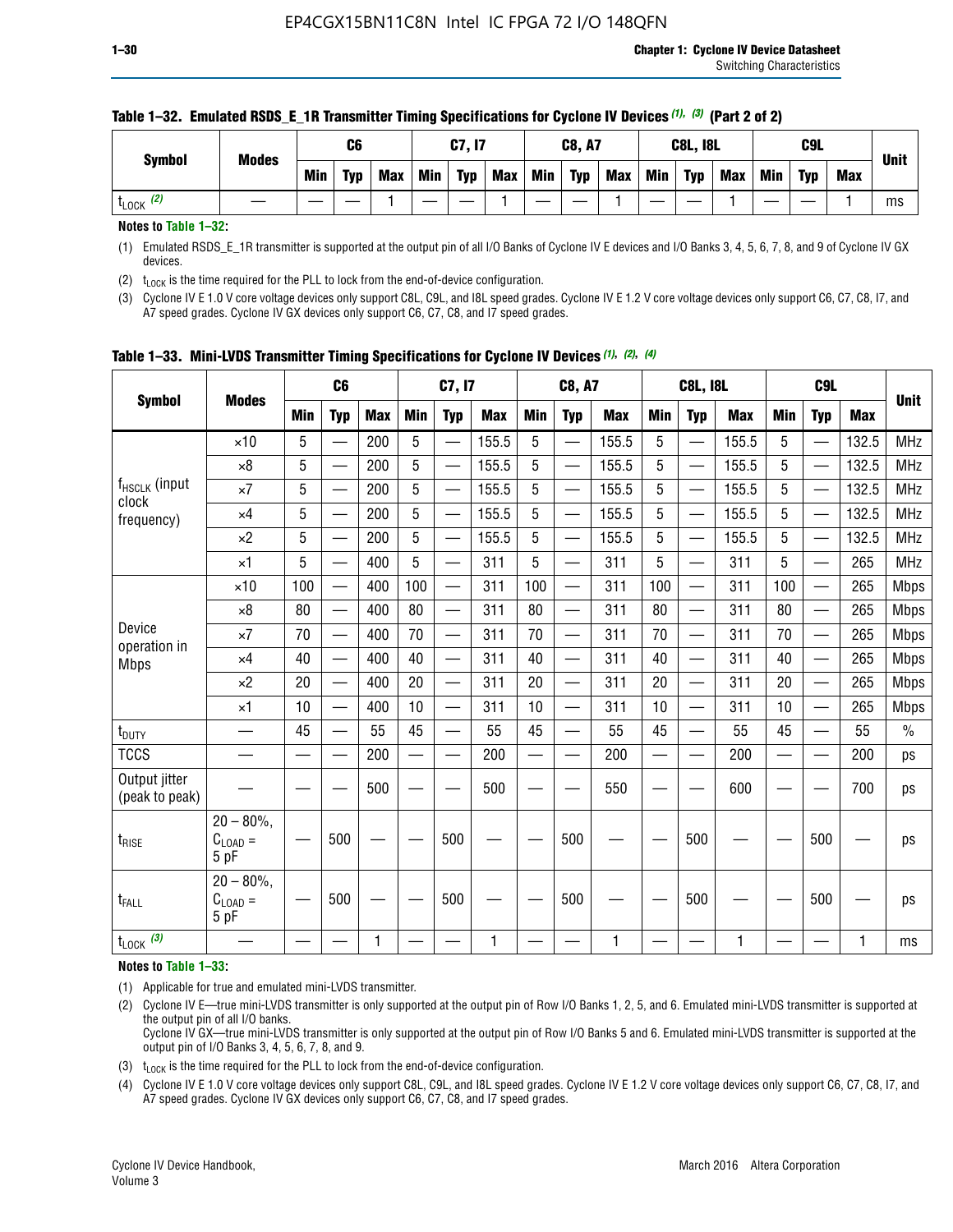|                                 |              |     | C <sub>6</sub> |     | C7, I7     |            | <b>C8, A7</b> |             | <b>C8L, I8L</b> |            | C <sub>9</sub> L |               |
|---------------------------------|--------------|-----|----------------|-----|------------|------------|---------------|-------------|-----------------|------------|------------------|---------------|
| <b>Symbol</b>                   | <b>Modes</b> | Min | <b>Max</b>     | Min | <b>Max</b> | <b>Min</b> | <b>Max</b>    | <b>Min</b>  | <b>Max</b>      | <b>Min</b> | <b>Max</b>       | <b>Unit</b>   |
|                                 | $\times$ 10  | 5   | 420            | 5   | 370        | 5          | 320           | 5           | 320             | 5          | 250              | <b>MHz</b>    |
|                                 | $\times 8$   | 5   | 420            | 5   | 370        | 5          | 320           | $\mathbf 5$ | 320             | 5          | 250              | <b>MHz</b>    |
| $f_{HSCLK}$ (input              | $\times 7$   | 5   | 420            | 5   | 370        | 5          | 320           | 5           | 320             | 5          | 250              | <b>MHz</b>    |
| clock<br>frequency)             | $\times 4$   | 5   | 420            | 5   | 370        | 5          | 320           | 5           | 320             | 5          | 250              | <b>MHz</b>    |
|                                 | $\times 2$   | 5   | 420            | 5   | 370        | 5          | 320           | 5           | 320             | 5          | 250              | MHz           |
|                                 | $\times$ 1   | 5   | 420            | 5   | 402.5      | 5          | 402.5         | 5           | 362             | 5          | 265              | <b>MHz</b>    |
|                                 | $\times$ 10  | 100 | 840            | 100 | 740        | 100        | 640           | 100         | 640             | 100        | 500              | Mbps          |
|                                 | $\times 8$   | 80  | 840            | 80  | 740        | 80         | 640           | 80          | 640             | 80         | 500              | <b>Mbps</b>   |
| <b>HSIODR</b>                   | $\times 7$   | 70  | 840            | 70  | 740        | 70         | 640           | 70          | 640             | 70         | 500              | <b>Mbps</b>   |
|                                 | $\times$ 4   | 40  | 840            | 40  | 740        | 40         | 640           | 40          | 640             | 40         | 500              | <b>Mbps</b>   |
|                                 | $\times 2$   | 20  | 840            | 20  | 740        | 20         | 640           | 20          | 640             | 20         | 500              | <b>Mbps</b>   |
|                                 | $\times$ 1   | 10  | 420            | 10  | 402.5      | 10         | 402.5         | 10          | 362             | 10         | 265              | <b>Mbps</b>   |
| t <sub>DUTY</sub>               |              | 45  | 55             | 45  | 55         | 45         | 55            | 45          | 55              | 45         | 55               | $\frac{0}{0}$ |
| <b>TCCS</b>                     |              |     | 200            |     | 200        |            | 200           |             | 200             |            | 200              | ps            |
| Output jitter<br>(peak to peak) |              |     | 500            |     | 500        |            | 550           |             | 600             |            | 700              | ps            |
| $t_{\text{LOCK}}$ (2)           |              |     | 1              |     | 1          |            | 1             |             | 1               |            | 1                | ms            |

**Table 1–34. True LVDS Transmitter Timing Specifications for Cyclone IV Devices** *(1)***,** *(3)*

**Notes to Table 1–34:**

(1) Cyclone IV E—true LVDS transmitter is only supported at the output pin of Row I/O Banks 1, 2, 5, and 6. Cyclone IV GX—true LVDS transmitter is only supported at the output pin of Row I/O Banks 5 and 6.

(2)  $t_{\text{LOCK}}$  is the time required for the PLL to lock from the end-of-device configuration.

(3) Cyclone IV E 1.0 V core voltage devices only support C8L, C9L, and I8L speed grades. Cyclone IV E 1.2 V core voltage devices only support C6, C7, C8, I7, and A7 speed grades. Cyclone IV GX devices only support C6, C7, C8, and I7 speed grades.

|  |  |  |  |  |  | Table 1–35. Emulated LVDS Transmitter Timing Specifications for Cyclone IV Devices <sup>(1), (3)</sup> (Part 1 of 2) |  |  |
|--|--|--|--|--|--|----------------------------------------------------------------------------------------------------------------------|--|--|
|--|--|--|--|--|--|----------------------------------------------------------------------------------------------------------------------|--|--|

|                             |              | C <sub>6</sub> |            | C7, I7     |            | <b>C8, A7</b> |            | <b>C8L, I8L</b> |            |            | C <sub>9</sub> L |             |
|-----------------------------|--------------|----------------|------------|------------|------------|---------------|------------|-----------------|------------|------------|------------------|-------------|
| <b>Symbol</b>               | <b>Modes</b> | Min            | <b>Max</b> | <b>Min</b> | <b>Max</b> | <b>Min</b>    | <b>Max</b> | <b>Min</b>      | <b>Max</b> | <b>Min</b> | <b>Max</b>       | <b>Unit</b> |
|                             | $\times$ 10  | 5              | 320        | 5          | 320        | 5             | 275        | 5               | 275        | 5          | 250              | <b>MHz</b>  |
|                             | $\times 8$   | 5              | 320        | 5          | 320        | 5             | 275        | 5               | 275        | 5          | 250              | <b>MHz</b>  |
| $f_{HSCLK}$ (input<br>clock | $\times 7$   | 5              | 320        | 5          | 320        | 5             | 275        | 5               | 275        | 5          | 250              | <b>MHz</b>  |
| frequency)                  | $\times$ 4   | 5              | 320        | 5          | 320        | 5             | 275        | 5               | 275        | 5          | 250              | <b>MHz</b>  |
|                             | $\times 2$   | 5              | 320        | 5          | 320        | 5             | 275        | 5               | 275        | 5          | 250              | <b>MHz</b>  |
|                             | $\times$ 1   | 5              | 402.5      | 5          | 402.5      | 5             | 402.5      | 5               | 362        | 5          | 265              | <b>MHz</b>  |
|                             | $\times$ 10  | 100            | 640        | 100        | 640        | 100           | 550        | 100             | 550        | 100        | 500              | <b>Mbps</b> |
|                             | $\times 8$   | 80             | 640        | 80         | 640        | 80            | 550        | 80              | 550        | 80         | 500              | <b>Mbps</b> |
| <b>HSIODR</b>               | $\times 7$   | 70             | 640        | 70         | 640        | 70            | 550        | 70              | 550        | 70         | 500              | <b>Mbps</b> |
|                             | $\times$ 4   | 40             | 640        | 40         | 640        | 40            | 550        | 40              | 550        | 40         | 500              | <b>Mbps</b> |
|                             | $\times 2$   | 20             | 640        | 20         | 640        | 20            | 550        | 20              | 550        | 20         | 500              | <b>Mbps</b> |
|                             | $\times$ 1   | 10             | 402.5      | 10         | 402.5      | 10            | 402.5      | 10              | 362        | 10         | 265              | <b>Mbps</b> |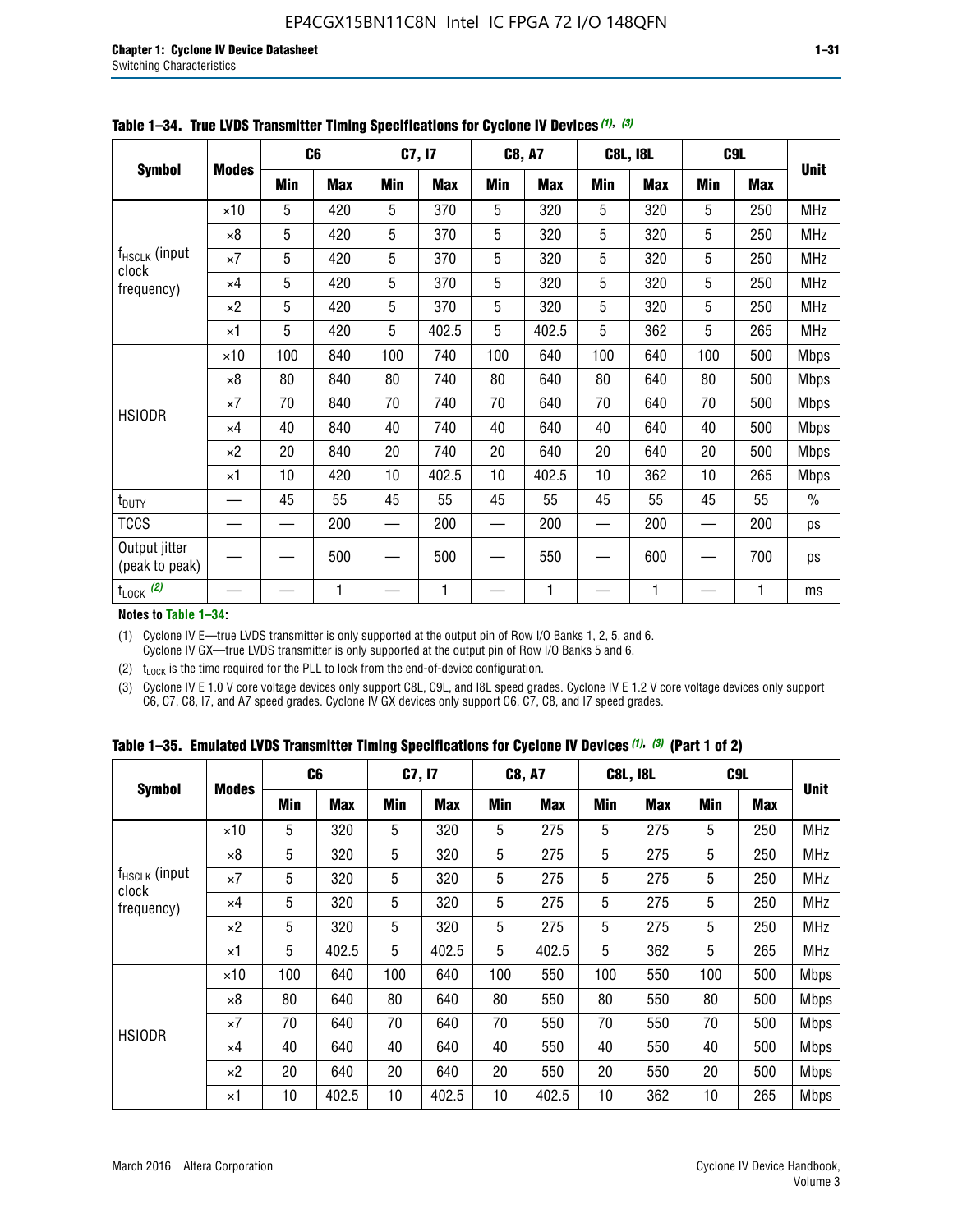| <b>Symbol</b>                   |              | C <sub>6</sub> |            | C7, I7     |            | <b>C8, A7</b> |            | <b>C8L, I8L</b> |            |            | C <sub>9</sub> L |               |
|---------------------------------|--------------|----------------|------------|------------|------------|---------------|------------|-----------------|------------|------------|------------------|---------------|
|                                 | <b>Modes</b> | Min            | <b>Max</b> | <b>Min</b> | <b>Max</b> | <b>Min</b>    | <b>Max</b> | <b>Min</b>      | <b>Max</b> | <b>Min</b> | <b>Max</b>       | <b>Unit</b>   |
| t <sub>DUTY</sub>               |              | 45             | 55         | 45         | 55         | 45            | 55         | 45              | 55         | 45         | 55               | $\frac{0}{0}$ |
| <b>TCCS</b>                     |              |                | 200        |            | 200        |               | 200        |                 | 200        |            | 200              | ps            |
| Output jitter<br>(peak to peak) |              |                | 500        |            | 500        |               | 550        |                 | 600        |            | 700              | ps            |
| $t_{\text{LOCK}}$ (2)           |              |                |            |            |            |               |            |                 |            |            |                  | ms            |

#### **Table 1–35. Emulated LVDS Transmitter Timing Specifications for Cyclone IV Devices** *(1)***,** *(3)* **(Part 2 of 2)**

#### **Notes to Table 1–35:**

(1) Cyclone IV E—emulated LVDS transmitter is supported at the output pin of all I/O Banks.

Cyclone IV GX—emulated LVDS transmitter is supported at the output pin of I/O Banks 3, 4, 5, 6, 7, 8, and 9.

(2)  $t_{\text{LOCK}}$  is the time required for the PLL to lock from the end-of-device configuration.

(3) Cyclone IV E 1.0 V core voltage devices only support C8L, C9L, and I8L speed grades. Cyclone IV E 1.2 V core voltage devices only support C6, C7, C8, I7, and A7 speed grades. Cyclone IV GX devices only support C6, C7, C8, and I7 speed grades.

|                                    |              | C <sub>6</sub> |            | C7, I7 |            | <b>C8, A7</b> |            |     | <b>C8L, I8L</b> | C <sub>9</sub> L         |     |             |
|------------------------------------|--------------|----------------|------------|--------|------------|---------------|------------|-----|-----------------|--------------------------|-----|-------------|
| <b>Symbol</b>                      | <b>Modes</b> | <b>Min</b>     | <b>Max</b> | Min    | <b>Max</b> | Min           | <b>Max</b> | Min | <b>Max</b>      | <b>Min</b>               | Max | <b>Unit</b> |
|                                    | $\times$ 10  | 10             | 437.5      | 10     | 370        | 10            | 320        | 10  | 320             | 10                       | 250 | <b>MHz</b>  |
|                                    | ×8           | 10             | 437.5      | 10     | 370        | 10            | 320        | 10  | 320             | 10                       | 250 | <b>MHz</b>  |
| f <sub>HSCLK</sub> (input<br>clock | ×7           | 10             | 437.5      | 10     | 370        | 10            | 320        | 10  | 320             | 10                       | 250 | <b>MHz</b>  |
| frequency)                         | $\times 4$   | 10             | 437.5      | 10     | 370        | 10            | 320        | 10  | 320             | 10                       | 250 | <b>MHz</b>  |
|                                    | $\times 2$   | 10             | 437.5      | 10     | 370        | 10            | 320        | 10  | 320             | 10                       | 250 | <b>MHz</b>  |
|                                    | ×1           | 10             | 437.5      | 10     | 402.5      | 10            | 402.5      | 10  | 362             | 10                       | 265 | <b>MHz</b>  |
|                                    | $\times$ 10  | 100            | 875        | 100    | 740        | 100           | 640        | 100 | 640             | 100                      | 500 | <b>Mbps</b> |
|                                    | $\times 8$   | 80             | 875        | 80     | 740        | 80            | 640        | 80  | 640             | 80                       | 500 | <b>Mbps</b> |
| <b>HSIODR</b>                      | ×7           | 70             | 875        | 70     | 740        | 70            | 640        | 70  | 640             | 70                       | 500 | <b>Mbps</b> |
|                                    | $\times 4$   | 40             | 875        | 40     | 740        | 40            | 640        | 40  | 640             | 40                       | 500 | <b>Mbps</b> |
|                                    | $\times 2$   | 20             | 875        | 20     | 740        | 20            | 640        | 20  | 640             | 20                       | 500 | <b>Mbps</b> |
|                                    | ×1           | 10             | 437.5      | 10     | 402.5      | 10            | 402.5      | 10  | 362             | 10                       | 265 | <b>Mbps</b> |
| SW                                 |              |                | 400        |        | 400        |               | 400        |     | 550             | —                        | 640 | ps          |
| Input jitter<br>tolerance          |              |                | 500        |        | 500        |               | 550        |     | 600             | $\overline{\phantom{0}}$ | 700 | ps          |
| $t_{\text{LOCK}}$ (2)              |              |                | 1          |        | 1          |               | 1          |     | 1               |                          |     | ms          |

**Table 1–36. LVDS Receiver Timing Specifications for Cyclone IV Devices** *(1)***,** *(3)*

#### **Notes to Table 1–36:**

(1) Cyclone IV E—LVDS receiver is supported at all I/O Banks.

Cyclone IV GX—LVDS receiver is supported at I/O Banks 3, 4, 5, 6, 7, 8, and 9.

(2)  $t_{\text{LOCK}}$  is the time required for the PLL to lock from the end-of-device configuration.

(3) Cyclone IV E 1.0 V core voltage devices only support C8L, C9L, and I8L speed grades. Cyclone IV E 1.2 V core voltage devices only support C6, C7, C8, I7, and A7 speed grades. Cyclone IV GX devices only support C6, C7, C8, and I7 speed grades.

#### **External Memory Interface Specifications**

The external memory interfaces for Cyclone IV devices are auto-calibrating and easy to implement.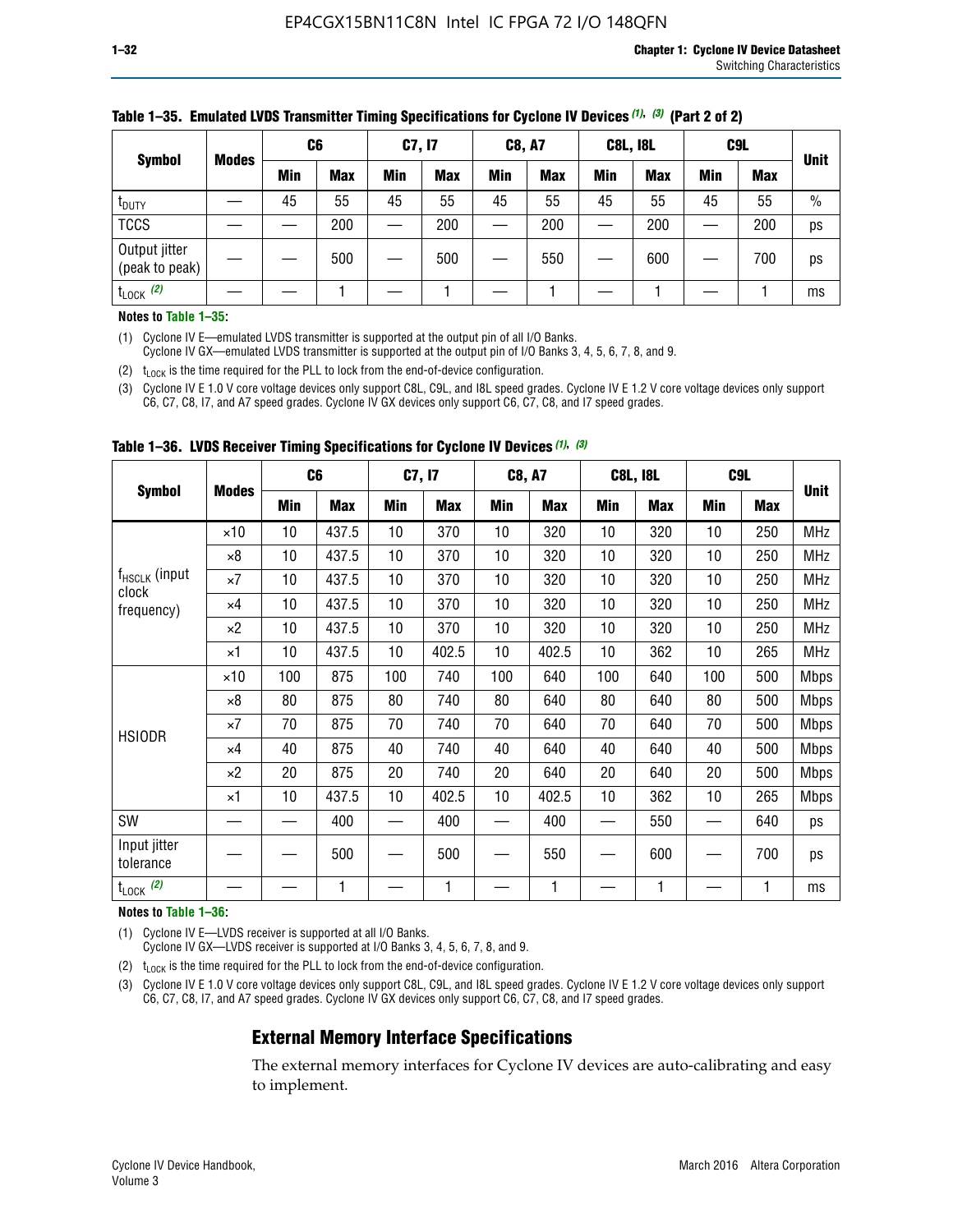**for more information about the supported maximum clock rate, device and pin** planning, IP implementation, and device termination, refer to *[Section III: System](http://www.altera.com/literature/hb/external-memory/emi_intro_specs.pdf)  [Performance Specifications](http://www.altera.com/literature/hb/external-memory/emi_intro_specs.pdf)* of the *External Memory Interface Handbook*.

Table 1–37 lists the memory output clock jitter specifications for Cyclone IV devices.

**Table 1–37. Memory Output Clock Jitter Specifications for Cyclone IV Devices** *(1)***,** *(2)*

| <b>Parameter</b>             | <b>Symbol</b>  | Min    | <b>Max</b> | <b>Unit</b> |
|------------------------------|----------------|--------|------------|-------------|
| Clock period jitter          | $L$ JIT(per)   | $-125$ | 125        | ps          |
| Cycle-to-cycle period jitter | $L$ JIT $(cc)$ | $-200$ | 200        | ps          |
| Duty cycle jitter            | LJIT(duty)     | $-150$ | 150        | рs          |

**Notes to Table 1–37:**

- (1) Memory output clock jitter measurements are for 200 consecutive clock cycles, as specified in the JEDEC DDR2 standard.
- (2) The clock jitter specification applies to memory output clock pins generated using DDIO circuits clocked by a PLL output routed on a global clock (GCLK) network.

## **Duty Cycle Distortion Specifications**

Table 1–38 lists the worst case duty cycle distortion for Cyclone IV devices.

**Table 1–38. Duty Cycle Distortion on Cyclone IV Devices I/O Pins** *(1)***,** *(2), (3)*

| <b>Symbol</b>     | C <sub>6</sub> |            | C7, I7     |            | <b>C8, I8L, A7</b> |            | C9L        | <b>Unit</b> |               |
|-------------------|----------------|------------|------------|------------|--------------------|------------|------------|-------------|---------------|
|                   | Min            | <b>Max</b> | <b>Min</b> | <b>Max</b> | Min                | <b>Max</b> | <b>Min</b> | <b>Max</b>  |               |
| Output Duty Cycle | 45             | 55         | 45         | 55         | 45                 | 55         | 45         | 55          | $\frac{0}{0}$ |

**Notes to Table 1–38:**

(1) The duty cycle distortion specification applies to clock outputs from the PLLs, global clock tree, and IOE driving the dedicated and general purpose I/O pins.

(2) Cyclone IV devices meet the specified duty cycle distortion at the maximum output toggle rate for each combination of I/O standard and current strength.

(3) Cyclone IV E 1.0 V core voltage devices only support C8L, C9L, and I8L speed grades. Cyclone IV E 1.2 V core voltage devices only support C6, C7, C8, I7, and A7 speed grades. Cyclone IV GX devices only support C6, C7, C8, and I7 speed grades.

## **OCT Calibration Timing Specification**

Table 1–39 lists the duration of calibration for series OCT with calibration at device power-up for Cyclone IV devices.

#### **Table 1–39. Timing Specification for Series OCT with Calibration at Device Power-Up for Cyclone IV Devices** *(1)*

| Symbol  | <b>Description</b>                                            | <b>Maximum</b> | <b>Units</b> |
|---------|---------------------------------------------------------------|----------------|--------------|
| LOCTCAL | Duration of series OCT with<br>calibration at device power-up | 20             | μs           |

#### **Note to Table 1–39***:*

(1) OCT calibration takes place after device configuration and before entering user mode.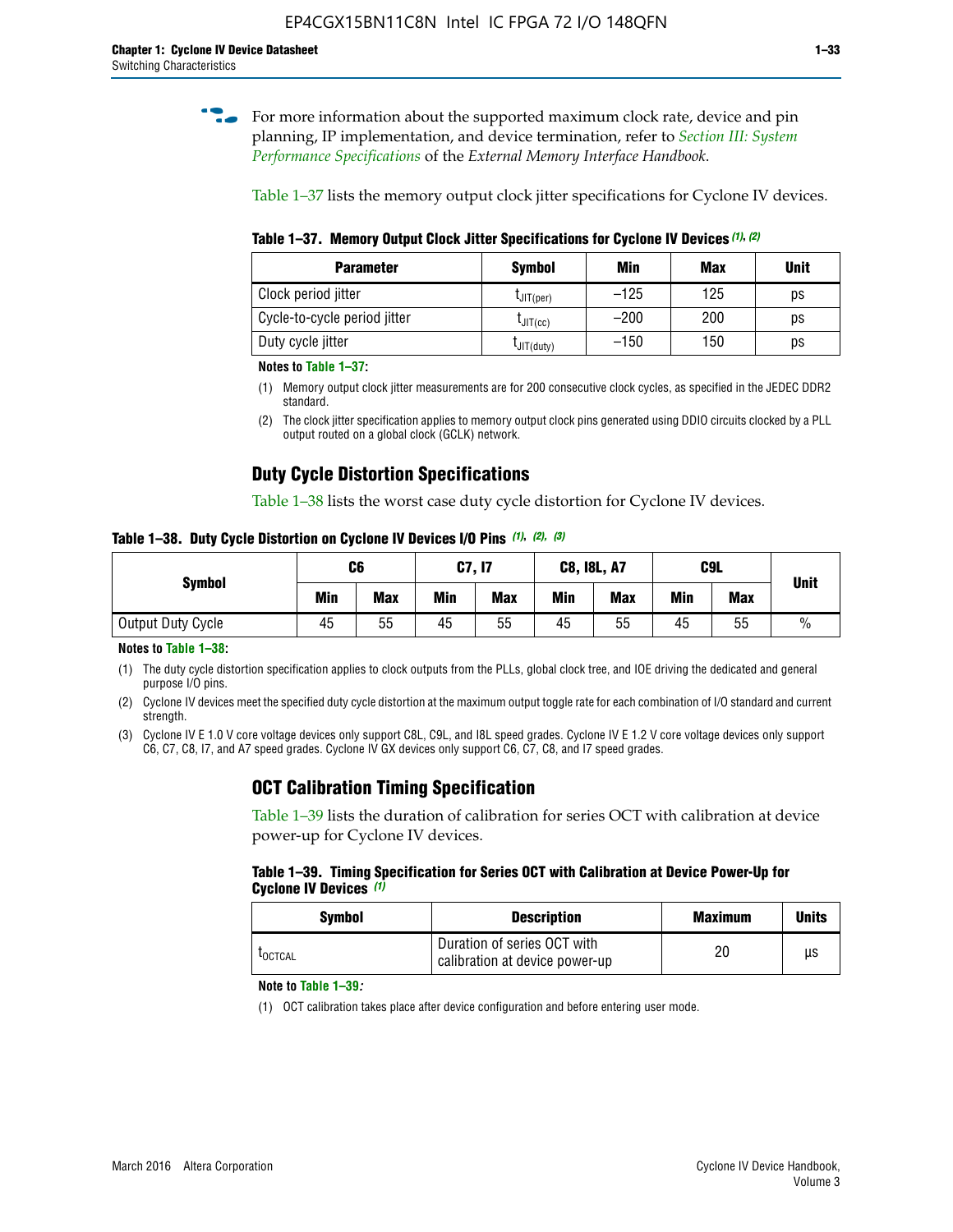### **IOE Programmable Delay**

Table 1–40 and Table 1–41 list the IOE programmable delay for Cyclone IV E 1.0 V core voltage devices.

#### **Table 1–40. IOE Programmable Delay on Column Pins for Cyclone IV E 1.0 V Core Voltage Devices** *(1)***,** *(2)*

|                                                                       |                                | <b>Number</b>  | Min<br><b>Offset</b> | <b>Max Offset</b>  |            |                    |             |       |    |  |
|-----------------------------------------------------------------------|--------------------------------|----------------|----------------------|--------------------|------------|--------------------|-------------|-------|----|--|
| <b>Parameter</b>                                                      | <b>Paths Affected</b>          | 0f             |                      | <b>Fast Corner</b> |            | <b>Slow Corner</b> | <b>Unit</b> |       |    |  |
|                                                                       |                                | <b>Setting</b> |                      | C8L                | <b>18L</b> | C8L                | C9L         | 18L   |    |  |
| Input delay from pin to<br>internal cells                             | Pad to I/O<br>dataout to core  |                | 0                    | 2.054              | 1.924      | 3.387              | 4.017       | 3.411 | ns |  |
| Input delay from pin to<br>input register                             | Pad to I/O input<br>register   | 8              | 0                    | 2.010              | 1.875      | 3.341              | 4.252       | 3.367 | ns |  |
| Delay from output register<br>to output pin                           | I/O output<br>register to pad  | 2              | 0                    | 0.641              | 0.631      | 1.111              | 1.377       | 1.124 | ns |  |
| Input delay from<br>dual-purpose clock pin to<br>fan-out destinations | Pad to global<br>clock network | 12             | 0                    | 0.971              | 0.931      | 1.684              | 2.298       | 1.684 | ns |  |

#### **Notes to Table 1–40:**

(1) The incremental values for the settings are generally linear. For the exact values for each setting, use the latest version of the Quartus II software.

(2) The minimum and maximum offset timing numbers are in reference to setting **0** as available in the Quartus II software.

| Table 1–41. IOE Programmable Delay on Row Pins for Cyclone IV E 1.0 V Core Voltage Devices (1), (2) |  |  |
|-----------------------------------------------------------------------------------------------------|--|--|
|-----------------------------------------------------------------------------------------------------|--|--|

|                                                                       |                                | <b>Number</b>  | Min<br><b>Offset</b> | <b>Max Offset</b> |                    |                    |             |       |    |  |
|-----------------------------------------------------------------------|--------------------------------|----------------|----------------------|-------------------|--------------------|--------------------|-------------|-------|----|--|
| <b>Parameter</b>                                                      | <b>Paths Affected</b>          | 0f             |                      |                   | <b>Fast Corner</b> | <b>Slow Corner</b> | <b>Unit</b> |       |    |  |
|                                                                       |                                | <b>Setting</b> |                      | C8L               | <b>18L</b>         | C8L                | C9L         | 18L   |    |  |
| Input delay from pin to<br>internal cells                             | Pad to I/O<br>dataout to core  |                | 0                    | 2.057             | 1.921              | 3.389              | 4.146       | 3.412 | ns |  |
| Input delay from pin to<br>input register                             | Pad to I/O input<br>register   | 8              | 0                    | 2.059             | 1.919              | 3.420              | 4.374       | 3.441 | ns |  |
| Delay from output register<br>to output pin                           | I/O output<br>register to pad  | 2              | 0                    | 0.670             | 0.623              | 1.160              | 1.420       | 1.168 | ns |  |
| Input delay from<br>dual-purpose clock pin to<br>fan-out destinations | Pad to global<br>clock network | 12             | 0                    | 0.960             | 0.919              | 1.656              | 2.258       | 1.656 | ns |  |

#### **Notes to Table 1–41:**

(1) The incremental values for the settings are generally linear. For the exact values for each setting, use the latest version of the Quartus II software.

(2) The minimum and maximum offset timing numbers are in reference to setting **0** as available in the Quartus II software.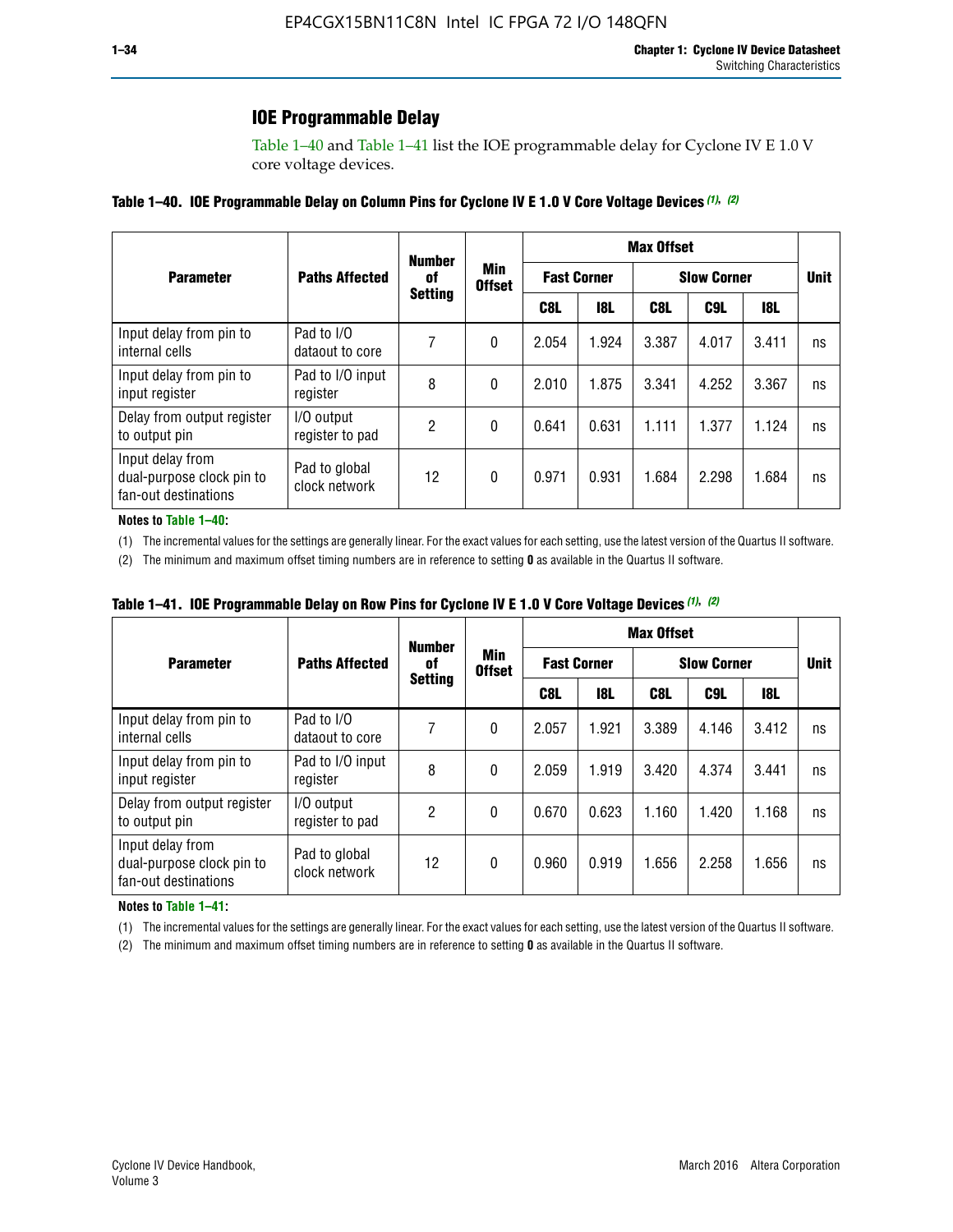Table 1–42 and Table 1–43 list the IOE programmable delay for Cyclone IV E 1.2 V core voltage devices.

|                                                                       |                                   | <b>Number</b>  |                             | <b>Max Offset</b>  |              |           |                    |       |       |               |       |             |
|-----------------------------------------------------------------------|-----------------------------------|----------------|-----------------------------|--------------------|--------------|-----------|--------------------|-------|-------|---------------|-------|-------------|
| <b>Parameter</b>                                                      | <b>Paths</b><br><b>Affected</b>   | of             | <b>Min</b><br><b>Offset</b> | <b>Fast Corner</b> |              |           | <b>Slow Corner</b> |       |       |               |       | <b>Unit</b> |
|                                                                       |                                   | <b>Setting</b> |                             | C <sub>6</sub>     | $\mathbf{I}$ | <b>A7</b> | C6                 | C7    | C8    | $\mathsf{I}7$ | A7    |             |
| Input delay from pin to<br>internal cells                             | Pad to I/O<br>dataout to<br>core  | 7              | 0                           | 1.314              | 1.211        | 1.211     | 2.177              | 2.340 | 2.433 | 2.388         | 2.508 | ns          |
| Input delay from pin to<br>input register                             | Pad to I/O<br>input register      | 8              | $\Omega$                    | 1.307              | 1.203        | 1.203     | 2.19               | 2.387 | 2.540 | 2.430         | 2.545 | ns          |
| Delay from output<br>register to output pin                           | I/O output<br>register to<br>pad  | 2              | 0                           | 0.437              | 0.402        | 0.402     | 0.747              | 0.820 | 0.880 | 0.834         | 0.873 | ns          |
| Input delay from<br>dual-purpose clock pin<br>to fan-out destinations | Pad to global<br>clock<br>network | 12             | 0                           | 0.693              | 0.665        | 0.665     | 1.200              | 1.379 | 1.532 | 1.393         | 1.441 | ns          |

**Table 1–42. IOE Programmable Delay on Column Pins for Cyclone IV E 1.2 V Core Voltage Devices** *(1)***,** *(2)*

**Notes to Table 1–42:**

(1) The incremental values for the settings are generally linear. For the exact values for each setting, use the latest version of the Quartus II software.

(2) The minimum and maximum offset timing numbers are in reference to setting **0** as available in the Quartus II software.

|                                                                       |                                   | <b>Number</b>  |                      | <b>Max Offset</b>  |       |       |                    |       |       |               |       |             |
|-----------------------------------------------------------------------|-----------------------------------|----------------|----------------------|--------------------|-------|-------|--------------------|-------|-------|---------------|-------|-------------|
| <b>Parameter</b>                                                      | <b>Paths</b><br><b>Affected</b>   | 0f             | Min<br><b>Offset</b> | <b>Fast Corner</b> |       |       | <b>Slow Corner</b> |       |       |               |       | <b>Unit</b> |
|                                                                       |                                   | <b>Setting</b> |                      | C6                 | 17    | A7    | C6                 | C7    | C8    | $\mathsf{I}7$ | A7    |             |
| Input delay from pin to<br>internal cells                             | Pad to I/O<br>dataout to<br>core  | 7              | 0                    | 1.314              | 1.209 | 1.209 | 2.201              | 2.386 | 2.510 | 2.429         | 2.548 | ns          |
| Input delay from pin to<br>input register                             | Pad to I/O<br>input register      | 8              | $\theta$             | 1.312              | 1.207 | 1.207 | 2.202              | 2.402 | 2.558 | 2.447         | 2.557 | ns          |
| Delay from output<br>register to output pin                           | I/O output<br>register to<br>pad  | $\overline{2}$ | 0                    | 0.458              | 0.419 | 0.419 | 0.783              | 0.861 | 0.924 | 0.875         | 0.915 | ns          |
| Input delay from<br>dual-purpose clock pin<br>to fan-out destinations | Pad to global<br>clock<br>network | 12             | 0                    | 0.686              | 0.657 | 0.657 | 1.185              | 1.360 | 1.506 | 1.376         | 1.422 | ns          |

**Table 1–43. IOE Programmable Delay on Row Pins for Cyclone IV E 1.2 V Core Voltage Devices** *(1)***,** *(2)*

#### **Notes to Table 1–43:**

(1) The incremental values for the settings are generally linear. For the exact values for each setting, use the latest version of the Quartus II software.

(2) The minimum and maximum offset timing numbers are in reference to setting **0** as available in the Quartus II software.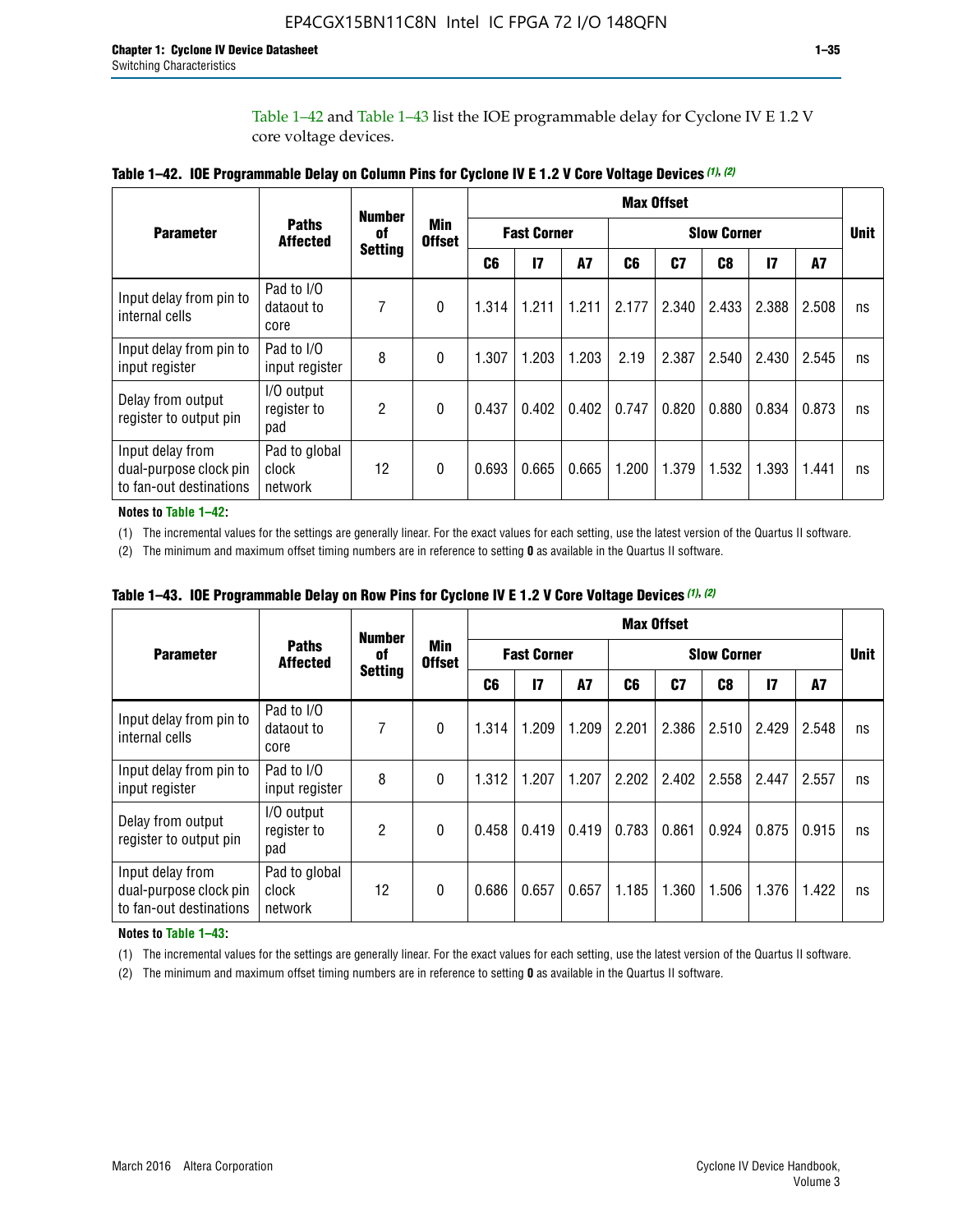Table 1–44 and Table 1–45 list the IOE programmable delay for Cyclone IV GX devices.

|                                                                       |                                   | <b>Number</b>   |                      | <b>Max Offset</b>  |       |                    |       |       |               |             |
|-----------------------------------------------------------------------|-----------------------------------|-----------------|----------------------|--------------------|-------|--------------------|-------|-------|---------------|-------------|
| <b>Parameter</b>                                                      | <b>Paths</b><br><b>Affected</b>   | 0f              | Min<br><b>Offset</b> | <b>Fast Corner</b> |       | <b>Slow Corner</b> |       |       |               | <b>Unit</b> |
|                                                                       |                                   | <b>Settings</b> |                      | C6                 | 17    | C6                 | C7    | C8    | $\mathsf{I}7$ |             |
| Input delay from pin to<br>internal cells                             | Pad to I/O<br>dataout to<br>core  | 7               | 0                    | 1.313              | 1.209 | 2.184              | 2.336 | 2.451 | 2.387         | ns          |
| Input delay from pin to<br>input register                             | Pad to I/O<br>input register      | 8               | $\theta$             | 1.312              | 1.208 | 2.200              | 2.399 | 2.554 | 2.446         | ns          |
| Delay from output<br>register to output pin                           | I/O output<br>register to<br>pad  | 2               | 0                    | 0.438              | 0.404 | 0.751              | 0.825 | 0.886 | 0.839         | ns          |
| Input delay from<br>dual-purpose clock pin<br>to fan-out destinations | Pad to global<br>clock<br>network | 12              | $\mathbf{0}$         | 0.713              | 0.682 | 1.228              | 1.41  | 1.566 | 1.424         | ns          |

**Table 1–44. IOE Programmable Delay on Column Pins for Cyclone IV GX Devices** *(1)***,** *(2)*

**Notes to Table 1–44:**

(1) The incremental values for the settings are generally linear. For exact values of each setting, use the latest version of the Quartus II software.

(2) The minimum and maximum offset timing numbers are in reference to setting **0** as available in the Quartus II software.

|                                                                       |                                  | <b>Number</b>   |               |                    |       |                    | <b>Max Offset</b> |                |               |             |
|-----------------------------------------------------------------------|----------------------------------|-----------------|---------------|--------------------|-------|--------------------|-------------------|----------------|---------------|-------------|
| <b>Parameter</b>                                                      | <b>Paths</b><br><b>Affected</b>  | 0f              |               | <b>Fast Corner</b> |       | <b>Slow Corner</b> |                   |                |               | <b>Unit</b> |
|                                                                       |                                  | <b>Settings</b> | <b>Offset</b> | C6                 | 17    | C6                 | C7                | C <sub>8</sub> | $\mathsf{I}7$ |             |
| Input delay from pin to<br>internal cells                             | Pad to I/O<br>dataout to<br>core | 7               | $\mathbf{0}$  | 1.314              | 1.210 | 2.209              | 2.398             | 2.526          | 2.443         | ns          |
| Input delay from pin to<br>input register                             | Pad to I/O<br>input register     | 8               | $\mathbf{0}$  | 1.313              | 1.208 | 2.205              | 2.406             | 2.563          | 2.450         | ns          |
| Delay from output<br>register to output pin                           | I/O output<br>register to<br>pad | $\overline{2}$  | $\mathbf{0}$  | 0.461              | 0.421 | 0.789              | 0.869             | 0.933          | 0.884         | ns          |
| Input delay from<br>dual-purpose clock pin<br>to fan-out destinations | Pad to global<br>clock network   | 12              | 0             | 0.712              | 0.682 | 1.225              | 1.407             | 1.562          | 1.421         | ns          |

**Table 1–45. IOE Programmable Delay on Row Pins for Cyclone IV GX Devices** *(1)***,** *(2)*

#### **Notes to Table 1–45:**

(1) The incremental values for the settings are generally linear. For exact values of each setting, use the latest version of Quartus II software.

(2) The minimum and maximum offset timing numbers are in reference to setting **0** as available in the Quartus II software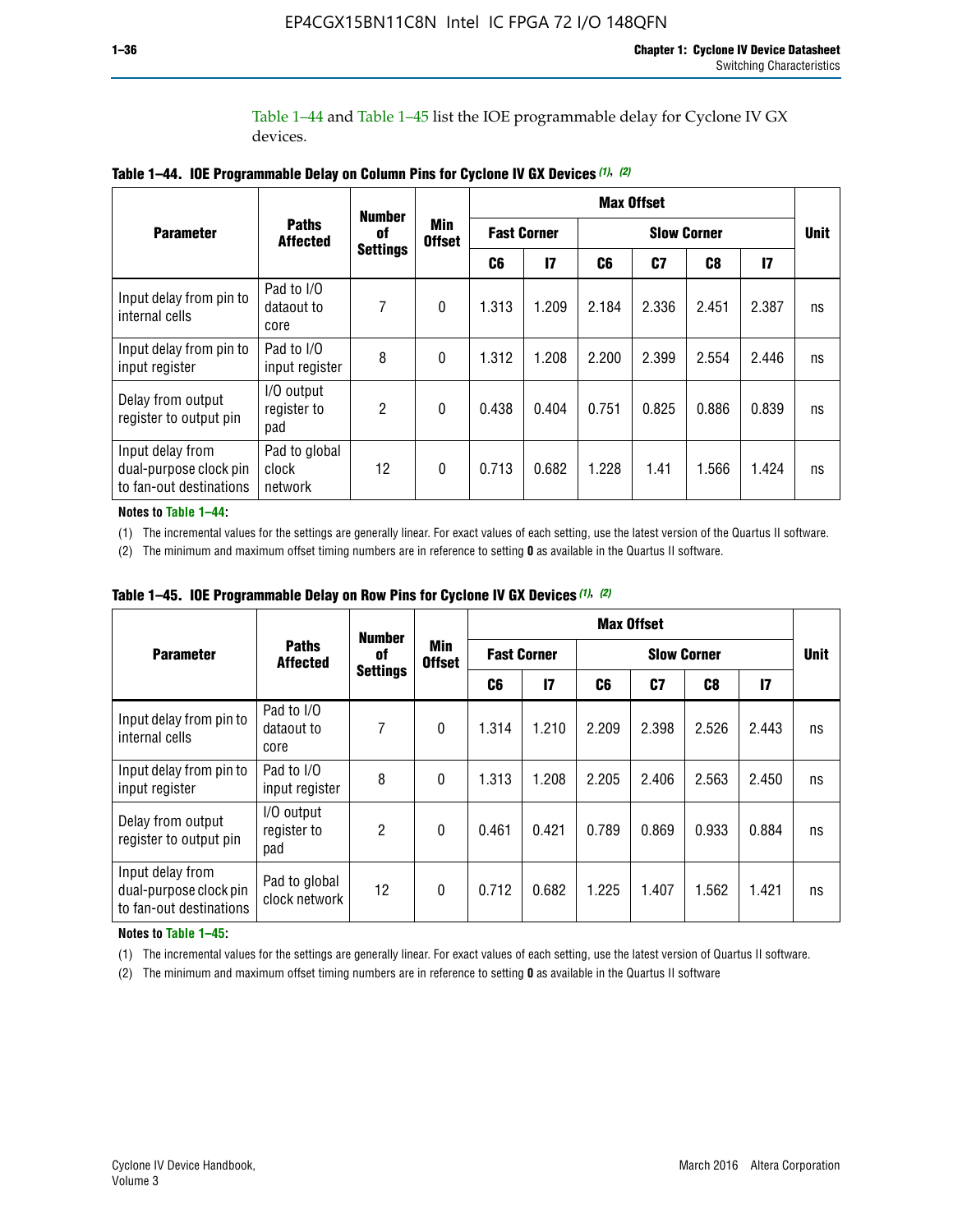## **I/O Timing**

Use the following methods to determine I/O timing:

- the Excel-based I/O Timing
- the Quartus II timing analyzer

The Excel-based I/O timing provides pin timing performance for each device density and speed grade. The data is typically used prior to designing the FPGA to get a timing budget estimation as part of the link timing analysis. The Quartus II timing analyzer provides a more accurate and precise I/O timing data based on the specifics of the design after place-and-route is complete.

**For The Excel-based I/O Timing spreadsheet is downloadable from Cyclone IV Devices** [Literature](http://www.altera.com/literature/lit-cyclone-iv.jsp) website.

## **Glossary**

Table 1–46 lists the glossary for this chapter.

| <b>Letter</b> | <b>Term</b>                                                     | <b>Definitions</b>                                                                                                                               |  |  |  |  |
|---------------|-----------------------------------------------------------------|--------------------------------------------------------------------------------------------------------------------------------------------------|--|--|--|--|
| A             |                                                                 |                                                                                                                                                  |  |  |  |  |
| B             |                                                                 |                                                                                                                                                  |  |  |  |  |
| C             |                                                                 |                                                                                                                                                  |  |  |  |  |
| D             |                                                                 |                                                                                                                                                  |  |  |  |  |
| E             |                                                                 |                                                                                                                                                  |  |  |  |  |
| F             | $f_{\sf HSCLK}$                                                 | High-speed I/O block: High-speed receiver/transmitter input and output clock frequency.                                                          |  |  |  |  |
| G             | <b>GCLK</b>                                                     | Input pin directly to Global Clock network.                                                                                                      |  |  |  |  |
|               | <b>GCLK PLL</b>                                                 | Input pin to Global Clock network through the PLL.                                                                                               |  |  |  |  |
| н             | <b>HSIODR</b>                                                   | High-speed I/O block: Maximum/minimum LVDS data transfer rate (HSIODR = 1/TUI).                                                                  |  |  |  |  |
|               | Input Waveforms<br>for the SSTL<br>Differential I/O<br>Standard | $\frac{1}{\sqrt{1+\frac{1}{2}}}\left\{ \frac{1}{\sqrt{1+\frac{1}{2}}}\right\}$<br><b>V</b> swing<br>$\cdots$ $V_{REF}$<br>\<br>$\sim V_{\rm IL}$ |  |  |  |  |

#### **Table 1–46. Glossary (Part 1 of 5)**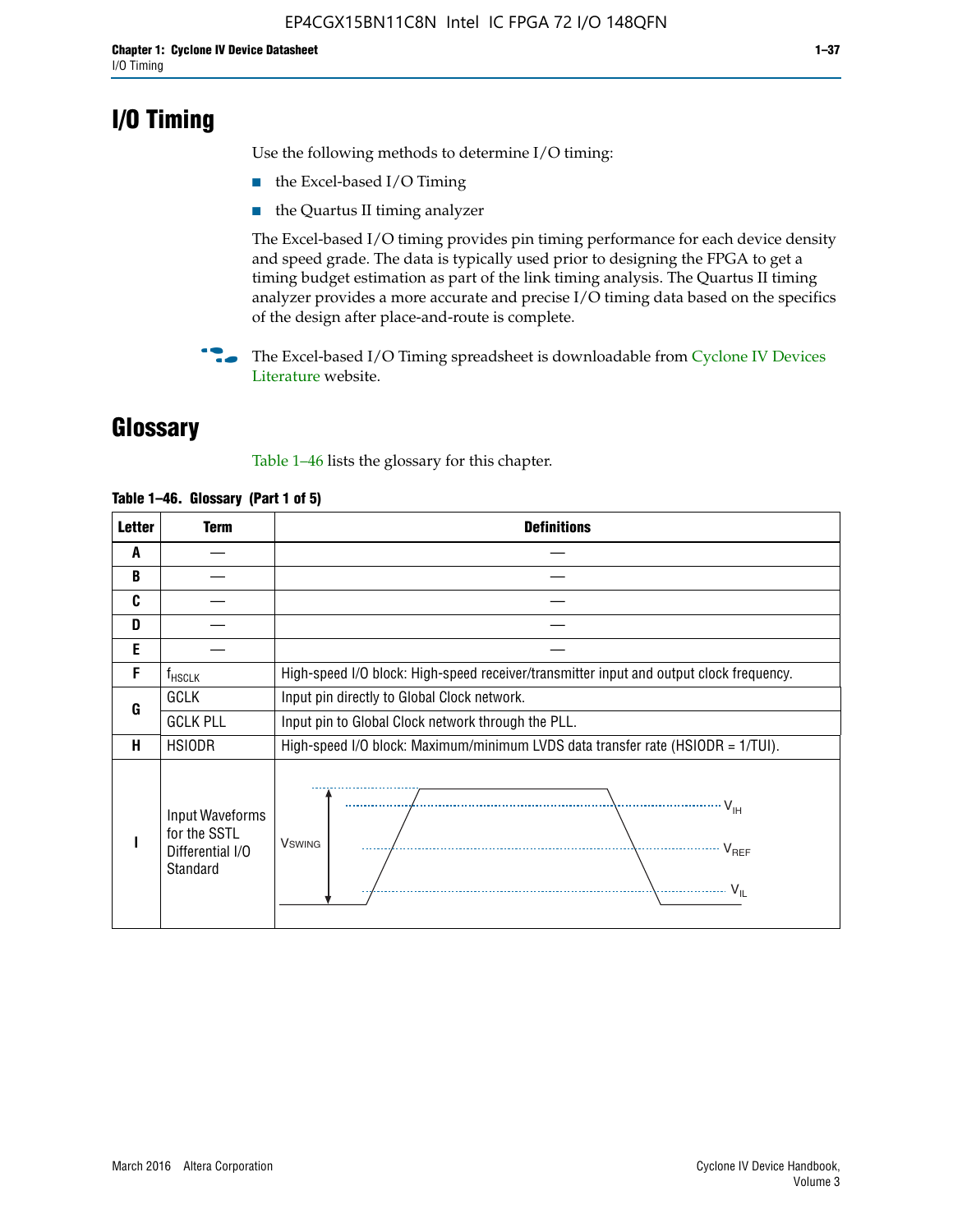### **Table 1–46. Glossary (Part 2 of 5)**

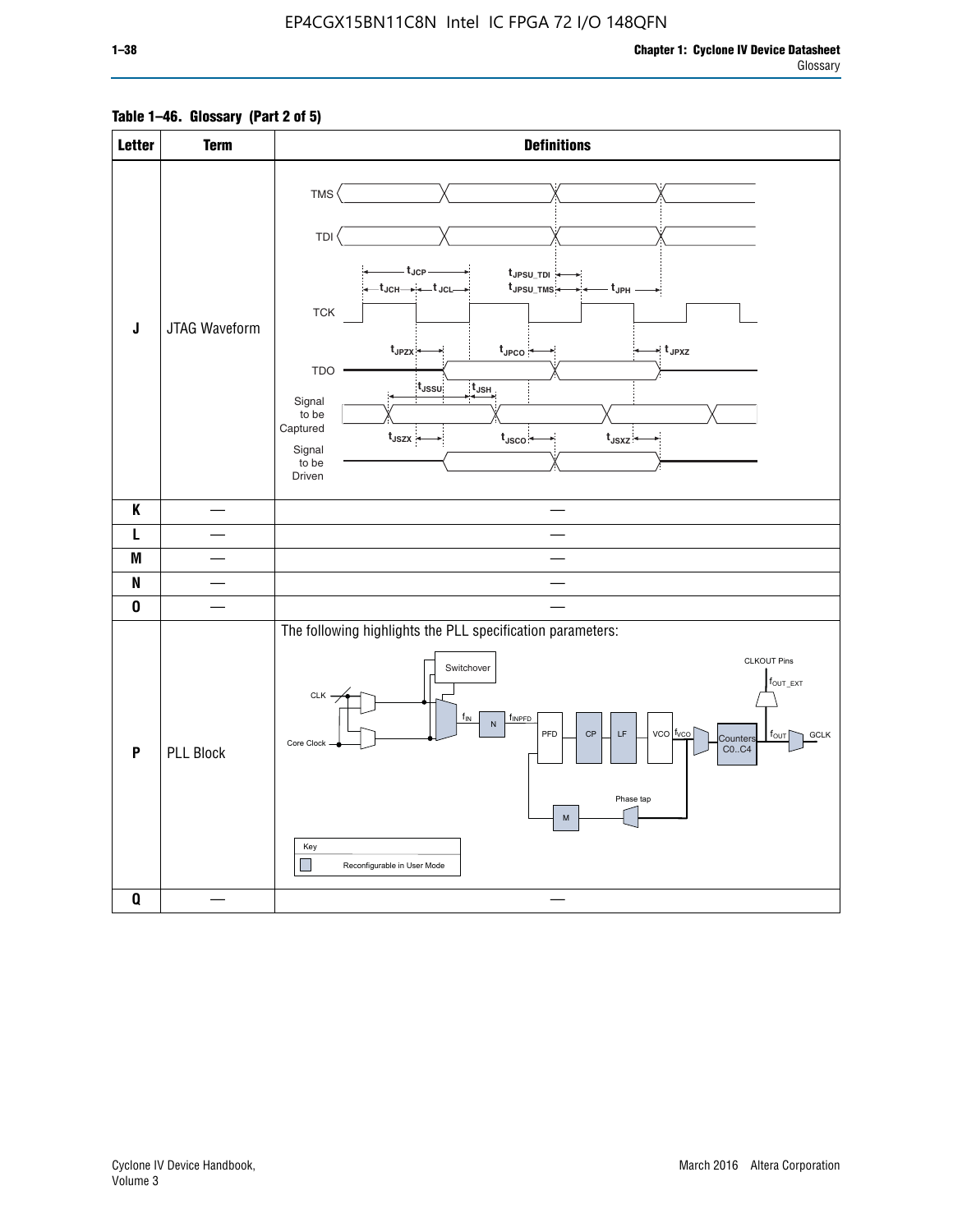#### **Table 1–46. Glossary (Part 3 of 5)**

| <b>Letter</b> | <b>Term</b>                                                            | <b>Definitions</b>                                                                                                                                                                                                                                                                                                                                                                                                                                                                                                                                                                                                                                                                                                                                                                                                                                                                                                                        |  |  |  |  |  |
|---------------|------------------------------------------------------------------------|-------------------------------------------------------------------------------------------------------------------------------------------------------------------------------------------------------------------------------------------------------------------------------------------------------------------------------------------------------------------------------------------------------------------------------------------------------------------------------------------------------------------------------------------------------------------------------------------------------------------------------------------------------------------------------------------------------------------------------------------------------------------------------------------------------------------------------------------------------------------------------------------------------------------------------------------|--|--|--|--|--|
|               | $R_L$                                                                  | Receiver differential input discrete resistor (external to Cyclone IV devices).                                                                                                                                                                                                                                                                                                                                                                                                                                                                                                                                                                                                                                                                                                                                                                                                                                                           |  |  |  |  |  |
|               |                                                                        | Receiver input waveform for LVDS and LVPECL differential standards:                                                                                                                                                                                                                                                                                                                                                                                                                                                                                                                                                                                                                                                                                                                                                                                                                                                                       |  |  |  |  |  |
|               |                                                                        | <b>Single-Ended Waveform</b>                                                                                                                                                                                                                                                                                                                                                                                                                                                                                                                                                                                                                                                                                                                                                                                                                                                                                                              |  |  |  |  |  |
|               |                                                                        | Positive Channel (p) = $V_{\text{H}}$                                                                                                                                                                                                                                                                                                                                                                                                                                                                                                                                                                                                                                                                                                                                                                                                                                                                                                     |  |  |  |  |  |
|               |                                                                        | $V_{ID}$                                                                                                                                                                                                                                                                                                                                                                                                                                                                                                                                                                                                                                                                                                                                                                                                                                                                                                                                  |  |  |  |  |  |
|               |                                                                        | Negative Channel (n) = $V_{\parallel}$<br>$V_{CM}$                                                                                                                                                                                                                                                                                                                                                                                                                                                                                                                                                                                                                                                                                                                                                                                                                                                                                        |  |  |  |  |  |
|               | Receiver Input                                                         | Ground                                                                                                                                                                                                                                                                                                                                                                                                                                                                                                                                                                                                                                                                                                                                                                                                                                                                                                                                    |  |  |  |  |  |
| $\mathbf{R}$  | Waveform                                                               |                                                                                                                                                                                                                                                                                                                                                                                                                                                                                                                                                                                                                                                                                                                                                                                                                                                                                                                                           |  |  |  |  |  |
|               |                                                                        | Differential Waveform (Mathematical Function of Positive & Negative Channel)                                                                                                                                                                                                                                                                                                                                                                                                                                                                                                                                                                                                                                                                                                                                                                                                                                                              |  |  |  |  |  |
|               |                                                                        |                                                                                                                                                                                                                                                                                                                                                                                                                                                                                                                                                                                                                                                                                                                                                                                                                                                                                                                                           |  |  |  |  |  |
|               |                                                                        | $V_{ID}$<br>0 <sup>V</sup>                                                                                                                                                                                                                                                                                                                                                                                                                                                                                                                                                                                                                                                                                                                                                                                                                                                                                                                |  |  |  |  |  |
|               |                                                                        | $V_{ID}$                                                                                                                                                                                                                                                                                                                                                                                                                                                                                                                                                                                                                                                                                                                                                                                                                                                                                                                                  |  |  |  |  |  |
|               |                                                                        | $p - n$                                                                                                                                                                                                                                                                                                                                                                                                                                                                                                                                                                                                                                                                                                                                                                                                                                                                                                                                   |  |  |  |  |  |
|               | Receiver input<br>skew margin                                          | High-speed I/O block: The total margin left after accounting for the sampling window and TCCS.                                                                                                                                                                                                                                                                                                                                                                                                                                                                                                                                                                                                                                                                                                                                                                                                                                            |  |  |  |  |  |
|               | (RSKM)                                                                 | $RSKM = (TUI - SW - TCCS) / 2.$                                                                                                                                                                                                                                                                                                                                                                                                                                                                                                                                                                                                                                                                                                                                                                                                                                                                                                           |  |  |  |  |  |
| S             | Single-ended<br>voltage-<br>referenced I/O<br>Standard<br>SW (Sampling | $V_{CCIO}$<br>$V_{\text{\tiny OH}}^-$<br>V <sub>IH</sub> (AC)<br>$V_{IH(DC)}$<br>V <sub>REF</sub><br>$V_{I L (DC)}$<br>$\overline{V_{IL(AC)}}$<br>$V_{OL}$<br>$\overline{V}_{\text{SS}}$<br>The JEDEC standard for SSTI and HSTL I/O standards defines both the AC and DC input signal<br>values. The AC values indicate the voltage levels at which the receiver must meet its timing<br>specifications. The DC values indicate the voltage levels at which the final logic state of the<br>receiver is unambiguously defined. After the receiver input crosses the AC value, the receiver<br>changes to the new logic state. The new logic state is then maintained as long as the input stays<br>beyond the DC threshold. This approach is intended to provide predictable receiver timing in the<br>presence of input waveform ringing.<br>High-speed I/O block: The period of time during which the data must be valid to capture it |  |  |  |  |  |
|               | Window)                                                                | correctly. The setup and hold times determine the ideal strobe position in the sampling window.                                                                                                                                                                                                                                                                                                                                                                                                                                                                                                                                                                                                                                                                                                                                                                                                                                           |  |  |  |  |  |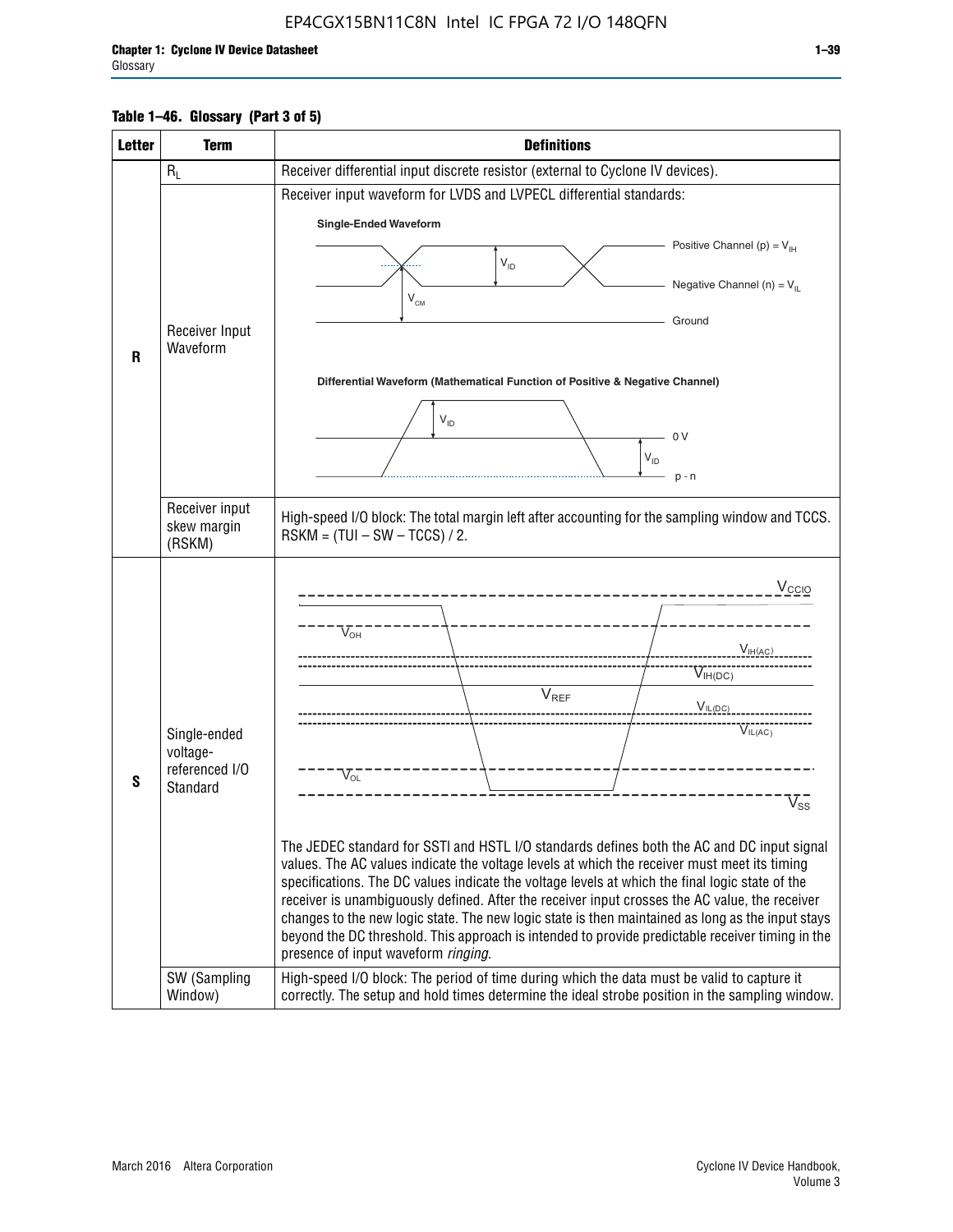| <b>Letter</b> | <b>Term</b>                           | <b>Definitions</b>                                                                                                                                                                                                                                                                                                                                                                   |  |  |  |  |  |  |
|---------------|---------------------------------------|--------------------------------------------------------------------------------------------------------------------------------------------------------------------------------------------------------------------------------------------------------------------------------------------------------------------------------------------------------------------------------------|--|--|--|--|--|--|
|               | $t_{C}$                               | High-speed receiver and transmitter input and output clock period.                                                                                                                                                                                                                                                                                                                   |  |  |  |  |  |  |
|               | Channel-to-<br>channel-skew<br>(TCCS) | High-speed I/O block: The timing difference between the fastest and slowest output edges,<br>including $t_{C0}$ variation and clock skew. The clock is included in the TCCS measurement.                                                                                                                                                                                             |  |  |  |  |  |  |
|               | $t_{\text{cin}}$                      | Delay from the clock pad to the I/O input register.                                                                                                                                                                                                                                                                                                                                  |  |  |  |  |  |  |
|               | $t_{\rm CO}$                          | Delay from the clock pad to the I/O output.                                                                                                                                                                                                                                                                                                                                          |  |  |  |  |  |  |
|               | $t_{\text{cout}}$                     | Delay from the clock pad to the I/O output register.                                                                                                                                                                                                                                                                                                                                 |  |  |  |  |  |  |
|               | t <sub>DUTY</sub>                     | High-speed I/O block: Duty cycle on high-speed transmitter output clock.                                                                                                                                                                                                                                                                                                             |  |  |  |  |  |  |
|               | t <sub>FALL</sub>                     | Signal high-to-low transition time (80-20%).                                                                                                                                                                                                                                                                                                                                         |  |  |  |  |  |  |
|               | $t_{H}$                               | Input register hold time.                                                                                                                                                                                                                                                                                                                                                            |  |  |  |  |  |  |
|               | <b>Timing Unit</b><br>Interval (TUI)  | High-speed I/O block: The timing budget allowed for skew, propagation delays, and data<br>sampling window. (TUI = $1/($ Receiver Input Clock Frequency Multiplication Factor) = $t_c/w$ ).                                                                                                                                                                                           |  |  |  |  |  |  |
|               | t <sub>INJITTER</sub>                 | Period jitter on the PLL clock input.                                                                                                                                                                                                                                                                                                                                                |  |  |  |  |  |  |
|               | t <sub>outjitter_dedclk</sub>         | Period jitter on the dedicated clock output driven by a PLL.                                                                                                                                                                                                                                                                                                                         |  |  |  |  |  |  |
|               | t <sub>outjitter_io</sub>             | Period jitter on the general purpose I/O driven by a PLL.                                                                                                                                                                                                                                                                                                                            |  |  |  |  |  |  |
|               | $t_{\text{pllcin}}$                   | Delay from the PLL inclk pad to the I/O input register.                                                                                                                                                                                                                                                                                                                              |  |  |  |  |  |  |
| т             | t <sub>plicout</sub>                  | Delay from the PLL inclk pad to the I/O output register.                                                                                                                                                                                                                                                                                                                             |  |  |  |  |  |  |
|               | Transmitter<br>Output<br>Waveform     | Transmitter output waveforms for the LVDS, mini-LVDS, PPDS and RSDS Differential I/O<br>Standards:<br><b>Single-Ended Waveform</b><br>Positive Channel (p) = $V_{OH}$<br>VOD<br>Negative Channel (n) = $V_{OL}$<br>$V_{OS}$<br>Ground<br>Differential Waveform (Mathematical Function of Positive & Negative Channel)<br>$\rm V_{OD}$<br>0V<br>$\mathsf{V}_{\mathsf{OD}}$<br>$p - n$ |  |  |  |  |  |  |
|               | $t_{\rm RISE}$                        | Signal low-to-high transition time (20-80%).                                                                                                                                                                                                                                                                                                                                         |  |  |  |  |  |  |
|               | $t_{\text{SU}}$                       | Input register setup time.                                                                                                                                                                                                                                                                                                                                                           |  |  |  |  |  |  |
| U             |                                       |                                                                                                                                                                                                                                                                                                                                                                                      |  |  |  |  |  |  |

#### **Table 1–46. Glossary (Part 4 of 5)**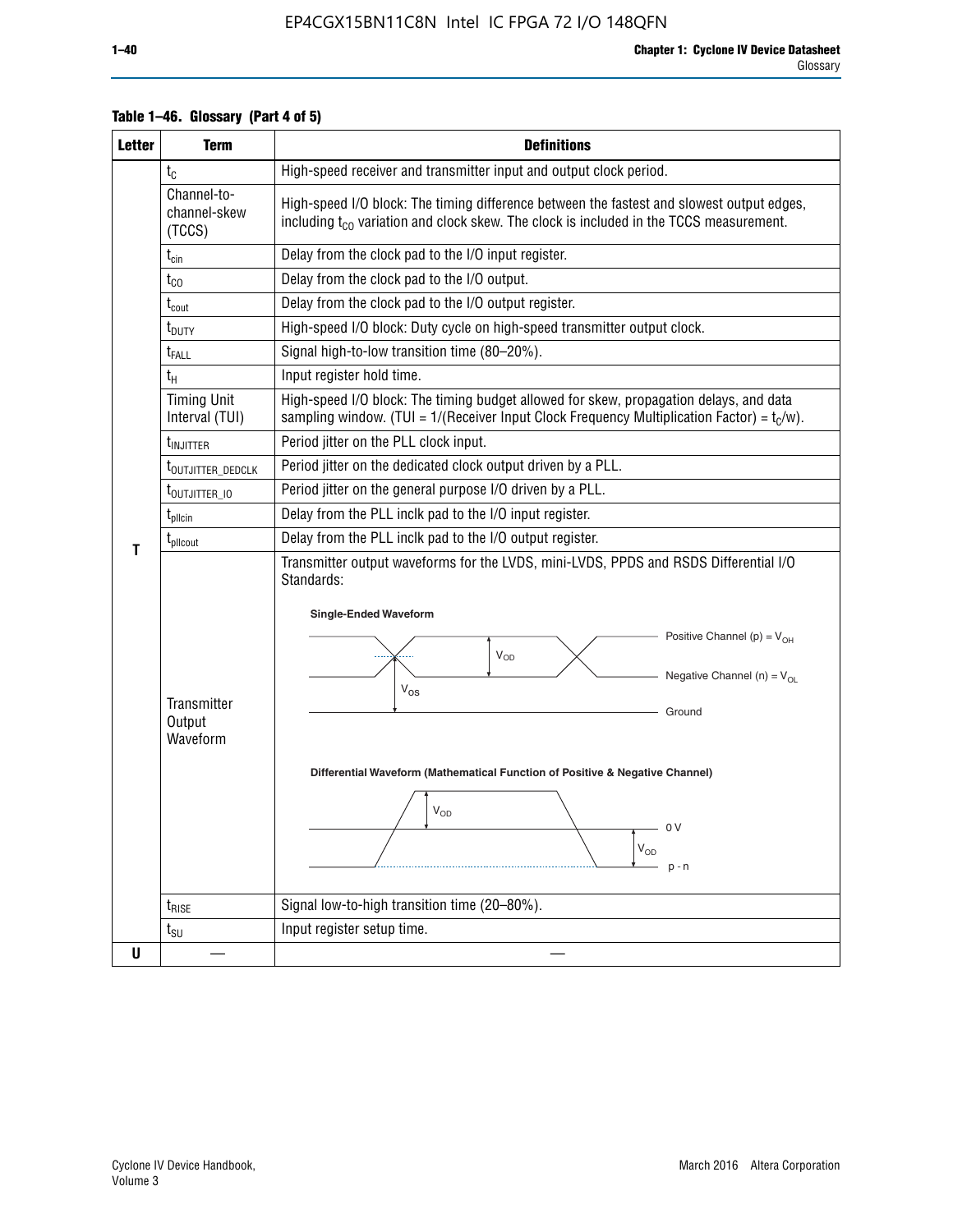#### **Table 1–46. Glossary (Part 5 of 5)**

| <b>Letter</b> | <b>Term</b>             | <b>Definitions</b>                                                                                                                                                                                |
|---------------|-------------------------|---------------------------------------------------------------------------------------------------------------------------------------------------------------------------------------------------|
|               | $V_{CM(DC)}$            | DC common mode input voltage.                                                                                                                                                                     |
|               | $V_{DIF(AC)}$           | AC differential input voltage: The minimum AC input differential voltage required for switching.                                                                                                  |
|               | $V_{DIF(DC)}$           | DC differential input voltage: The minimum DC input differential voltage required for switching.                                                                                                  |
|               | V <sub>ICM</sub>        | Input common mode voltage: The common mode of the differential signal at the receiver.                                                                                                            |
|               | $V_{ID}$                | Input differential voltage swing: The difference in voltage between the positive and<br>complementary conductors of a differential transmission at the receiver.                                  |
|               | $V_{\text{IH}}$         | Voltage input high: The minimum positive voltage applied to the input that is accepted by the<br>device as a logic high.                                                                          |
|               | $V_{IH(AC)}$            | High-level AC input voltage.                                                                                                                                                                      |
|               | $V_{IH(DC)}$            | High-level DC input voltage.                                                                                                                                                                      |
|               | $V_{IL}$                | Voltage input low: The maximum positive voltage applied to the input that is accepted by the<br>device as a logic low.                                                                            |
|               | $V_{IL(AC)}$            | Low-level AC input voltage.                                                                                                                                                                       |
|               | $V_{IL(DC)}$            | Low-level DC input voltage.                                                                                                                                                                       |
|               | $V_{\text{IN}}$         | DC input voltage.                                                                                                                                                                                 |
|               | $V_{OCM}$               | Output common mode voltage: The common mode of the differential signal at the transmitter.                                                                                                        |
| $\mathbf{V}$  | $V_{OD}$                | Output differential voltage swing: The difference in voltage between the positive and<br>complementary conductors of a differential transmission at the transmitter. $V_{OD} = V_{OH} - V_{OL}$ . |
|               | $V_{OH}$                | Voltage output high: The maximum positive voltage from an output that the device considers is<br>accepted as the minimum positive high level.                                                     |
|               | $V_{OL}$                | Voltage output low: The maximum positive voltage from an output that the device considers is<br>accepted as the maximum positive low level.                                                       |
|               | $V_{OS}$                | Output offset voltage: $V_{OS} = (V_{OH} + V_{OL}) / 2$ .                                                                                                                                         |
|               | $V_{OX (AC)}$           | AC differential output cross point voltage: the voltage at which the differential output signals<br>must cross.                                                                                   |
|               | V <sub>REF</sub>        | Reference voltage for the SSTL and HSTL I/O standards.                                                                                                                                            |
|               | $V_{REF\,(AC)}$         | AC input reference voltage for the SSTL and HSTL I/O standards. $V_{REF(AC)} = V_{REF(DC)} +$ noise. The<br>peak-to-peak AC noise on $V_{REF}$ must not exceed 2% of $V_{REF(DC)}$ .              |
|               | $V_{REF(DC)}$           | DC input reference voltage for the SSTL and HSTL I/O standards.                                                                                                                                   |
|               | $V_{\text{SWING (AC)}}$ | AC differential input voltage: AC input differential voltage required for switching. For the SSTL<br>differential I/O standard, refer to Input Waveforms.                                         |
|               | $V_{SWING (DC)}$        | DC differential input voltage: DC input differential voltage required for switching. For the SSTL<br>differential I/O standard, refer to Input Waveforms.                                         |
|               | $V_{TT}$                | Termination voltage for the SSTL and HSTL I/O standards.                                                                                                                                          |
|               | $V_{X(AC)}$             | AC differential input cross point voltage: The voltage at which the differential input signals must<br>cross.                                                                                     |
| W             |                         |                                                                                                                                                                                                   |
| X             |                         |                                                                                                                                                                                                   |
| Υ             |                         |                                                                                                                                                                                                   |
| Z             |                         |                                                                                                                                                                                                   |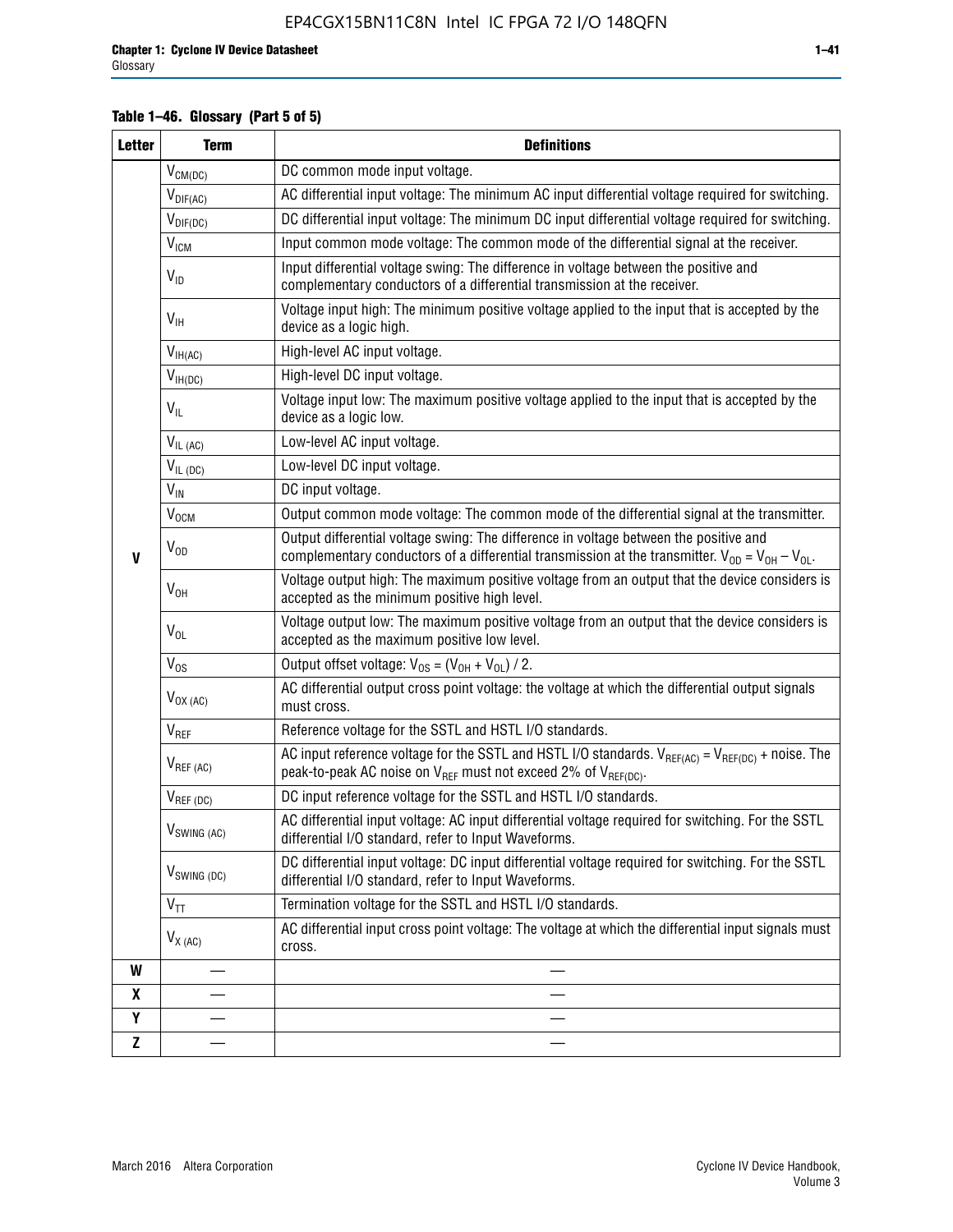## **Document Revision History**

Table 1–47 lists the revision history for this chapter.

| Table 1-47. Document Revision History |  |  |
|---------------------------------------|--|--|
|                                       |  |  |

| <b>Date</b>         | <b>Version</b> | <b>Changes</b>                                                                                                                                                                                                                            |  |  |  |  |
|---------------------|----------------|-------------------------------------------------------------------------------------------------------------------------------------------------------------------------------------------------------------------------------------------|--|--|--|--|
| March 2016          | 2.0            | Updated note (5) in Table $1-21$ to remove support for the N148 package.                                                                                                                                                                  |  |  |  |  |
| October 2014<br>1.9 |                | Updated maximum value for $V_{CCD, PL}$ in Table 1-1.                                                                                                                                                                                     |  |  |  |  |
|                     |                | Removed extended temperature note in Table 1-3.                                                                                                                                                                                           |  |  |  |  |
| December 2013       | 1.8            | Updated Table 1-21 by adding Note (15).                                                                                                                                                                                                   |  |  |  |  |
| May 2013            | 1.7            | Updated Table 1-15 by adding Note (4).                                                                                                                                                                                                    |  |  |  |  |
|                     |                | <b>D</b> Updated the maximum value for $V_1$ , $V_{CCD}$ <sub>PLL</sub> , $V_{CC10}$ , $V_{CC_1CLKIN}$ , $V_{CCH_GXB}$ , and $V_{CCA_GXB}$<br>Table $1-1$ .                                                                               |  |  |  |  |
|                     |                | $\blacksquare$ Updated Table 1-11 and Table 1-22.                                                                                                                                                                                         |  |  |  |  |
| October 2012        | 1.6            | $\blacksquare$ Updated Table 1-21 to include peak-to-peak differential input voltage for the<br>Cyclone IV GX transceiver input reference clock.                                                                                          |  |  |  |  |
|                     |                | $\blacksquare$ Updated Table 1-29 to include the typical DCLK value.                                                                                                                                                                      |  |  |  |  |
|                     |                | <b>Updated the minimum f<sub>HSCLK</sub></b> value in Table 1-31, Table 1-32, Table 1-33,<br>Table 1-34, and Table 1-35.                                                                                                                  |  |  |  |  |
| November 2011       | 1.5            | ■ Updated "Maximum Allowed Overshoot or Undershoot Voltage", "Operating<br>Conditions", and "PLL Specifications" sections.                                                                                                                |  |  |  |  |
|                     |                | Updated Table 1-2, Table 1-3, Table 1-4, Table 1-5, Table 1-8, Table 1-9,<br>Table 1-15, Table 1-18, Table 1-19, and Table 1-21.                                                                                                          |  |  |  |  |
|                     |                | ■ Updated Figure $1-1$ .                                                                                                                                                                                                                  |  |  |  |  |
|                     |                | • Updated for the Quartus II software version 10.1 release.                                                                                                                                                                               |  |  |  |  |
| December 2010       | 1.4            | $\blacksquare$ Updated Table 1-21 and Table 1-25.                                                                                                                                                                                         |  |  |  |  |
|                     |                | $\blacksquare$ Minor text edits.                                                                                                                                                                                                          |  |  |  |  |
|                     |                | Updated for the Quartus II software version 10.0 release:                                                                                                                                                                                 |  |  |  |  |
|                     |                | Updated Table 1-3, Table 1-4, Table 1-21, Table 1-25, Table 1-28, Table 1-30,<br>Table 1-40, Table 1-41, Table 1-42, Table 1-43, Table 1-44, and Table 1-45.                                                                              |  |  |  |  |
| <b>July 2010</b>    | 1.3            | ■ Updated Figure $1-2$ and Figure $1-3$ .                                                                                                                                                                                                 |  |  |  |  |
|                     |                | Removed SW Requirement and TCCS for Cyclone IV Devices tables.                                                                                                                                                                            |  |  |  |  |
|                     |                | $\blacksquare$ Minor text edits.                                                                                                                                                                                                          |  |  |  |  |
|                     |                | Updated to include automotive devices:                                                                                                                                                                                                    |  |  |  |  |
|                     |                | • Updated the "Operating Conditions" and "PLL Specifications" sections.                                                                                                                                                                   |  |  |  |  |
| March 2010          | 1.2            | $\blacksquare$ Updated Table 1-1, Table 1-8, Table 1-9, Table 1-21, Table 1-26, Table 1-27,<br>Table 1-31, Table 1-32, Table 1-33, Table 1-34, Table 1-35, Table 1-36,<br>Table 1-37, Table 1-38, Table 1-40, Table 1-42, and Table 1-43. |  |  |  |  |
|                     |                | Added Table 1-5 to include ESD for Cyclone IV devices GPIOs and HSSI I/Os.                                                                                                                                                                |  |  |  |  |
|                     |                | Added Table 1-44 and Table 1-45 to include IOE programmable delay for<br>Cyclone IV E 1.2 V core voltage devices.                                                                                                                         |  |  |  |  |
|                     |                | Minor text edits.                                                                                                                                                                                                                         |  |  |  |  |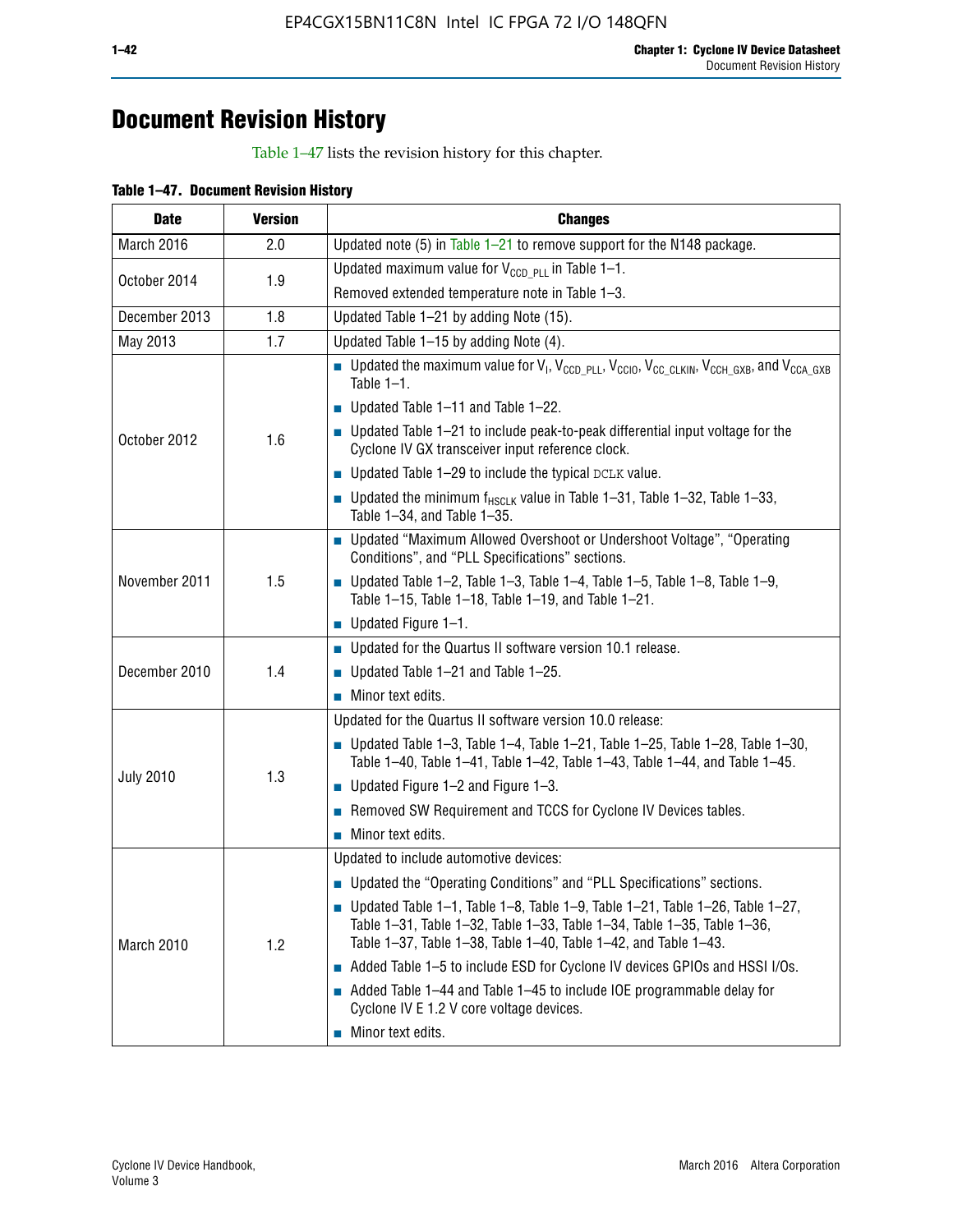#### **Table 1–47. Document Revision History**

| <b>Date</b>   | <b>Version</b> | <b>Changes</b>                                                                                                                                                                          |
|---------------|----------------|-----------------------------------------------------------------------------------------------------------------------------------------------------------------------------------------|
| February 2010 | 1.1            | Updated Table 1-3 through Table 1-44 to include information for Cyclone IV E<br>devices and Cyclone IV GX devices for Quartus II software version 9.1 SP1 release.<br>Minor text edits. |
| November 2009 | 1.0            | Initial release.                                                                                                                                                                        |